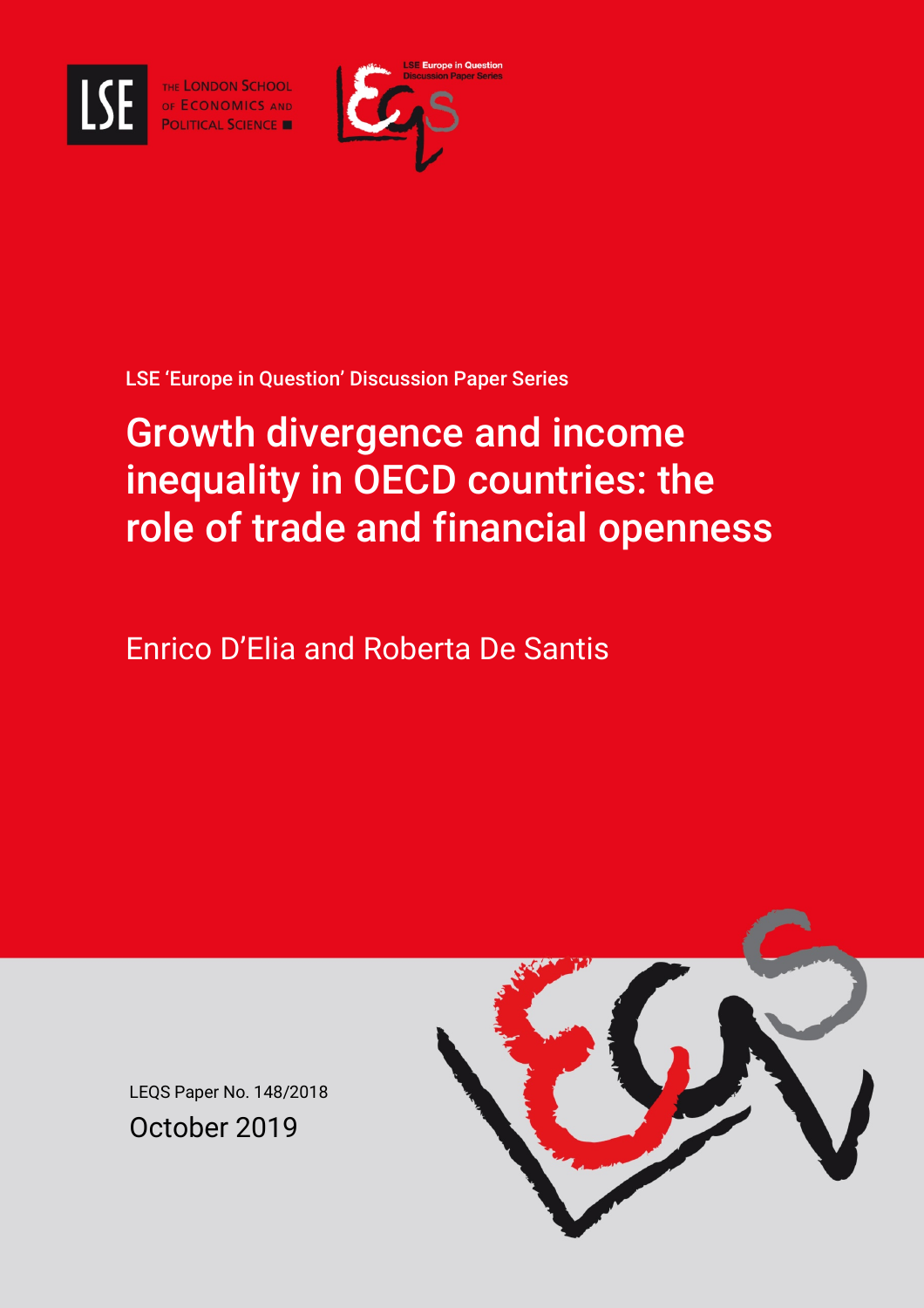

#### Editorial Board

Dr Bob Hancké Dr Vassilis Monastiriotis Dr Cristóbal Garibay-Petersen Dr Pieter Tuytens Mr Sean Deel

All views expressed in this paper are those of the author and do not necessarily represent the views of the editors or the LSE.

© Enrico D'Elia and Roberta De Santis

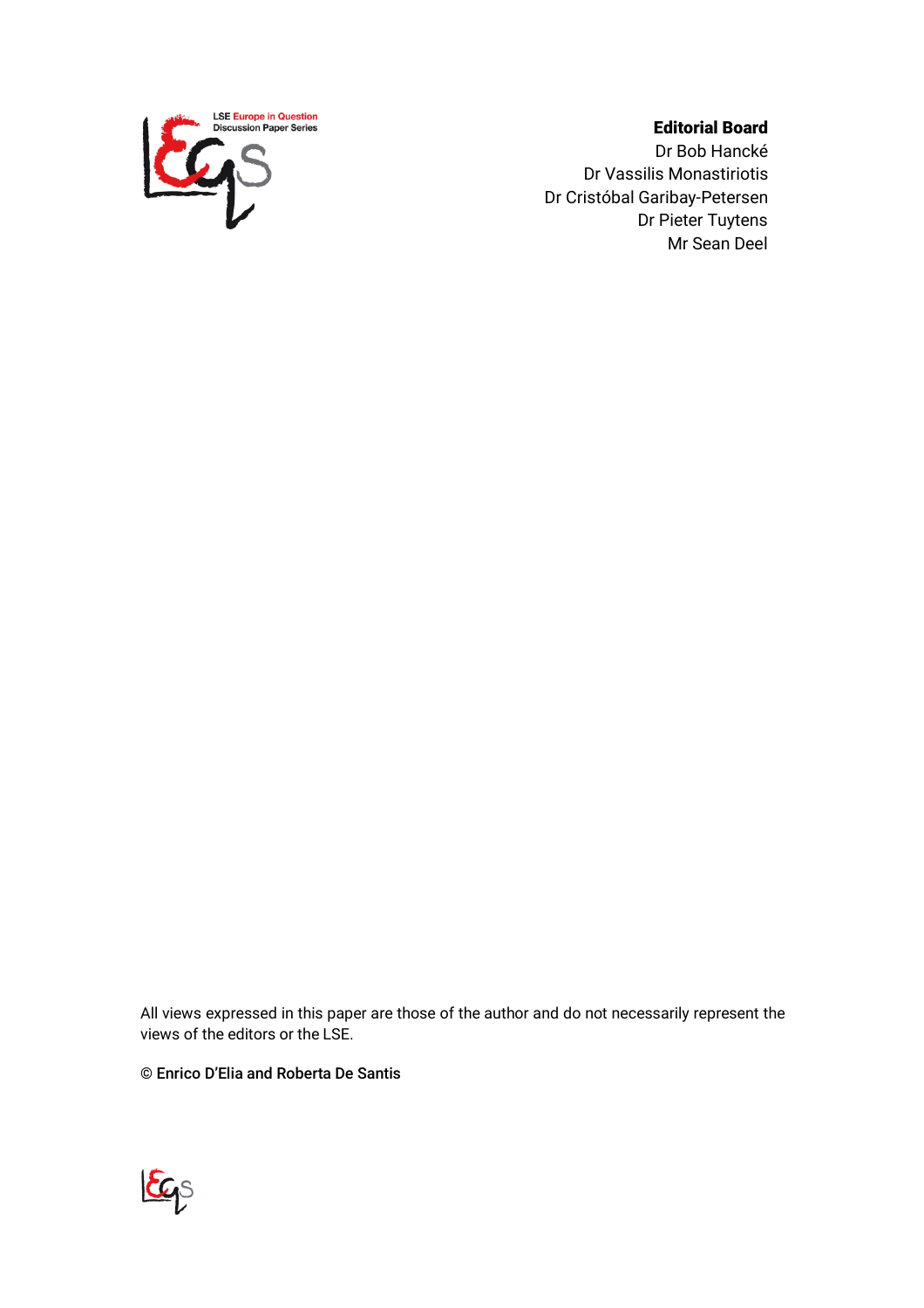# **Growth divergence and income inequality in OECD countries: the role of trade and financial openness**

## Enrico D'Elia\* and Roberta De Santis\*\*

## **Abstract**

This paper analyses trade and financial openness effects on growth and income inequality in 35 OECD countries. Our model takes into account both short run and long run effects of factors explaining income divergence between and within the countries. We estimate, for the period 1995-2016, an error correction model in which per capita GDP and inequality are driven by changes over time of selected factors and by the deviation from a long run relationship. Stylised facts suggest that trade and financial openness reduce the growth gaps across the countries but not income inequality, and the effects of finance are stronger in high income countries. Nevertheless, low and middle income countries benefit more from international trade. Our contribution to the existing literature is threefold: i) we study the short and long run effects of trade and financial openness on income level and distribution, ii) we focus on developed countries (OECD) rather than on developing and iii) we provide a sensitivity analysis including in our baseline equation an institutional indicator, a trade agreement proxy and a dummy of global financial crisis. Estimates results indicate that trade openness significantly improved the conditions of OECD low income countries both in short and long run mostly, consistently with the catching up theory. It also decreased inequality, but only in low and middle income countries. Differently financial openness had a positive and significant impact only in the short run on middle income countries and increased income disparities within countries in the short term in low income countries and in the long term in high income countries.

Keywords: Trade openness, income inequality, panel data analysis

JEL Codes: D63, D31, 015, H23

**\*\* Ministry of Economy and Finance, Istat** Email: enrico.delia@mef.gov.it **\*\* Istat, Luiss Guido Carli**



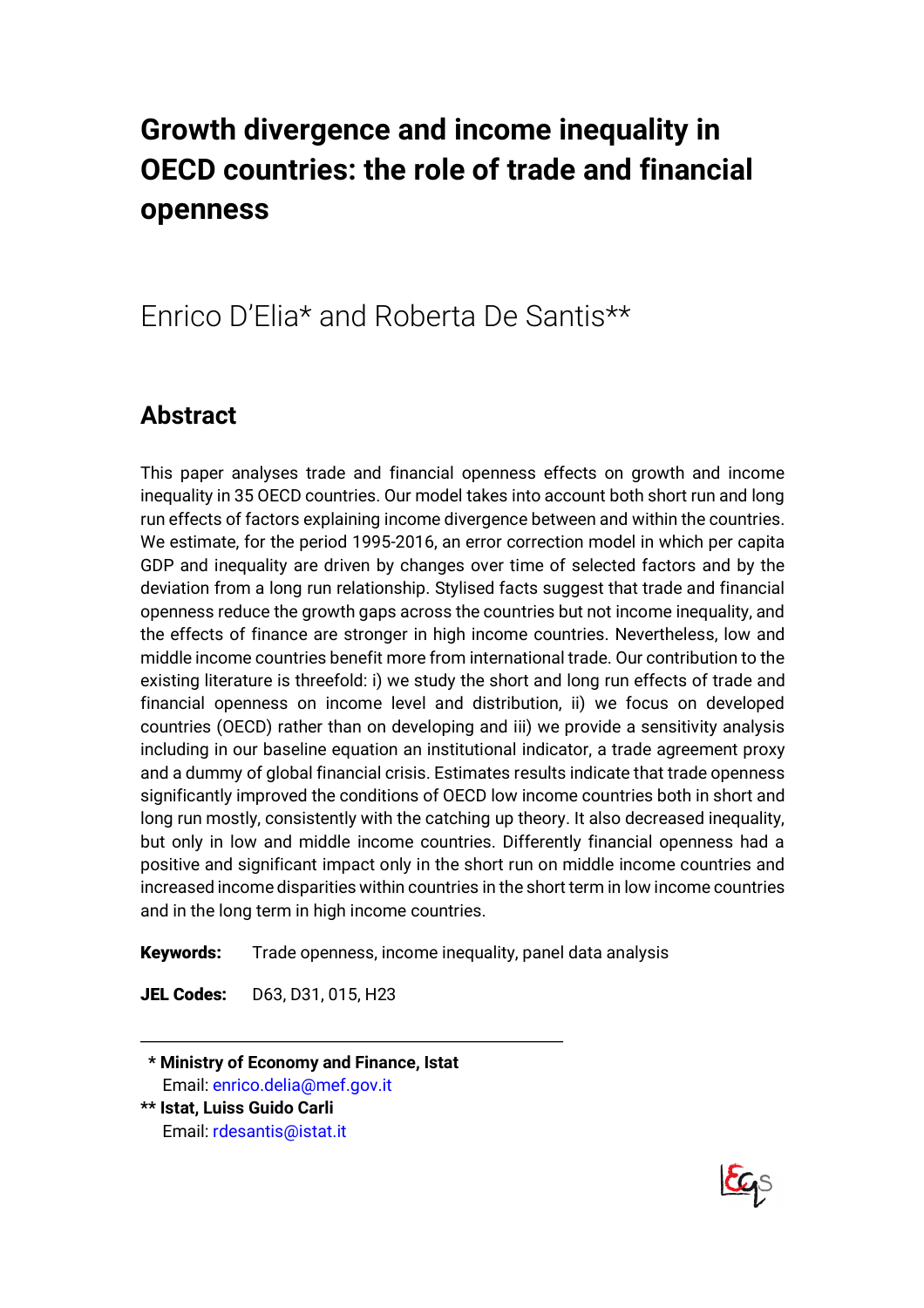# **Table of Contents**

| 1. |                                                                         |  |
|----|-------------------------------------------------------------------------|--|
| 2. | Trade and financial openness, income levels and inequality: A survey of |  |
|    |                                                                         |  |
| 3. | Some stylized facts on trade and financial openness, growth and income  |  |
|    |                                                                         |  |
| 4. |                                                                         |  |
| 5. |                                                                         |  |
| 6. | Robustness check: the role of institutional quality,                    |  |
|    |                                                                         |  |
|    |                                                                         |  |
|    |                                                                         |  |
|    |                                                                         |  |

#### **Acknowledgments**

The views expressed in this paper are those of the authors and do not necessarily represent the institutions with which they are affiliated. Thanks are due to anonymous referees for many useful suggestions. Any errors or mistakes remain the authors' sole responsibility.

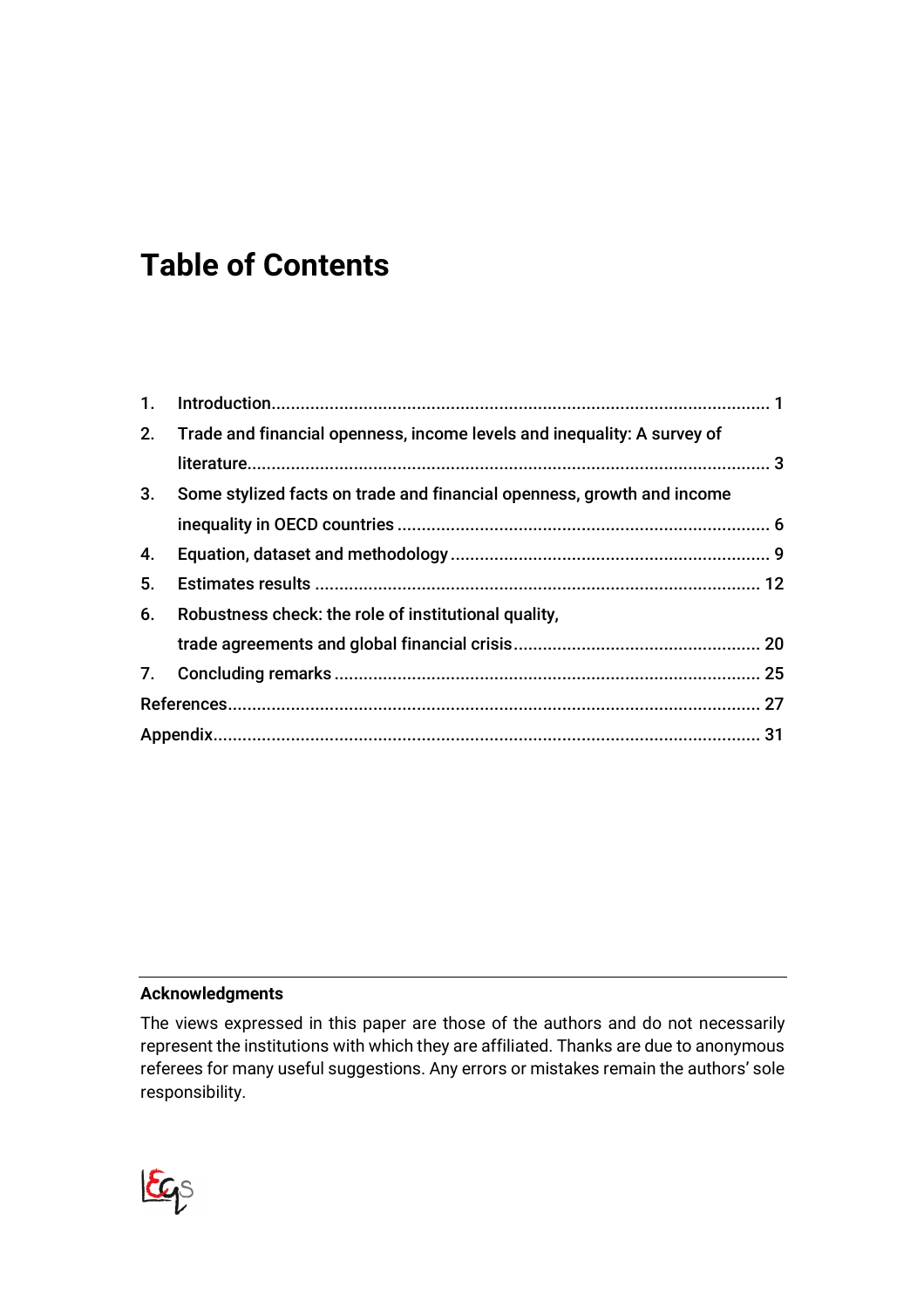# **Growth divergence and income inequality in OECD countries: the role of trade and financial openness**

### 1. Introduction

The impact of trade and financial openness on income level and distribution is at the centre of the current international economic policy debate also at OECD level. Trade and financial integration have been an engine for growth in many countries by enhancing efficiency and widening the market for national products. Nevertheless, increasing trade and financial flows between countries, in conjunction with technological progress, are often cited as worsening income inequality and growth rate disparity. In this regard, opinions diverge between economists who argue that free trade and capital movements are the key to economic growth being associated to more efficient use of resources and eventually reduce inequalities, and others arguing that the openness might itself be a factor leading to inequality, at least in the short run, fostering the progress of few high competitive firms and sectors and the remuneration only of the most in-demand jobs.

The present study analyses the effects of trade and financial integration on growth and income inequality in OECD countries, where most factors explaining the divergence in emerging countries such as technology, demography and education, have arguably a relatively minor effect. It also takes into account that trade and financial openness

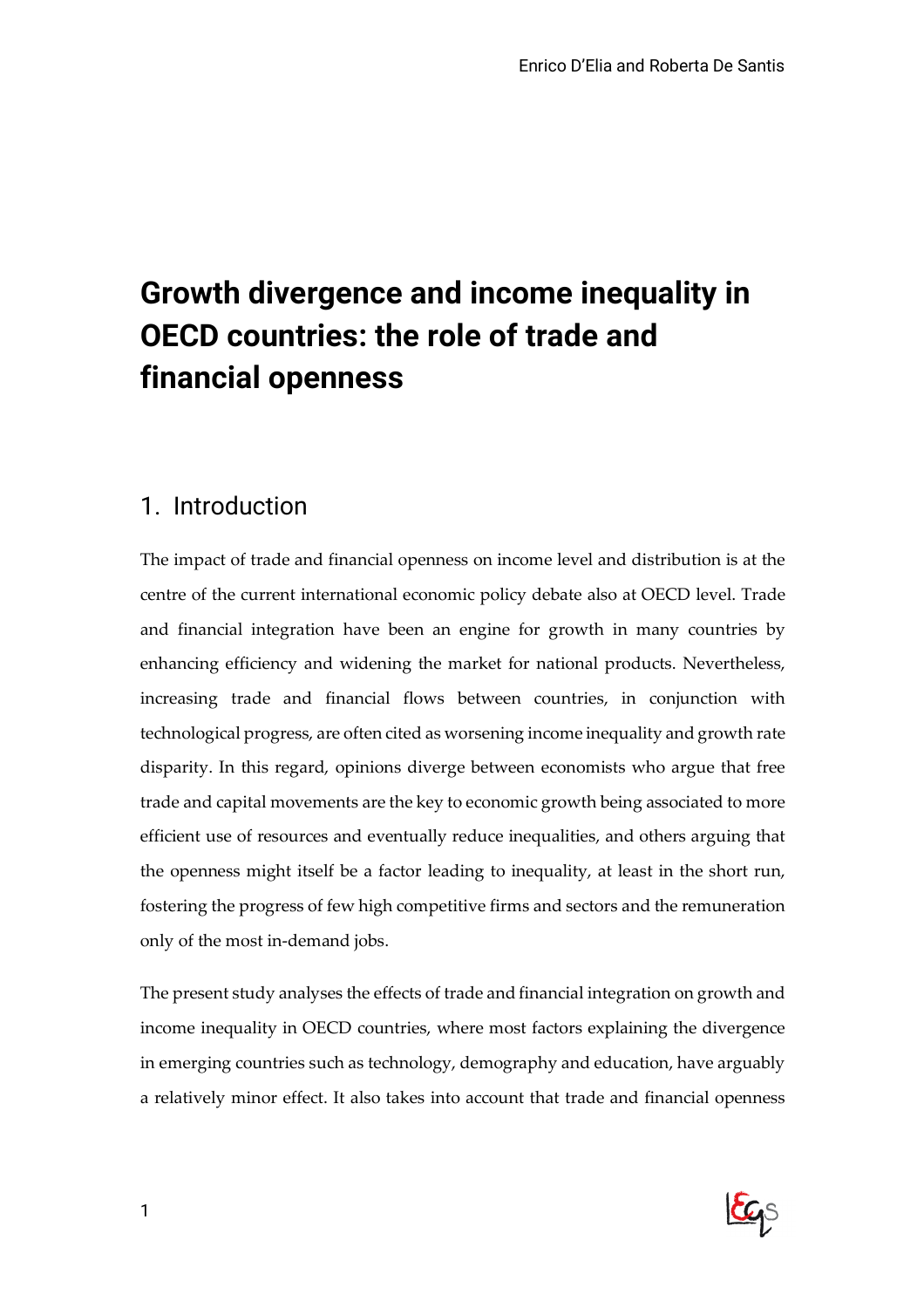might have different, and possibly opposite, outcomes in the short and in the long run and across countries, thus determining both winners and losers.

The relationship between trade openness and income disparities is intensively debated in theoretical and empirical economic literature. The standard trade theory, the Heckscher-Ohlin model (H-O), predicts that countries should experience, after converging, equal trends as a consequence of globalization. The Stolper-Samuelson theorem, one of the most important corollaries of the H-O model, states that openness would benefit a country's relatively abundant factor, since trade specialization will favour sectors intensive in the abundant factor. However, if the basic framework of the model is extended, for example, to account for multiple skill-related categories of workers (Wood, 1994), different country groups (Davis, 1996) and traded goods (Feenstra and Hanson, 2003), the main distributive prediction of the theorem is theoretically undetermined and depends on the relative weights and directions of trade flows. <sup>1</sup> Also the impact of financial integration on economic growth and distribution is broadly analysed in the literature (see Naceur and Zhang 2016 for a survey) however, the studies on the relationship between financial development and income distribution are still blossoming. Theories on the effect of financial integration on income distribution are still inconclusive: one strand of the literature proposes an inverted-U relationship between finance and income inequality, while the other predicts a linear relationship.

Our contribution to the existing empirical literature is threefold: i) we use an error correction model (ECM) applied to panel data to investigate the trade and financial integration's impact on levels and distribution of income in the main OECD countries

<sup>1</sup> Furthermore, if the model assumption of homogeneous production functions among countries is relaxed, then international openness may facilitate technology diffusion from High Income Countries to Low and Middle Income ones, and it is very likely that the new technologies are more skill intensive in relation to those in use domestically before trade liberalization. If this is the case, then openness – via technology – might determine a countereffect to the theorem prediction, (i.e. an increase in the demand for skilled labor, an increase in wage dispersion and in income inequality (Lee and Vivarelli, 2006).

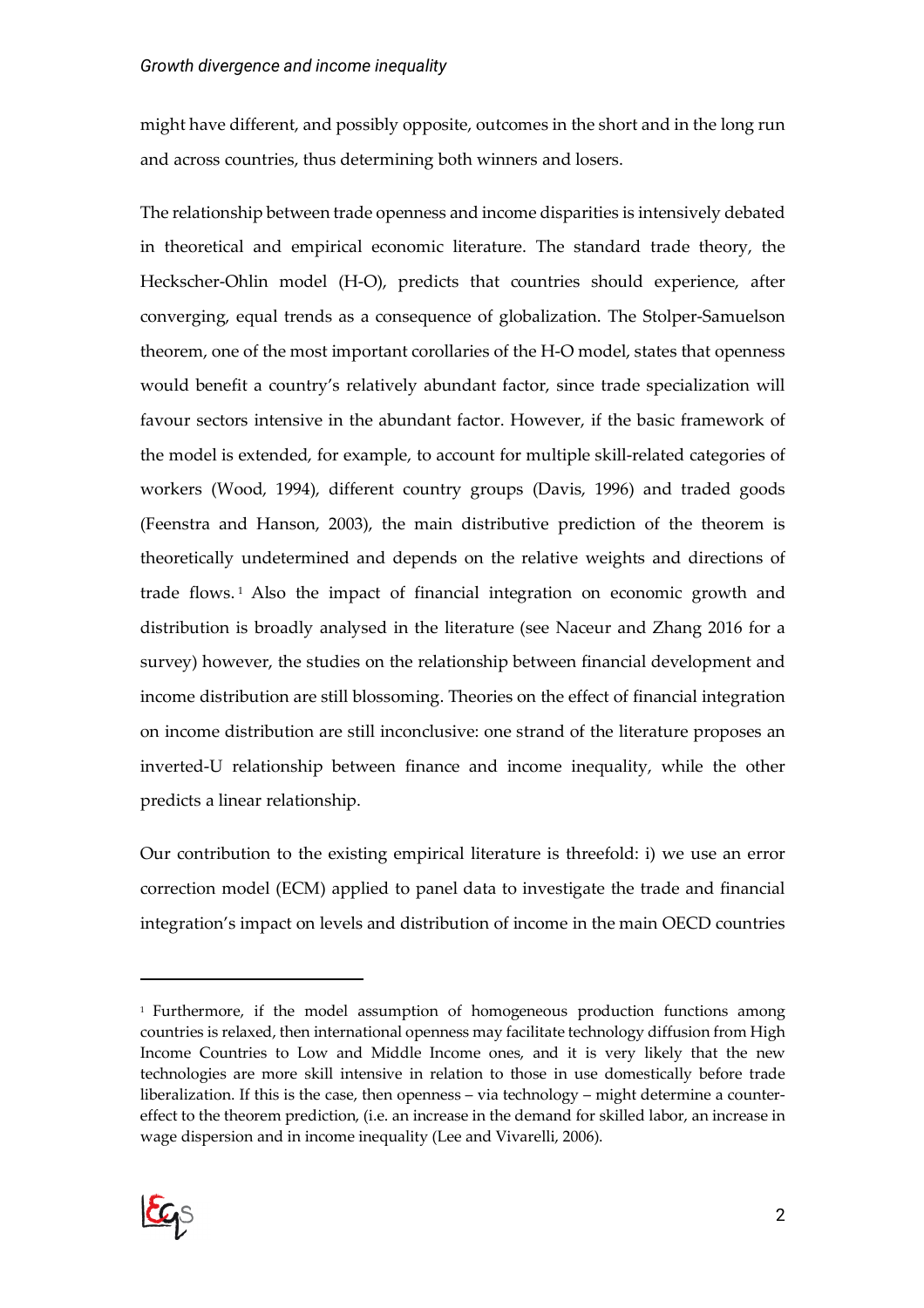in the short- and long run. Moreover consistently with the findings of the descriptive analysis we provide separate estimates for the whole OECD sample and for the countries divided in the three GDP per capita groups (low, middle and high income); ii) we focus on OECD countries that share, in the period under observation, relatively similar technologies and human capital levels especially when disentangled for homogeneous income levels groups; and iii) we provide a sensitivity analysis introducing in the estimates a dummy for the global financial crisis, an institutional indicator, a trade agreements proxy and interacting the trade openness with the two latter regressors. Furthermore, the empirical evidence provided by this paper might have interesting policy implications in the context of current trends characterized by retreat from globalization and rising protectionism, especially in advanced economies.

The paper is organized as follows. Section 2 present a brief survey of literature , section 3 reports the main stylized facts on trade openness and income distribution in the OECD countries. Section 4 describes the equations, dataset and empirical strategy that our argument is based on. Section 5 presents the econometric results, while section 6 reports robustness checks. Conclusions and policy implications follow.

## 2. Trade and financial openness, income levels and inequality: A survey of literature

As for the role of trade openness on growth and inequality in advanced countries this paper draws specifically on two different though related strands of empirical research. The first strand examines the impact of international trade on countries' income convergence and starts from the seminal Frankel and Romer paper (1999). Many empirical studies supporting or opposing trade openness drew their results from cross sectional data and were subject to an important criticism in terms of estimates robustness. In particular, Edwards (1998) and Rodriguez and Rodrik (2000) argue that the strong results in favour of openness may arise from mis-specified models and/or openness measures and may be acting as a proxy for other macroeconomic policies or

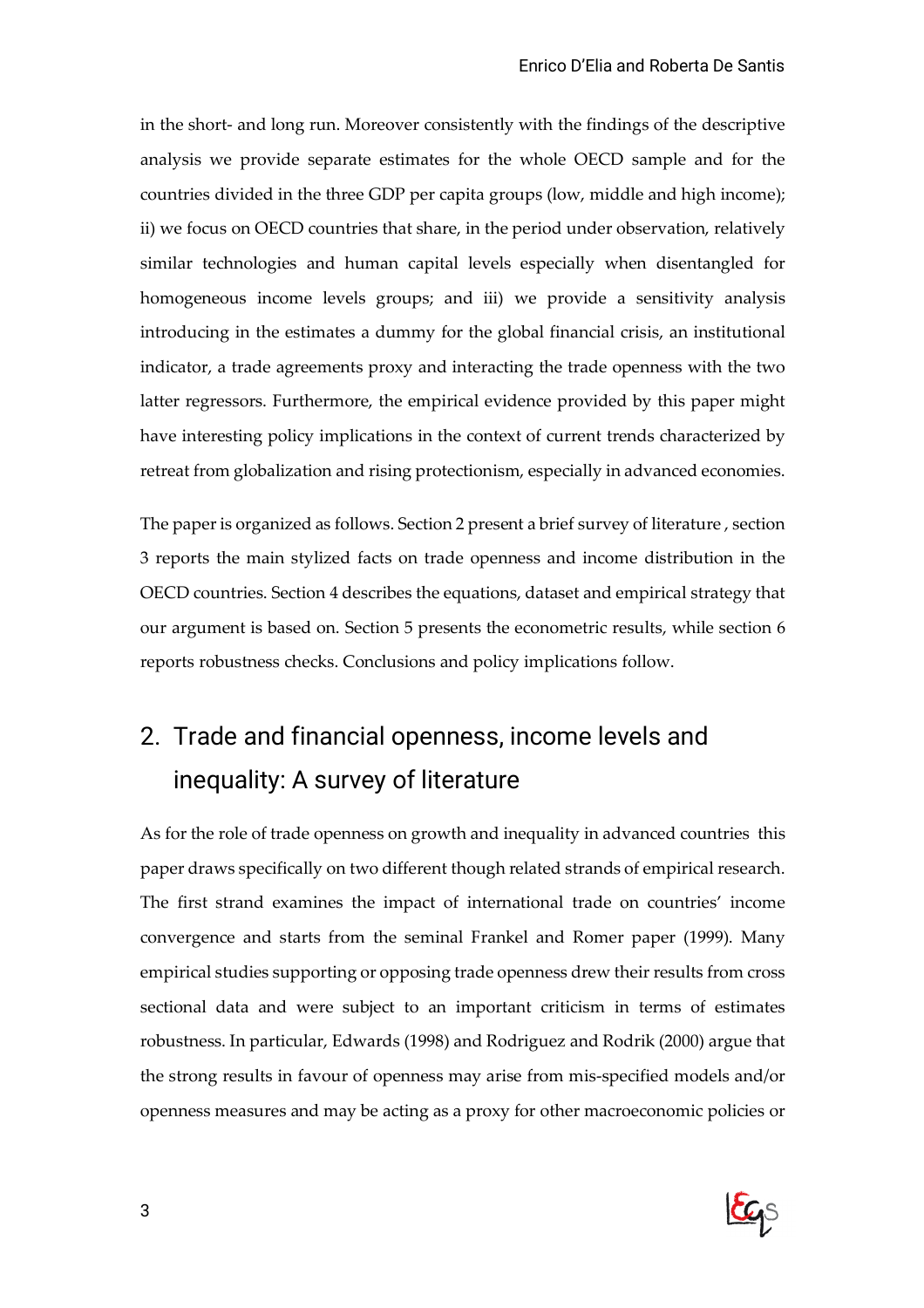#### *Growth divergence and income inequality*

other important omitted factors such as institutions and geography. The literature results are still inconclusive. In fact, criticisms of free trade and the current debate suggest that income disparity is triggered by international trade only between heterogeneous countries. On the other side of the debate, some authors suggest that free trade might reduce income inequality across countries. 2

The effects of trade on incomes in the advanced countries have been much studied, beginning with a number of works on wage distributions in the 1990s, to more recent papers on the effects of globalisation on the labour share (Elsby et al. 2013), wage inequality (Ebenstein et al. 2015), and routine middle class jobs (Autor et al. 2014). More specifically in advanced economies, the ability of firms to adopt labour saving technologies and offshoring has been cited as an important driver of the decline in manufacturing and rising skill premium (Feenstra and Hanson 2003). However Quah (1996) argued that income convergence, if any, occurs within different "clubs" of countries, rather than across all the economies at the same time.

The second strand of research analyses the impact of international trade on within income inequality. Lakner and Milanovic (2016) popularised the "elephant graph" representing income dynamics between 1988 and 2008. It shows that very poor households, belonging to the first decile of income distribution, benefitted only to a minor extent from overall growth; income growth rate increased until the median income earners drawing the back of the elephant in the graph; the growth rate fell close to 0 for the households in the 7th to the 9th decile of income distribution and picked up for the richest households, resembling the elephant's trunk.

<sup>2</sup> Bourguignon and Morrisson (2002), in their studies of historical trends in globalization and inequality, conclude that globalization was a driving force for between-country convergence since the 19th century. However, Dowrick and Golley (2004) reveal that while trade openness promoted convergence in the 1960s and 1970s, since 1980 the benefits of trade are mostly attributed to the richer economies, with modest benefits to the less developed economies. Salai-Martin et al. (2004) finds that overall global inequality has been falling since 1980, due to between-country convergence.

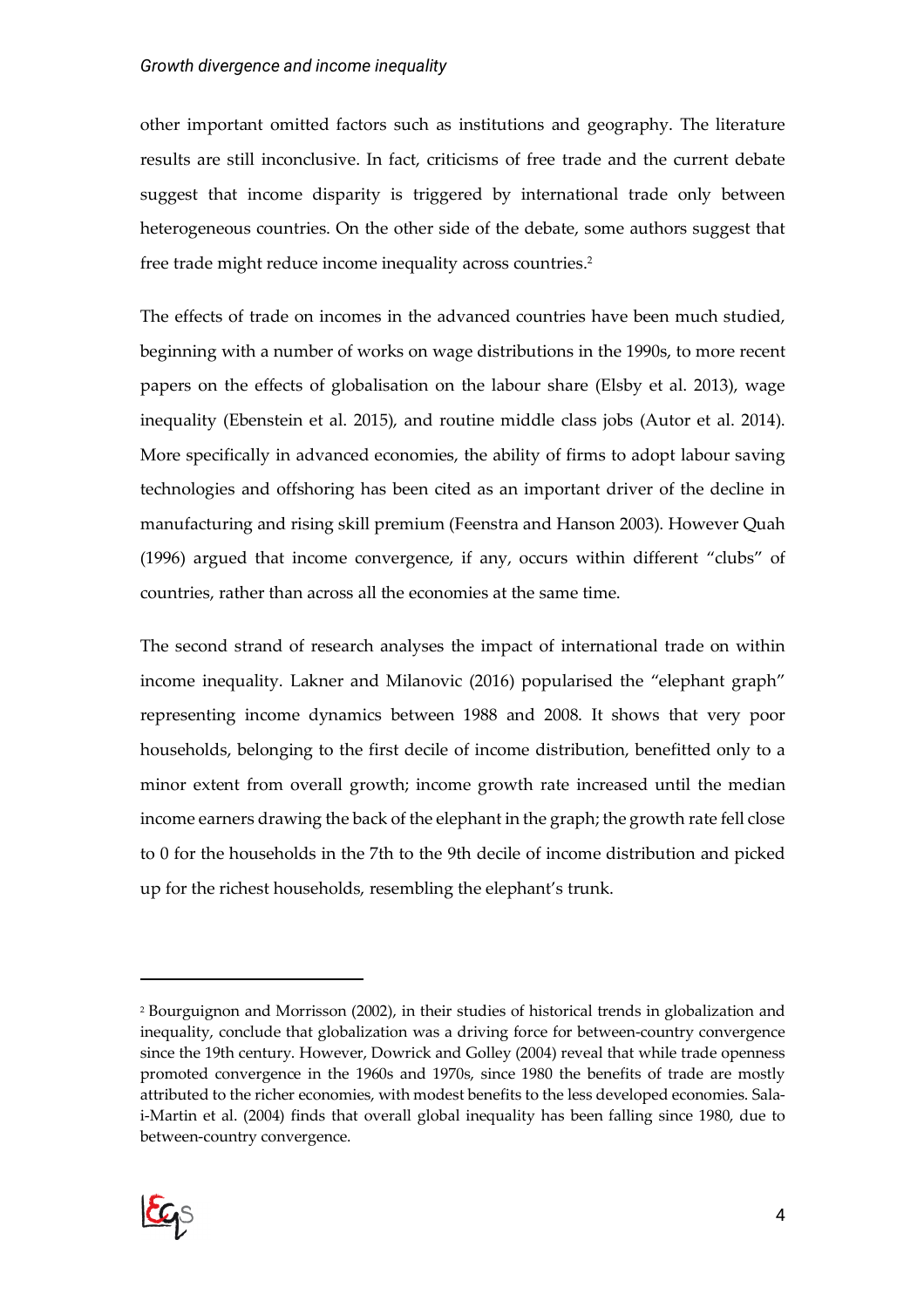Many papers provide evidence of a positive relationship between trade openness and inequality in developed countries. <sup>3</sup> They obtain different estimates of the reactivity of inequality to trade and financial openness, depending on the estimation sample, the statistical techniques adopted and the control variables included in the models. Lim and McNelis (2016) use a panel of annual data from 1992 for about 40 countries below the average world's per capita GDP and find an elasticity of the Gini index about 0.05, though it roughly doubles for low-income countries and turns negative for uppermiddle countries. Bumann and Lensink (2016) report an average elasticity of the same inequality index to financial openness, measured by the Chinn and Ito (2008) index, close to 2, considering 106 countries over the time period 1973 to 2008 and controlling for inflation, trade openness, financial depth, per capita GDP, education and demographic indicators. They also adopt a GMM estimator to treat the possible endogeneity of some explanatory variables and conclude that financial liberalization improves income distribution in countries where financial depth is higher.

Dabla-Norris et al. (2015) study about 100 countries, including the most advanced economies, during the period 1980–2012, and estimate an elasticity of Gini index that is negligible to trade openness and is 0.05 respect to financial openness. Their reference model includes among the control variables: education, financial depth and some indicators on the structure of population and labour market, other than public expenditure. Roser and Cuaresma (2016) estimate a model on a panel of 32 developed countries over the last four decades by using GMM and find an elasticity of Gini index to trade openness of about 0.01, controlling for public expenditure, GDP growth, per capita GDP and international trade structure.

Also the literature on the impact of financial integration, on growth and inequality provide heterogeneous results. Greenwood and Jovanovic (1990) predict a nonlinear relationship between finance and inequality underlining that the distributional effect

<sup>3</sup> For instance, Helpman et al. (2012) and Akerman et al. (2013) analyse the role of trade in increasing intra-sector wage disparity in a number of developed and developing countries.

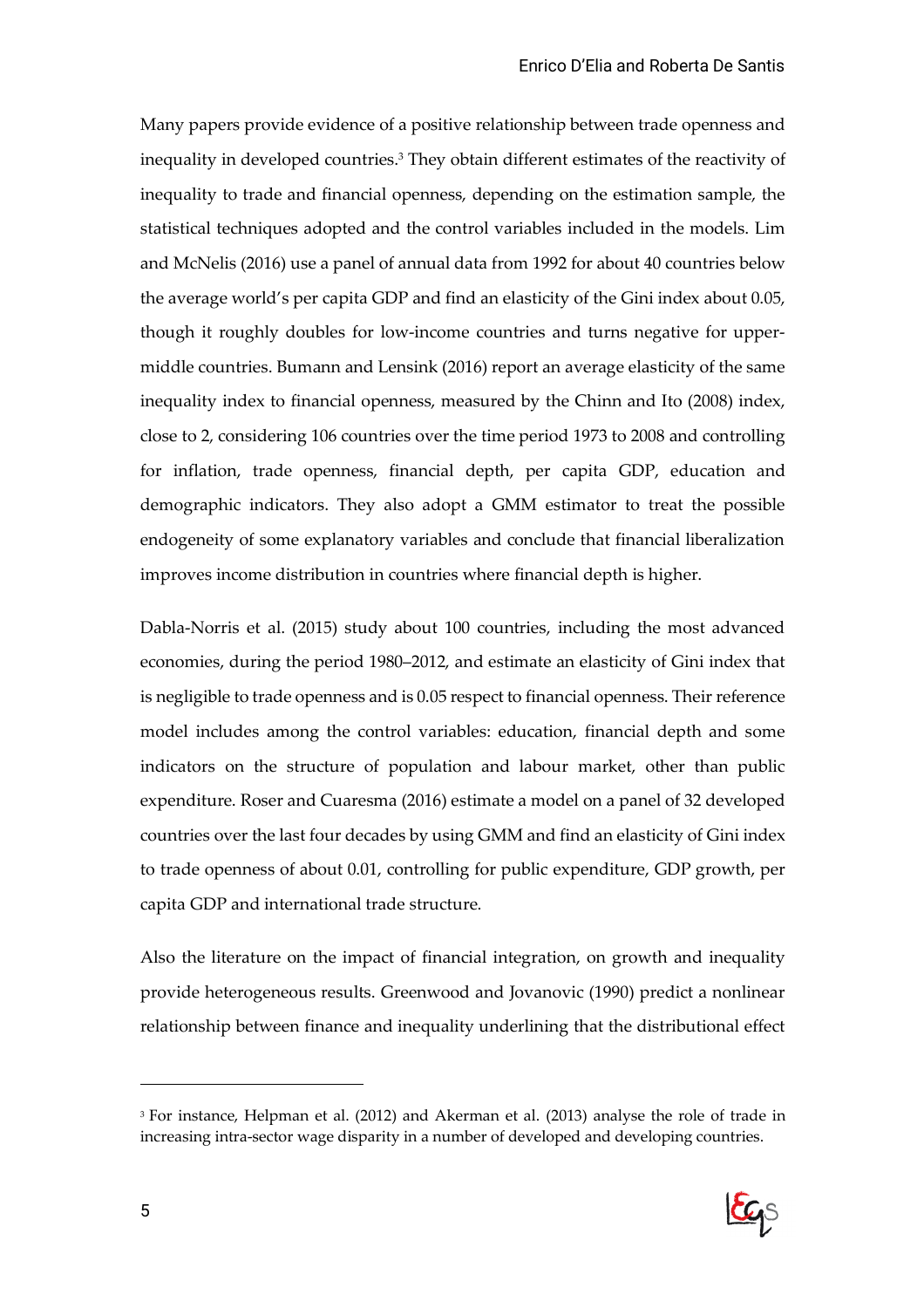#### *Growth divergence and income inequality*

of financial integration depends on the level of economic development. <sup>4</sup> They suggest that financial deepening eases credit constraints, which benefits low-income groups through the channels of human capital and capital accumulation. Although theory provides conflicting conclusions on the finance-inequality relationship, empirical works suggest that financial integration contributes to increase income and reduce inequality. Cross-country evidence from Beck et al. (2007) and Rajan and Zingales (2003), for example, suggests that expanding private credit can stimulate income growth for the poorest quintiles and reduce income inequality. More recent papers attempted to include other dimensions of financial development. For example, Jeanneney and Kpodar (2011) establish that financial instability worsens poverty and Kunieda and co-authors (2011) find that financial integration aggravates income inequality by benefiting the most privileged. Similarly, Furceri and Loungani (2015) study the impact of capital account openness on inequality and find that liberalizing domestic financial systems can worsen income inequality, both in the short and medium run.

## 3. Some stylized facts on trade and financial openness, growth and income inequality in OECD countries

All in all, in the OECD, trade and financial integration seem to have contributed to reduce the gaps of per-capita incomes across countries over time, as shown in panels *a* and *b* of Figure 1, though the relationship between income dispersion and openness is strongly non-linear. Indeed, openness seems to widen or to keep almost constant income disparities before a given threshold, and to reduce it afterward.

<sup>4</sup> At early stages of development, only the rich can access financial services because of the fixed cost of joining the financial coalition, resulting in wider income inequality. As the economy develops, the financial system becomes more accessible and affordable to the poor because human capital replaces physical capital as the main driver of growth.

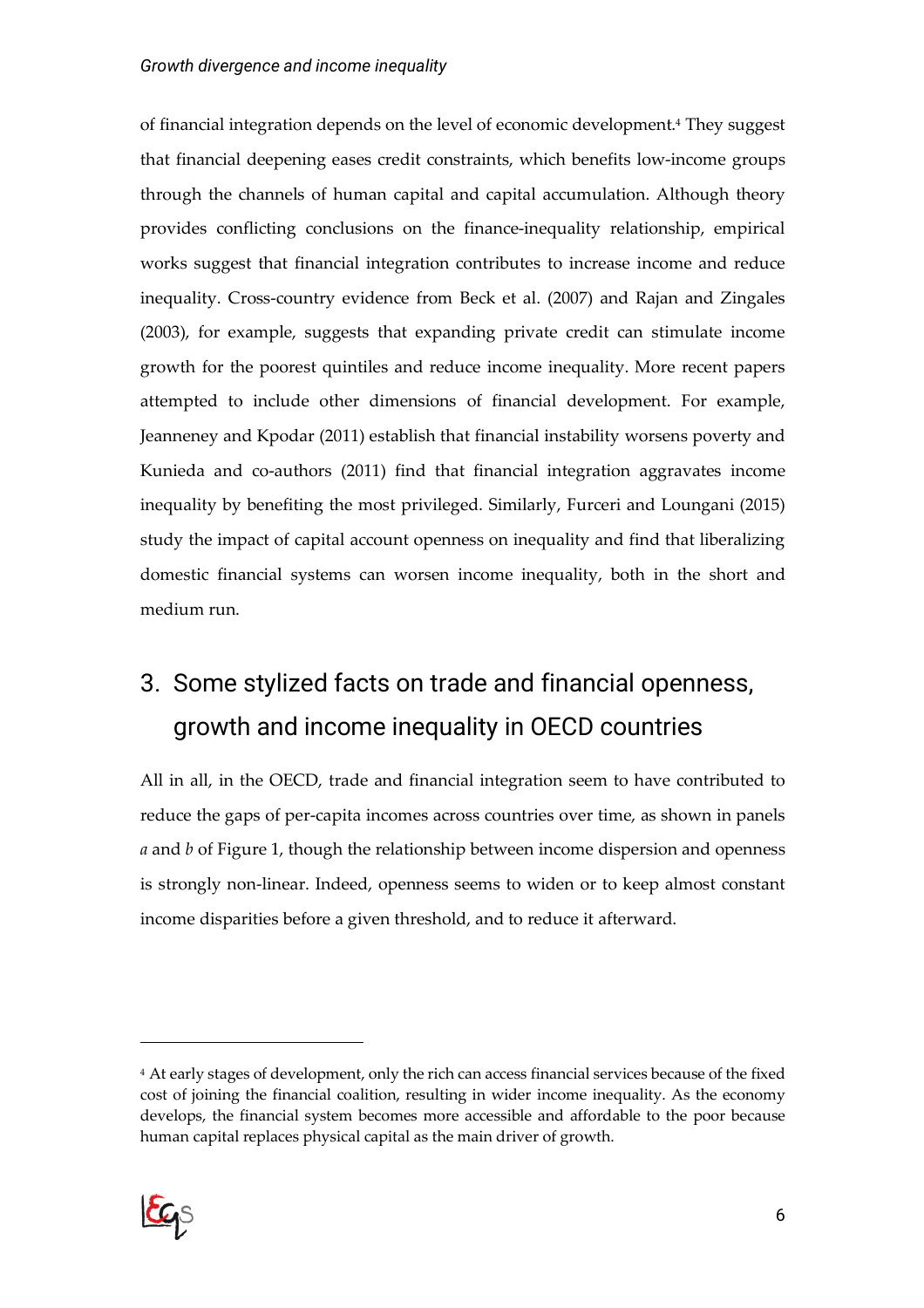

Figure 1. Trade and financial openness, growth and income inequality in OECD countries\* *(yearly weighted averages)*

*\*Interpolating dashed lines are locally weighted scatterplot smoothing (LOWESS) estimates. Source: Authors' elaboration on OECD, Solt (2016) and EWNII (2017) data.*

Income inequality within each country seems to increase as globalization proceeds, as panel *c* and *d* of Figure 1 suggest. Notably, the effect of trade and financial openness on domestic inequality is more linear than in the previous case.

Estimating the unconditional elasticity of per capita income and inequality to trade and financial openness in each country provides some further insight on the effects of globalization. For each OECD member the regression  $ln(yt) - ln(yt-1) = \eta yx (ln(xt) -$ 

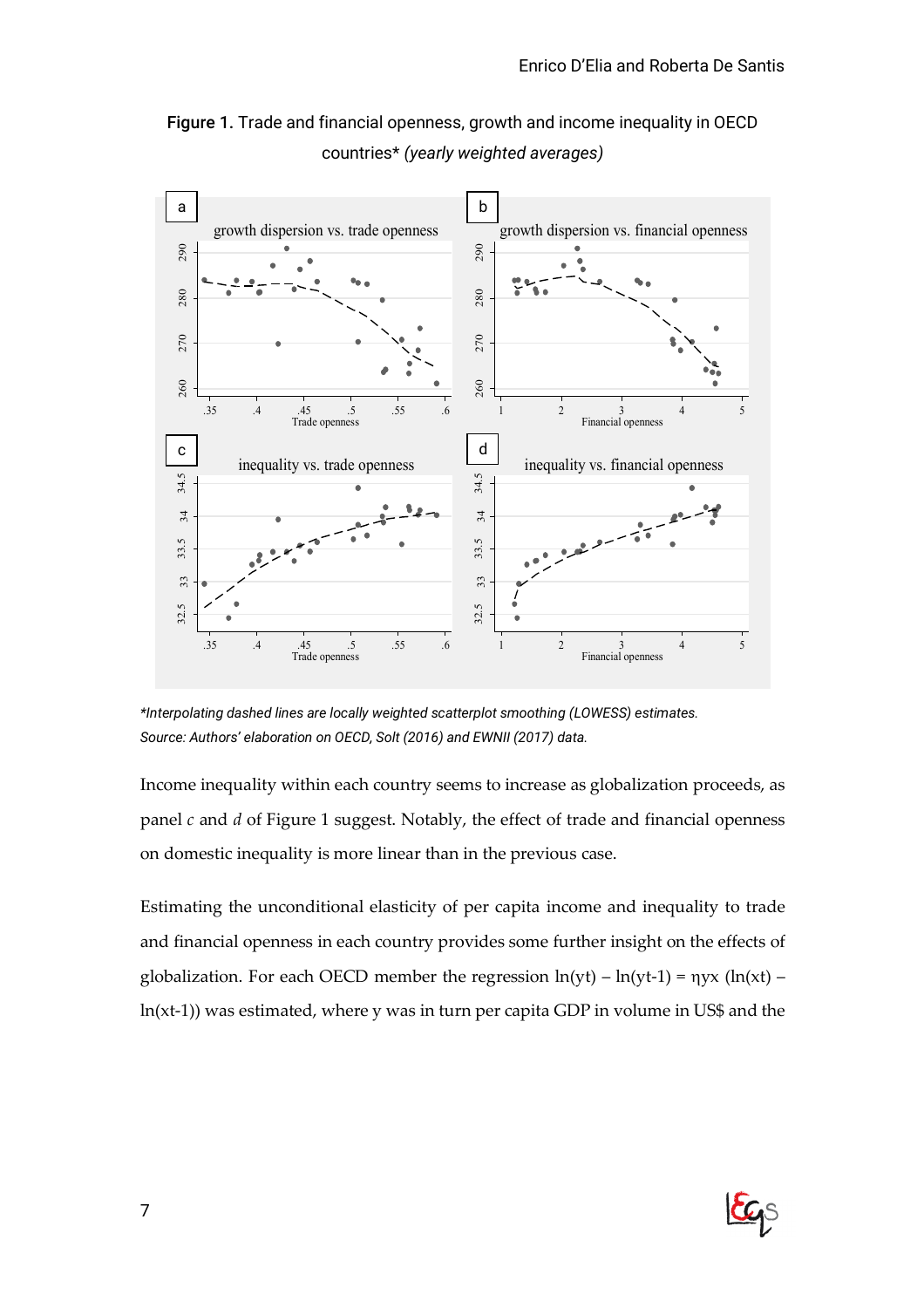Gini index<sup>5</sup> computed on disposable income, and x was one of the openness indicators. The main results are summarized in Figure 2, where the estimated elasticities are plotted against per capita GDP levels.





*\*Interpolating dashed lines are locally weighted scatterplot smoothing (LOWESS) estimates. Source: Authors' elaboration on OECD, Solt (2016) and EWNII (2017) data.*

Although data variability is large, Figure 2 suggests that the relationships between globalization indicators (i.e. trade and financial openness) and income vary with national development level. For instance, panel *a* of Figure 2 shows that the growth rate of low income countries is related to trade integration more than in high income countries. Contrarily, the elasticity of growth to financial openness, reported in panel

<sup>&</sup>lt;sup>5</sup> The benchmark for the Gini index is the equidistribution of income among the individuals, that could differ from the social preferences about income inequality. Thus an increase of the index could reflect also a change in the attitude toward income disparity.

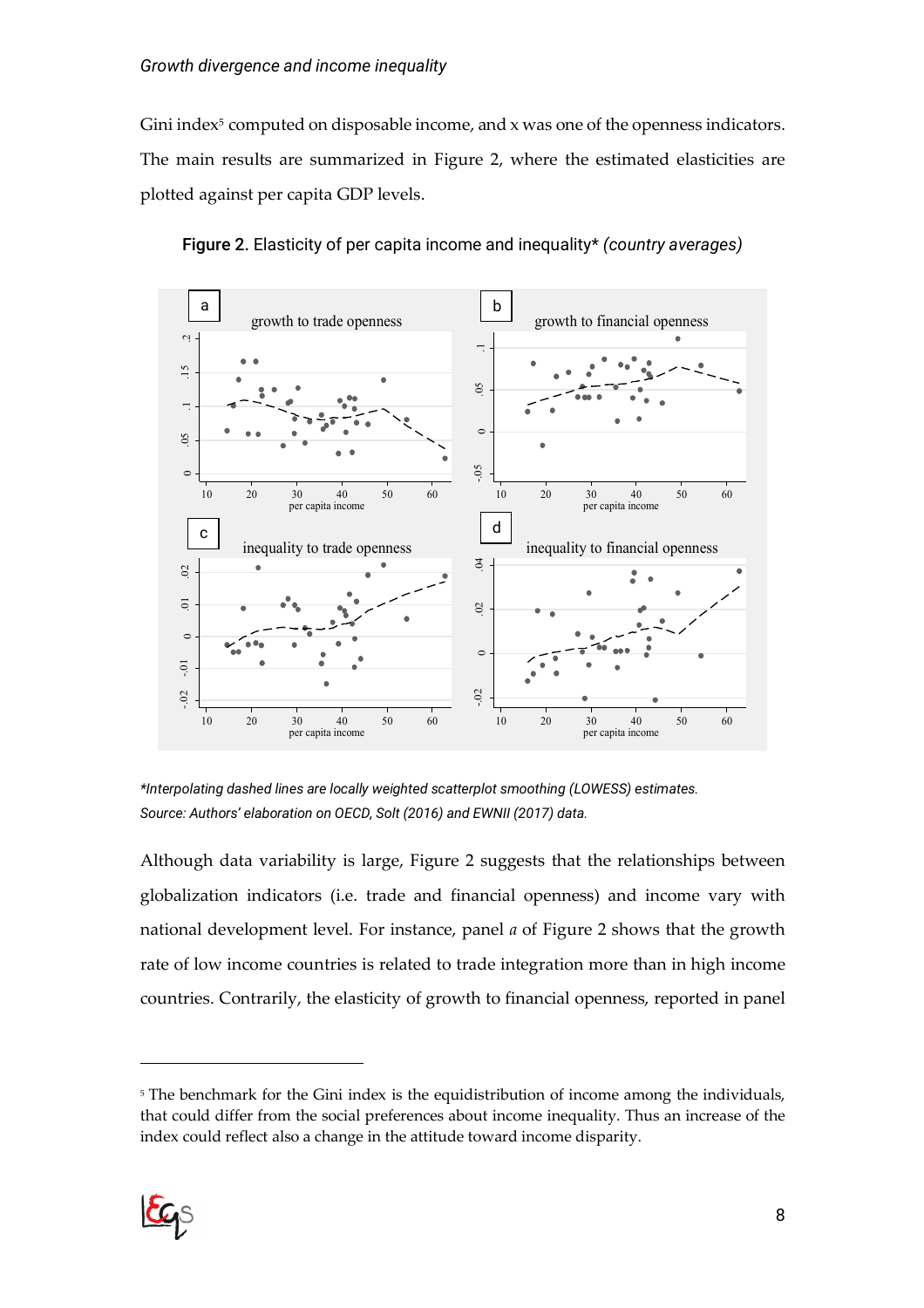*b*, seems to be higher in the richest OECD members. When international trade intensifies, income inequality the Gini index is lower mostly in low and middle-income countries (panel *c* of Figure 2).

In any case, the evidence reported in Figure 2 suggests that the relationships among the relevant variables are non-linear and are likely influenced by country-specific factors. Thus, in the empirical analysis that follows we ranked the OECD countries according to their increasing per capita GDP level and then created three groups, each including one third of countries, henceforth named "low", "middle" and "high" income OECD countries.6

### 4. Equation, dataset and methodology

In contrast to most of the empirical literature on this issue, our model specification takes into account both the short run effects of per capita income and inequality explaining factors, that arguably might be relatively small and temporary, and their long run impacts. Separating the short and long run impact might have important policy implications because it helps in revealing factors that might be permanent driving forces for fostering growth and/or reducing inequality (and thus have to be targeted by the policies) from those that are just temporary.

We thus estimate an ECM, in which the dynamics of growth and income inequality are driven by short run elasticity with respect to some selected influencing factors and by the deviation from a long run relationship. Pesaran et al. (1995) and Westerlund (2007) analyse the estimation of ECM using panel data.

<sup>6</sup> Low per capita income countries includes: Brazil, Chile, Czech Republic, Estonia, Hungary, Latvia, Lithuania, Mexico, Poland, Portugal, Slovak Republic and Turkey. Middle per capita income countries includes: Finland, France, Greece, Iceland, Israel, Italy, Japan, Korea, New Zealand, Slovenia, Spain and United Kingdom. High per capita income countries includes: Australia, Austria, Belgium, Canada, Denmark, Germany, Ireland, Luxembourg, Netherlands, Norway, Sweden, Switzerland and United States.

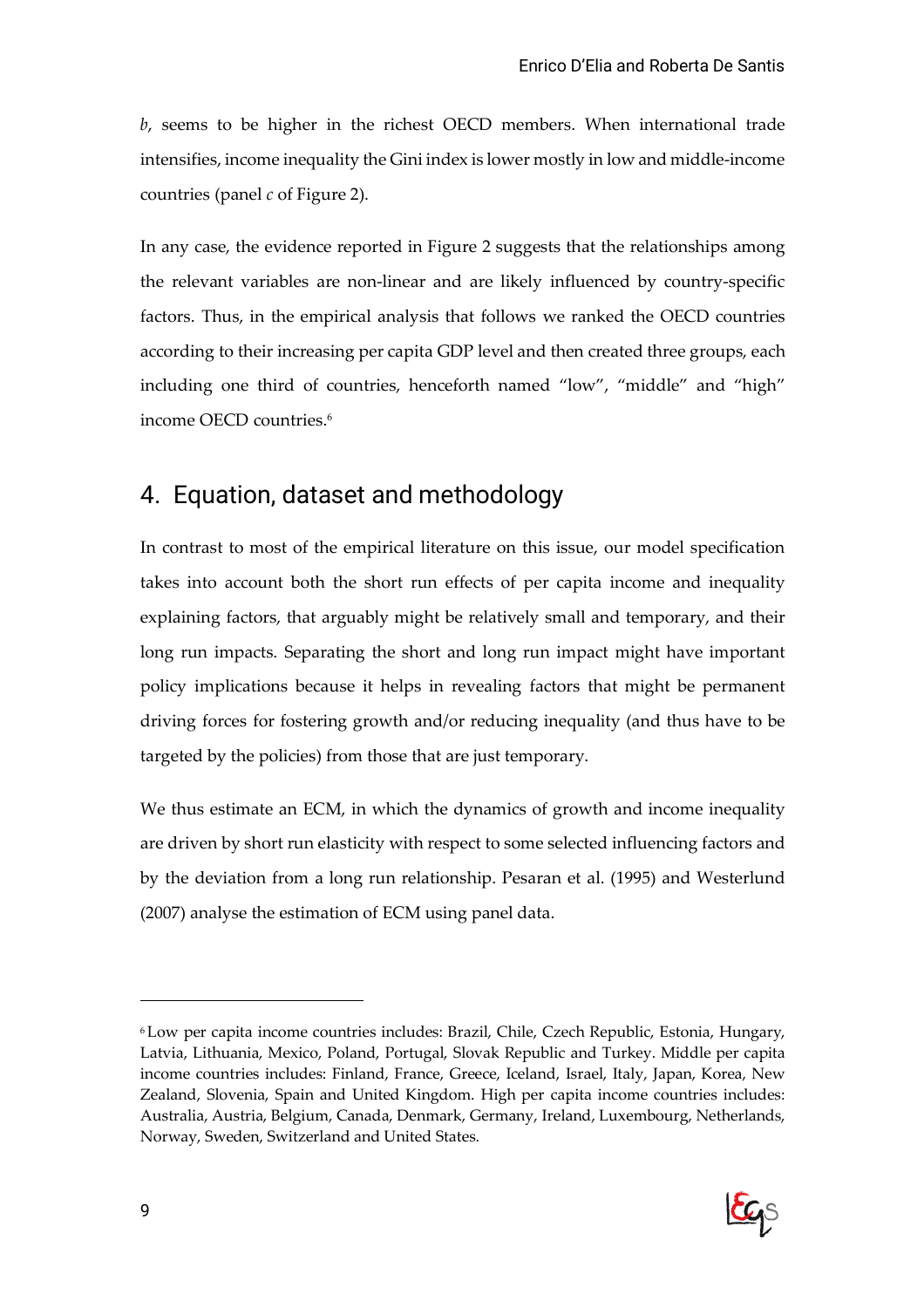The linear formulation of the model is:

$$
\Delta y_{it} = \sum_j \alpha_j \Delta x_{jit} - \beta_0 (y_{it-1} - \sum_j \beta_j x_{jit-1}) + \delta_i + \theta_t + u_{it}
$$
 [1]

where the change between the periods of time *t-1* and *t* of the endogenous variable *y* measured on the *i-th* individual of the panel is explained by the changes of a number of explanatory variables  $x_j$  whose short run impact on  $\Delta y_{it}$  is measured by the parameters  $\alpha_j$ ; the past deviation of  $y_i$  from the long run relationship  $\sum_j \beta_j x_{jit-1}$ ; a set of country dummies  $\delta_i$  representing time invariant country specific omitted variables, and time dummies  $\theta_t$  representing common time-varying factors not included in the model; the idiosyncratic term u<sub>it</sub>. The convergence speed to the long run relationship (not necessarily an equilibrium condition) is measured by the positive parameter  $\beta_0$ . A generalization of [1] includes a set of long run relationships, corresponding to possible multiple cointegration relationships between the variables *y* and *x*j.

The formulation [1] holds both for stationary and non-stationary time series, but in the latter case the long run relationship exists, i.e.  $\beta_0$  is not null, only if *y* and  $x_j$  are cointegrated. Assuming that no explanatory variable is endogenous, the model [1] can be estimated consistently by running a standard fixed effects GLS, as shown by Westerlund (2007). Alternatively, a two-step procedure can be adopted, similar to the one originally proposed by Engle and Granger (1987) for time series data. In the first step the static long run relationship

$$
y_{it} = \sum_{j} \beta_j x_{jit} + \delta_{it} + v_{it}
$$

is estimated by using GLS, since cointegration of non-stationary variables grants the "super-consistency" of estimates (but not of corresponding standard errors), as shown by Stock (1987).

<sup>&</sup>lt;sup>7</sup> A negative value of  $\beta$  would signal a permanent divergence from the supposed long run relationship, which casts doubts on the existence of the latter "attractor" itself.

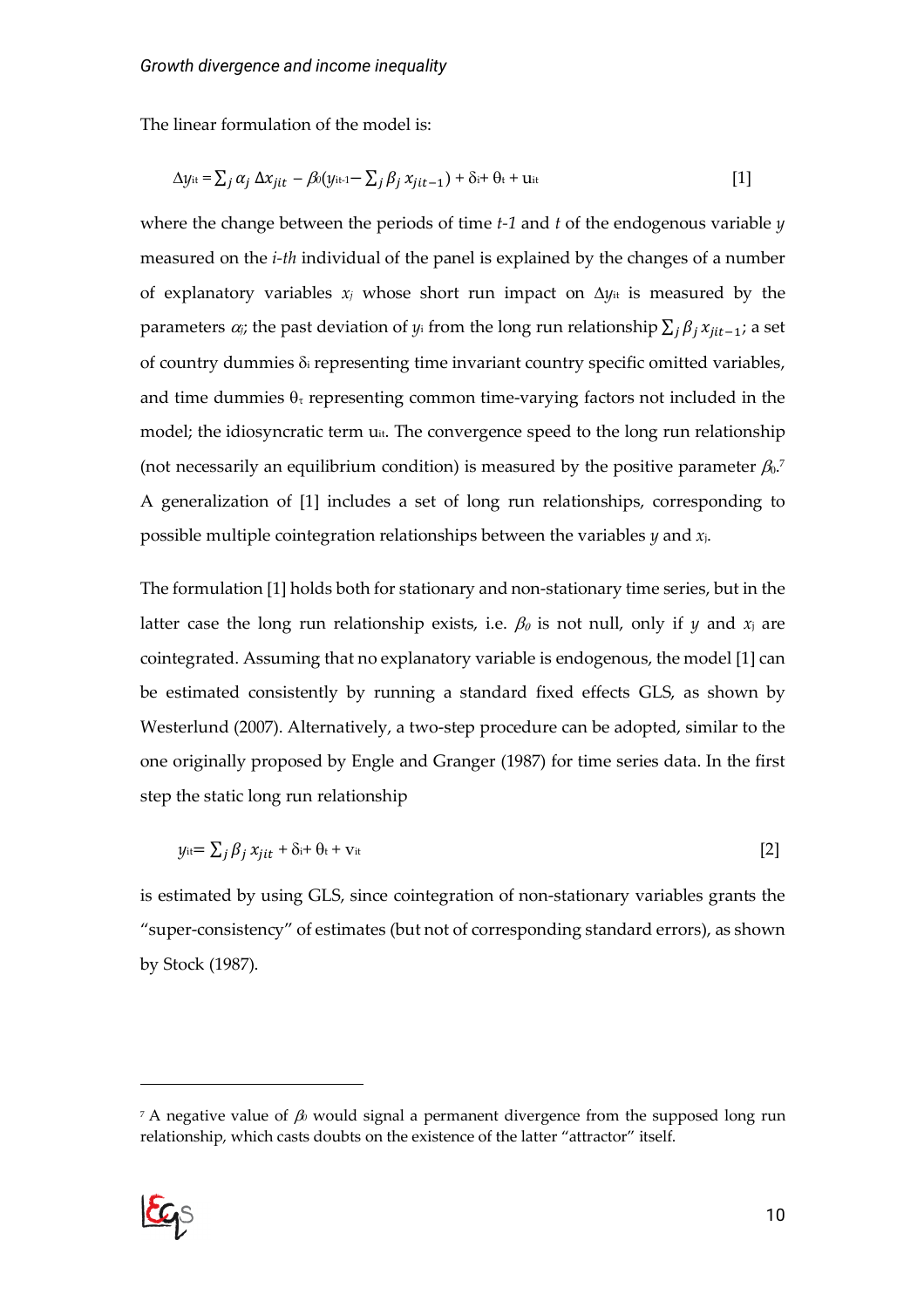We test our model for the period 1995–2016 for 35 OECD countries. Consistent with the descriptive analysis, we disentangle our regressions in three groups (low, middle high) according to countries' level of GDP per capita.

The aforementioned literature suggests that a reliable model explaining income inequality between and within countries should include explanatory variables, in addition to per-capita income starting level and trade and financial openness. For instance, the level of human capital, the structure of foreign exchanges, industrial structure, fiscal policy, FDI and market liberalization should be considered.

Nevertheless, this study focuses on the OECD countries and on the last few decades, during which income inequality within each country apparently kept rising again after the "great levelling" of the middle part of the past century. Most candidate explanatory variables display relatively low variability across time and across countries, thus we assume that their influence might be captured by a combination of country dummies that implicitly take into account permanent differences in human capital, sectorial specialization, business environment, etc., and a time dummy that ideally accounts for the effect of common shocks and a common evolution of omitted (and unobservable) variables.

Relying on previous literature we include in the regressions explaining national per capita GDP in volume (*GDP\_pck*) and income inequality (*ineq*)8 the following common set of variables, all transformed in logarithms: i) a trade openness indicator (*trade\_open*); ii) a *de facto* measure of financial openness index (*fin\_open*) given by the sum of financial assets plus liabilities divided by the GDP of the previous period; iii) the terms of trade (*terms\_trade*); iv) the value added per employed person with tertiary education (*lp\_a*) as a proxy of the contribution to growth of human capital; v) the public expenditure divided by previous year GDP *(pe\_GDP*); and vi) interests on

<sup>8</sup> In our model we use the post-tax Gini index since it has a wider coverage and comparability in terms of years and countries than other, possibly more accurate, inequality measures.

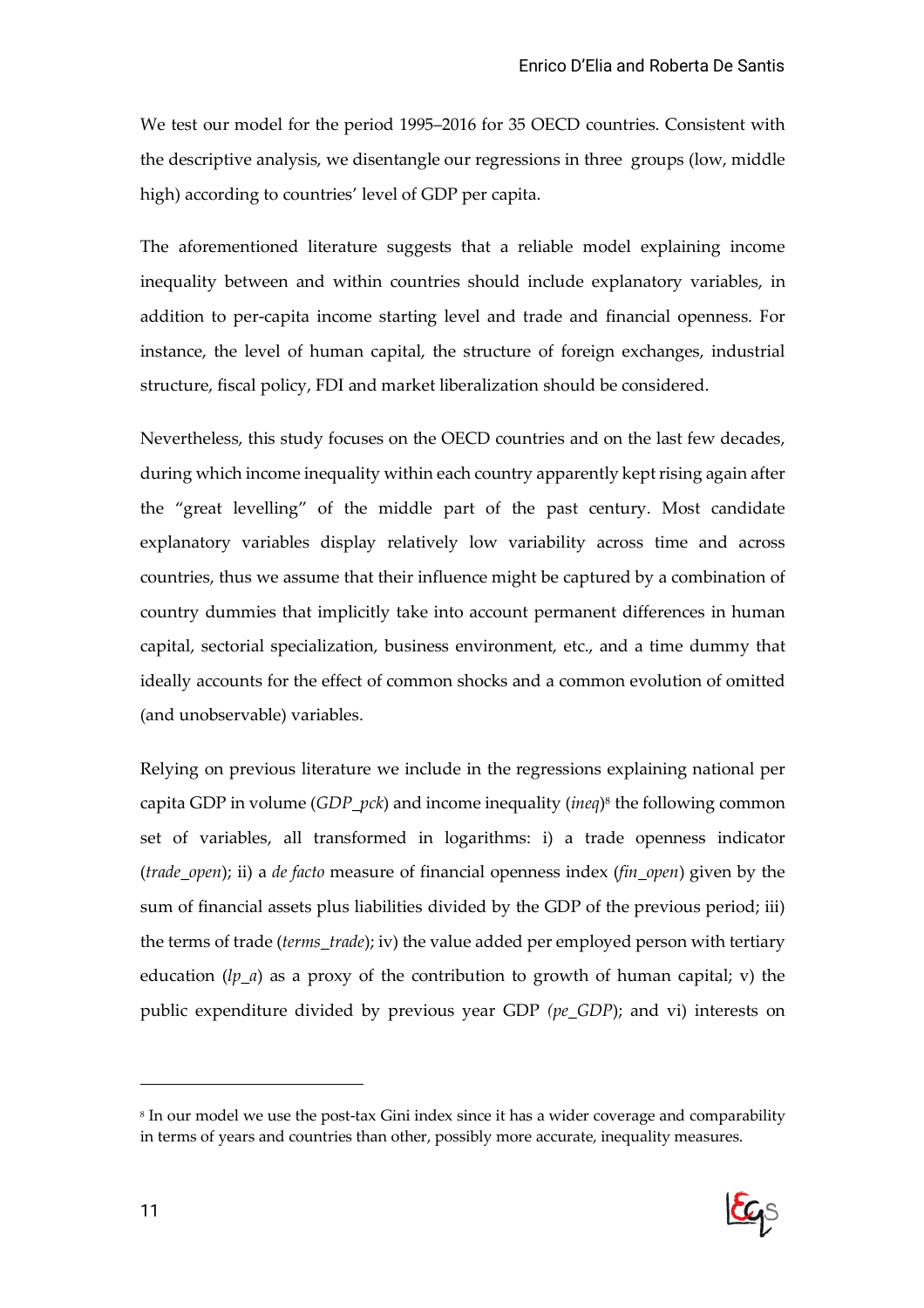public debt divided by previous year GDP (*int\_GDP*). In addition the labour share (*LS*) has been included in the inequality equation.

The key variables for our analysis are *trade\_open* and *fin\_open*. It is worth noting that there is no unique indication in which manner trade should enter growth estimations. A commonly used measure in the analyses of the relationship between trade and growth is total trade volume (of both goods and services) as a share of total GDP (*trade\_open*). The trade-to-GDP ratio is often referred to as the "trade openness ratio". Following (Busse Konninger, 2012) we use *trade\_open* calculated as exports and imports of goods and services in current US\$ divided by total GDP in current US\$ lagged by one period. Tables with the description, data sources and descriptive statistics of the variables are provided in the appendix. As for the financial openness indicator we selected a de facto indicator. We preferred it over the *de iure* Chin Ito index because the latter has a very low variability after 1995 across OECD members and available data end in 2011.9

### 5. Estimates results

The ECM model [1] was estimated using GLS mainly to assess the relevance of trade and financial openness in explaining the disparities of per capita GDP growth across OECD countries and their effect on income inequality, measured by the Gini coefficient, within the same countries. As we have already underlined, the ECM model

<sup>9</sup> All those measures might be highly imperfect. One of the drawbacks connected with de facto measures is that the choice in favour of one of them leaves the information contained in all the others de facto measures aside. Thus, whatever measure of actual financial integration is chosen, it risks containing incomplete and thus distorting information on the process. On the other hand, the de jure indicators, even though in a majority of cases they are based on summary information revealed in the IMF's AREAER reports, should in principle contain more complete information on the formal – and potentially also on actual – financial liberalization than de facto measures do. Consequently, especially in the case of more developed economies, to the extent to which de jure financial openness leads also to de facto liberalization episodes, the former could be to a certain degree treated as a proxy for the latter.

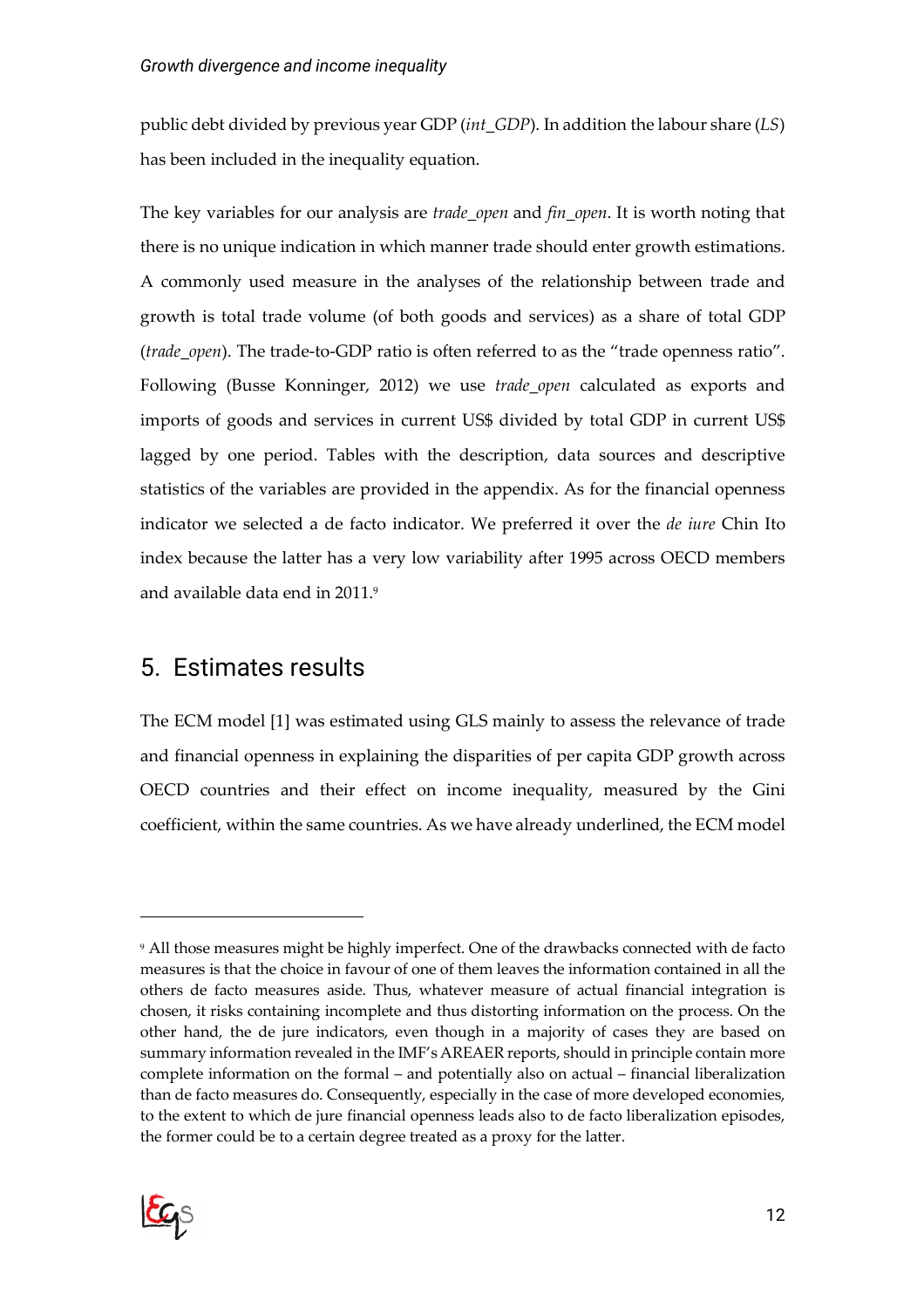allows one to distinguish between the short and long run effects of the aforementioned regressors.

Table 1 presents the estimates results for the whole OECD sample and for the countries divided in the three GDP per capita groups (low, middle and high income) consistent with the descriptive analysis. In the second column, there are the estimates of the baseline equation augmented with interaction terms between trade openness financial openness and GDP per capita.

The estimates show, with no exception, that in the short run trade openness in the period 1995–2016 had a positive impact on growth although the coefficients present different magnitudes — the greatest being for low income countries.

The interaction terms in the second column suggest that the level of lagged per capita GDP exerts a negative impact on the elasticity of growth to trade both in the short and long run (-0.12 and -0.09 respectively). This result confirms the graphical evidence presented in Chart 2, where the OECD countries with high income level apparently benefited less from trade integration. The opposite occurs for when considering financial integration. Therefore, the interaction coefficient has a positive and significant value both in the short and long run (0.05 and 0.02 respectively). It follows that richest countries benefit more from open financial markets, possibly compensating for the relative loss on the market of goods and services.

Thus, trade seems to improve mostly the conditions of OECD low income countries, consistently with the neoclassical catching up theory stating that countries with lower income levels grow faster in order to converge to the income of more advanced countries. The OECD middle income group tends to react less to the trade openness than the two other groups. This determines the fact that its income convergence is weaker than in the other two groups. This result is in line with the evidence provided by the descriptive paragraph and with the decrease of the overall income inequality between countries pointed out by the literature on trade globalization advantages. This result also suggests that middle income countries tend to lose position in the

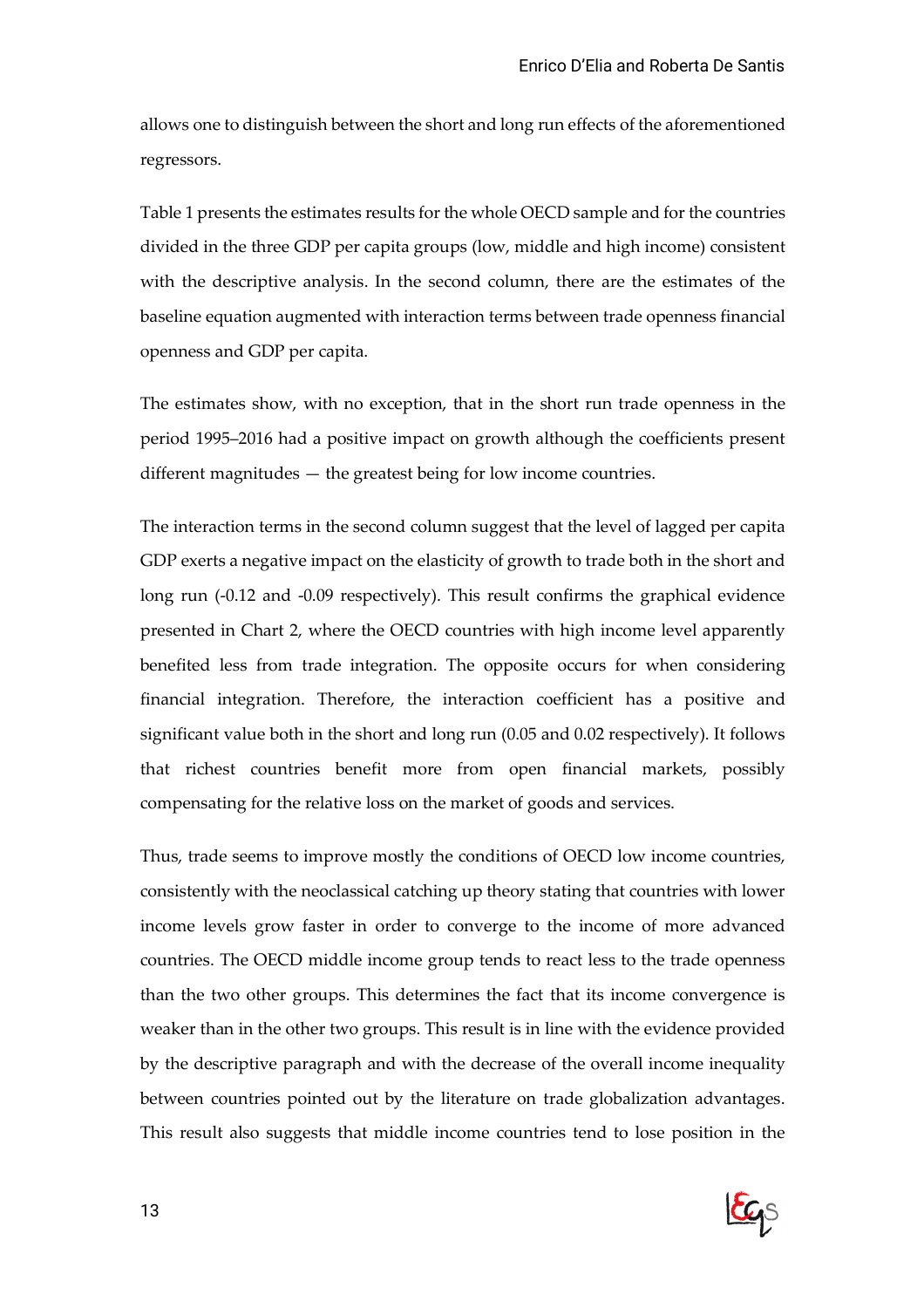global value chain, possibly because of the increasing competition with low-income economies and outsourcing processes, as argued also by Cattaneo, Gereffi and Staritz (2010) and Eichengreen, Park and Shin (2013), who conjecture a "middle income trap", since these countries are no longer competitive in standardized, labour-intensive commodities, but their productivity is too low to compete in higher value-added industries.

Notably, trade intensification had a positive effect on growth also in the long run, particularly for the middle group, suggesting that their shortfall in the short run might be temporary. It is worth underlining, however, that this analysis does not catch possible adverse permanent outcomes due to the hysteresis effect of short term relative losses. Financial openness had a positive and significant impact only in the short run on middle income countries, being not statistically significant for the other two groups.

This fact on the one side might ease the weaker convergence of middle income economies, but on the other side strengthens the position only of countries that are more active on the financial market, accentuating the relative loss of the others. In any case, in the long run, financial openness had only a negligible permanent effect on growth, suggesting that capital markets can sustain national growth but do not represent a permanent driving factor.

The terms of trade exert heterogeneous impacts on the three groups and over time. In the short run they have a negative impact on the OECD group as a whole, likely because their negative effect on price competition against the rest of the world.

Particularly, the growth of middle income countries seems to be negatively affected by a rise of the relative prices of national products, confirming the difficult competitive position of those countries. However, in the long run, gaining terms of trade seems to have fostered growth in the OECD countries as a whole, possibly because the positive effect of market power and quality of goods prevail. As expected, this effect is significant in less developed countries but not within each group of OECD countries.

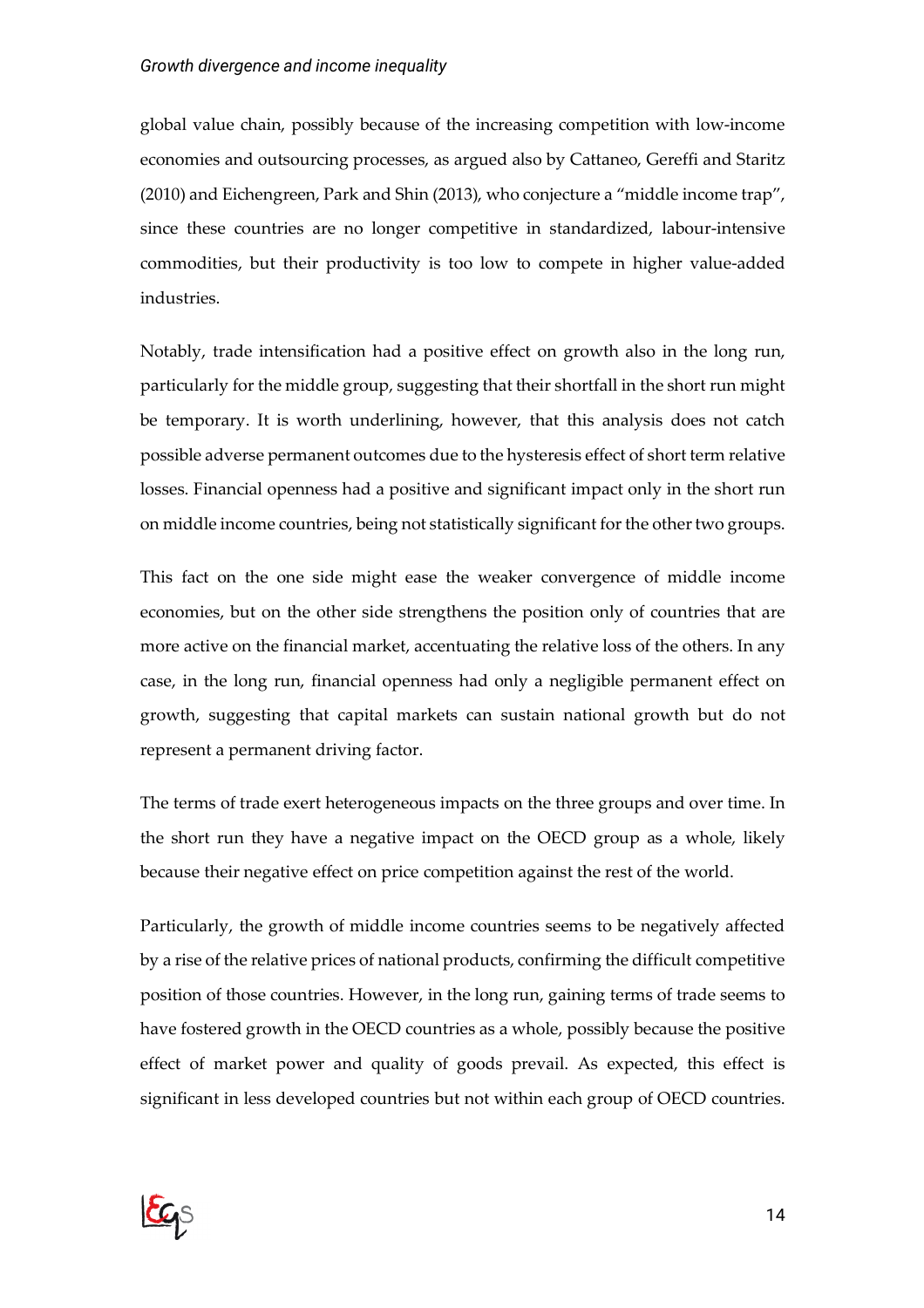Thus it contributes to make the growth of advanced economies converge toward a common trend.

Public expenditure had a negative impact on per capita income growth. In the short run low income OECD members are particularly impaired by the weight of the government on the economy, while in the long run public consumption and investment seem to crowd out private expenditure especially in middle and high income countries.

Apparently, interest paid on public debt hampered the overall growth of OECD members in the short run, but not within each of the three groups of countries, possibly because this payment ultimately redistributes income within the countries belonging to the same club. In the long run, high income countries seem to take advantage of this special item of the public expenditure, possibly because it raises the national disposable income of households and corporations.

The return on education, approximated here by the value added per employed person with tertiary education, had a positive impact on per capita income on the whole sample and on high income countries both in the long and short run, and on middle income countries just in the long run. A possible reason is that the tertiary education produces a high return where there are suitable "infrastructures" to make it profitable.

Table 2 shows that trade openness has a negative relationship with the Gini index in low and middle income countries, both in the short and long run, but not in high income economies and not in the whole OECD sample. In this table we present an augmented version of the baseline equation including interaction terms between trade and financial openness and per capita GDP. The estimates results show that countries with higher per capita GDP benefited less from the equalising impact of trade integration both in short and long run (respectively by 0.04 and 0.02 per unit of income) while the effect of financial integration on inequality is almost insensitive to per capita GDP level.

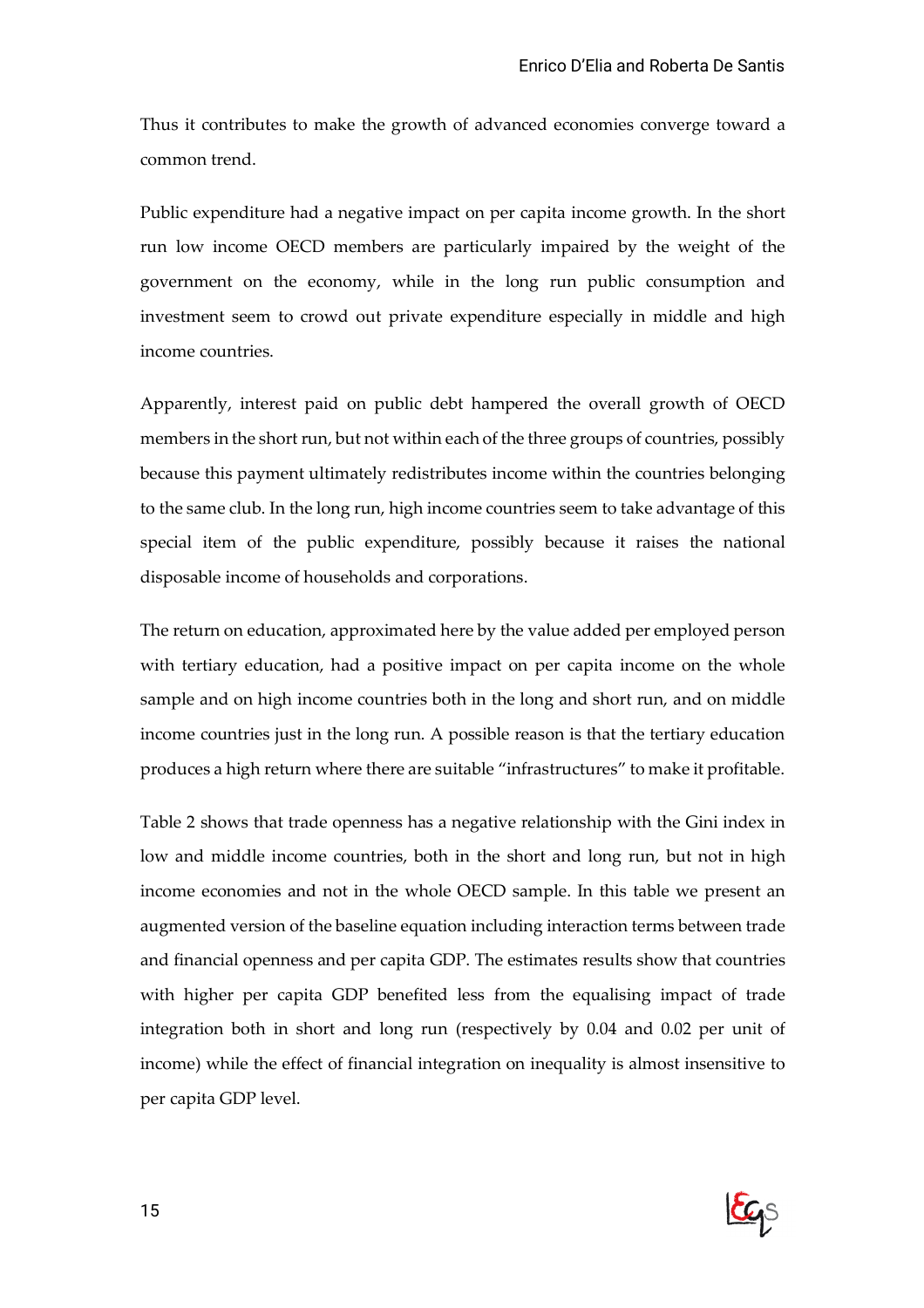|                   | <b>OECD</b>  |              | low income | middle income | high income  |
|-------------------|--------------|--------------|------------|---------------|--------------|
| Short run effects |              |              |            |               |              |
| D.trade_open      | 0.0888***    | $1.352***$   | $0.266***$ | $0.0664***$   | $0.0797***$  |
|                   | (0.0137)     | (0.265)      | (0.0729)   | (0.0209)      | (0.0216)     |
| D.fin_open        | $0.0141*$    | $-0.534***$  | $-0.0204$  | $0.0182**$    | $-0.00534$   |
|                   | (0.00764)    | (0.177)      | (0.0524)   | (0.009219     | (0.0131)     |
| D.terms_trade     | $-0.0551*$   | $-0.0335$    | 0.0163     | $-0.104**$    | $-0.0404$    |
|                   | (0.0297)     | (0.0306)     | (0.2659)   | (0.0486)      | (0.0386)     |
| D.ppe_GDP         | $-0.153***$  | $-0.232***$  | $-0.229**$ | $-0.137***$   | $-0.163***$  |
|                   | (0.0191)     | (0.0209)     | (0.08829)  | (0.0341)      | (0.0218)     |
| D.int_GDP         | $-0.00637**$ | $-0.00740**$ | $-0.0223$  | $-0.00301$    | $-0.00363$   |
|                   | (0.0028)     | (0.00295)    | (0.0151)   | (0.00395)     | (0.00445)    |
| D.lp_a            | $0.0273**$   | $-0.0110$    | $-0.0313$  | 0.0203        | $0.0331**$   |
|                   | (0.0108)     | (0.0102)     | (0.0492)   | (0.0184)      | (0.0148)     |
| D.trade_gdp       |              | $-0.121***$  |            |               |              |
|                   |              | (0.0254)     |            |               |              |
| D.fin_gdp         |              | $0.0515***$  |            |               |              |
|                   |              | (0.0169)     |            |               |              |
| Long run effects  |              |              |            |               |              |
| L.GDP_pck         | $-0.0897***$ | $-0.120***$  | $-0.102*$  | $-0.0599***$  | $-0.0959***$ |
|                   | (0.013)      | (0.0133)     | (0.0596)   | (0.0225)      | (0.0249)     |
| L.trade_open      | $0.0689***$  | $0.970***$   | $0.258***$ | $0.0820***$   | $0.0239*$    |
|                   | (0.00952)    | (0.198)      | (0.0621)   | (0.0172)      | (0.014)      |
| L.fin_open        | 0.00394      | $-0.208***$  | 0.0375     | 0.00251       | $-0.00169$   |
|                   | (0.00421)    | (0.0778)     | (0.0415)   | (0.00588)     | (0.00652)    |
| L.terms_trade     | $0.0288**$   | $0.0231*$    | $-0.0897$  | 0.0352        | 0.0157       |
|                   | (0.0119)     | (0.0135)     | (0.277)    | (0.0228)      | (0.0139)     |
| L.ppe_GDP         | $-0.0941***$ | $-0.129***$  | $-0.182$   | $-0.125***$   | $-0.0974***$ |
|                   | (0.0138)     | (0.0151)     | (0.109)    | (0.0229)      | (0.0178)     |
| L.int_GDP         | 0.00224      | $0.00325*$   | $-0.0159$  | 0.00288       | 0.00914***   |
|                   | (0.00184)    | (0.00184)    | (0.0172)   | (0.003)       | (0.00266)    |
| L.lp_a            | $0.0269***$  | $0.0164***$  | $-0.0394$  | $0.0273***$   | $0.0285***$  |

### Table 1. Estimates results: trade and financial integration and growth (1995-2016)

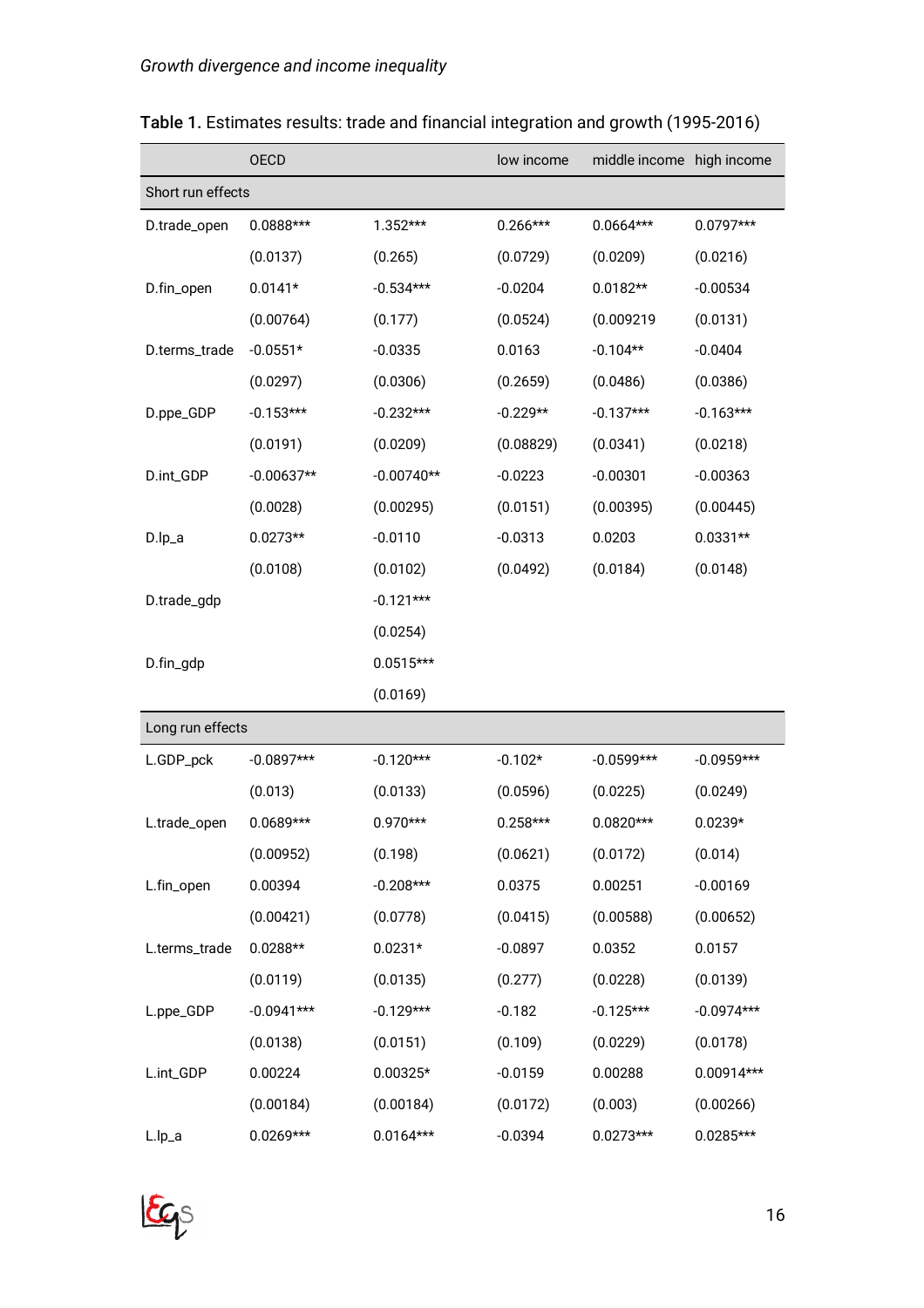|                     | (0.0053)   | (0.00481)    | (0.0479)   | (0.00776)  | (0.00875)  |
|---------------------|------------|--------------|------------|------------|------------|
| L.trade_gdp         |            | $-0.0881***$ |            |            |            |
|                     |            | (0.0190)     |            |            |            |
| L.fin_gdp           |            | $0.0199***$  |            |            |            |
|                     |            | (0.00732)    |            |            |            |
| Constant            | $1.403***$ | $1.817***$   | 1.537      | $1.233***$ | $1.475***$ |
|                     | (0.158)    | (0.156)      | (0.974)    | (0.269)    | (0.286)    |
| <b>Observations</b> | 513        | 495          | 65         | 222        | 226        |
| R-squared           | 0.692      | 0.614        | 0.914      | 0.687      | 0.776      |
| Number of cod 26    |            | 26           | 4          | 11         | 11         |
| <b>Country FE</b>   | <b>YES</b> | <b>YES</b>   | <b>YES</b> | <b>YES</b> | <b>YES</b> |
| Year FE             | <b>YES</b> | <b>YES</b>   | <b>YES</b> | <b>YES</b> | <b>YES</b> |

Standard errors in parentheses \*\*\* p<0.01, \*\* p<0.05, \* p<0.1

#### Table 2. Estimates results: trade and financial integration and income inequality (1995- 2016)

|                   | <b>OECD</b> |            | low income*  | middle<br>income | high<br>income |
|-------------------|-------------|------------|--------------|------------------|----------------|
| Short run effects |             |            |              |                  |                |
| D.trade_open      | $-0.0112$   | $-0.396*$  | $-0.0536***$ | $-0.0426***$     | 0.00515        |
|                   | (0.00987)   | (0.210)    | (0.011)      | (0.0138)         | (0.015)        |
| D.fin_open        | $0.0136**$  | 0.0992     | $0.0207***$  | 0.0151           | 0.0134         |
|                   | (0.00685)   | (0.143)    | (0.00718)    | (0.00967)        | (0.0103)       |
| D.ppe_GDP         | $-0.0207$   | $-0.0140$  | 0.00586      | $-0.0359$        | $-0.00716$     |
|                   | (0.0141)    | (0.0126)   | (0.0185)     | (0.026)          | (0.0175)       |
| D.int_GDP         | $0.00333*$  | 0.00234    | $0.00372*$   | 0.00703***       | 0.00229        |
|                   | (0.00176)   | (0.00153)  | (0.00214)    | (0.00213)        | (0.00299)      |
| $D.lp_a$          | $-0.00394$  | $-0.00608$ | $0.0172*$    | $0.0316**$       | $-0.0193*$     |
|                   | (0.0074)    | (0.00574)  | (0.00931)    | (0.0124)         | (0.0105)       |
| D.LS              | 0.0344      | 0.0172     |              | $-0.142*$        | $0.196**$      |
|                   | (0.0521)    | (0.0438)   |              | (0.0734)         | (0.0759)       |
| D.trade_gdp       |             | $0.0372*$  |              |                  |                |

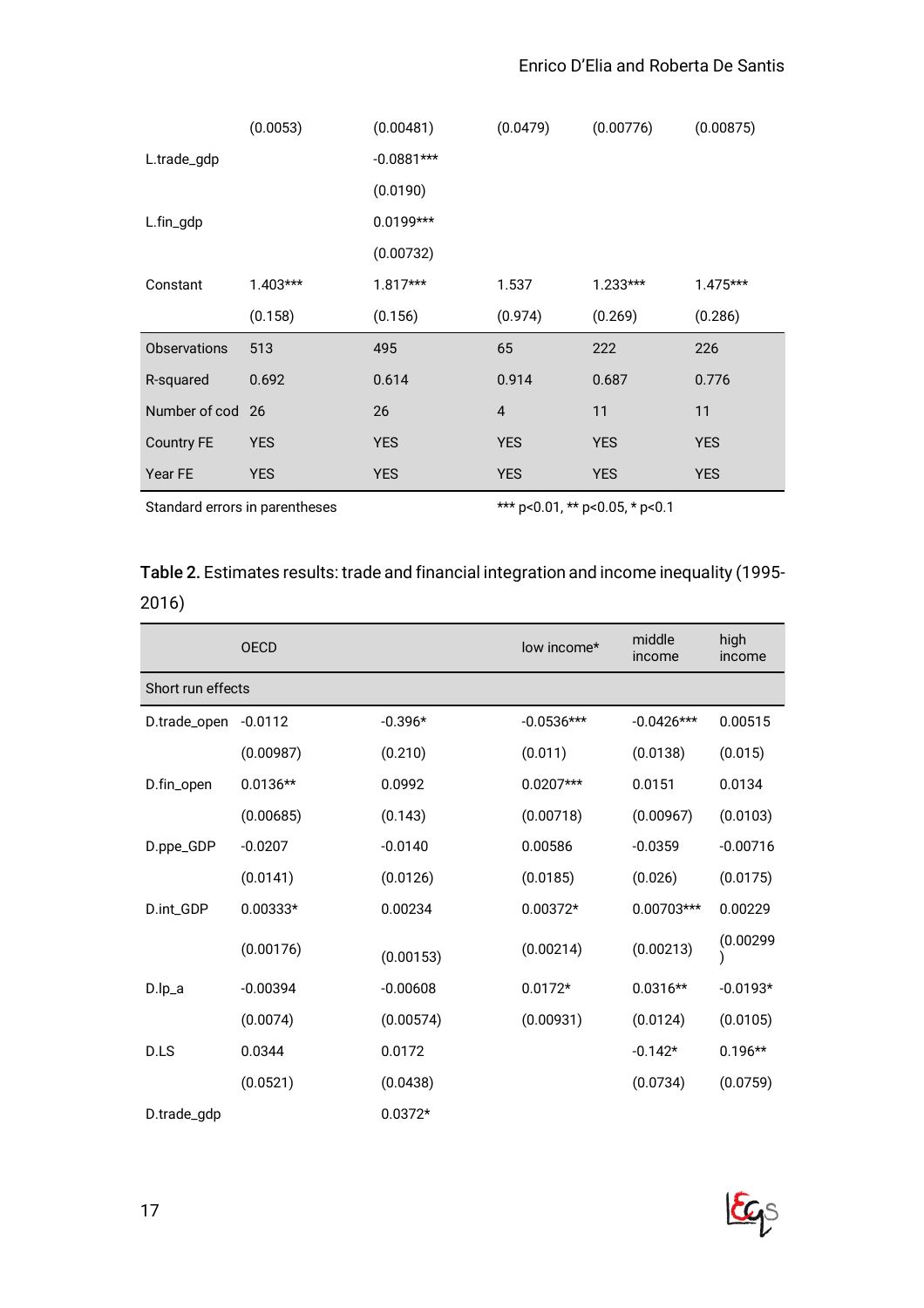#### *Growth divergence and income inequality*

|                     |             | (0.0199)    |              |                |             |
|---------------------|-------------|-------------|--------------|----------------|-------------|
| D.fin_gdp           |             | $-0.00817$  |              |                |             |
|                     |             | (0.0136)    |              |                |             |
| Long term effects   |             |             |              |                |             |
| L.ineq              | $-0.108***$ | $-0.122***$ | $-0.0302$    | $-0.0711**$    | $-0.132***$ |
|                     | (0.0202)    | (0.0191)    | (0.0225)     | (0.0307)       | (0.03)      |
| L.trade_open        | $-0.00503$  | $-0.237*$   | $-0.0263***$ | $-0.0312***$   | 0.00995     |
|                     | (0.00628)   | (0.133)     | (0.00756)    | (0.00818)      | (0.00971)   |
| L.fin_open          | $0.00840**$ | (0.0126)    | $-0.00863**$ | $-0.0074$      | $0.0118**$  |
|                     | (0.00335)   | 0.0900      | (0.00345)    | (0.0063)       | (0.0046)    |
| L.ppe_GDP           | $-0.0254**$ | $-0.0137$   | 0.0171       | $-0.0462**$    | $-0.00889$  |
|                     | (0.0116)    | (0.0105)    | (0.0121)     | (0.0207)       | (0.0154)    |
| L.int_GDP           | $0.00274**$ | 0.00127     | 0.00478***   | 0.00747***     | $-0.00198$  |
|                     | (0.00129)   | (0.00110)   | (0.00164)    | (0.00175)      | (0.00202)   |
| L.lp_a              | 0.00309     | 0.00360     | $-0.00215$   | $-8.12E-05$    | $-0.00506$  |
|                     | (0.00358)   | (0.00297)   | (0.00434)    | (0.00499)      | (0.00675)   |
| L.LS                | 0.00222     | 0.000736    |              | $-0.0152$      | 0.0557      |
|                     | (0.0253)    | (0.0239)    |              | (0.0375)       | (0.0389)    |
| L.trade_gdp         |             | $0.0225*$   |              |                |             |
|                     |             | (0.0126)    |              |                |             |
| L.fin_gdp           |             | $-0.00754$  |              |                |             |
|                     |             | (0.00535)   |              |                |             |
| Constant            | $0.450***$  | $0.460***$  | 0.0192       | $0.458*$       | 0.205       |
|                     | (0.157)     | (0.152)     | (0.099)      | (0.256)        | (0.218)     |
| <b>Observations</b> | 368         | 353         | 209          | 135            | 212         |
| R-squared           | 0.163       | 0.180       | 0.345        | 0.48           | 0.263       |
| Number<br>of<br>cod | 19          | 19          | 11           | $\overline{7}$ | 11          |
| <b>Country FE</b>   | <b>YES</b>  | <b>YES</b>  | <b>YES</b>   | <b>YES</b>     | <b>YES</b>  |
| Year FE             | <b>YES</b>  |             | <b>YES</b>   | <b>YES</b>     | <b>YES</b>  |

Standard errors in parentheses \*\*\* p<0.01, \*\* p<0.05, \* p<0.1 \* The coefficients of LS are not estimated for the first group of countries because too much data are missing for this variable.

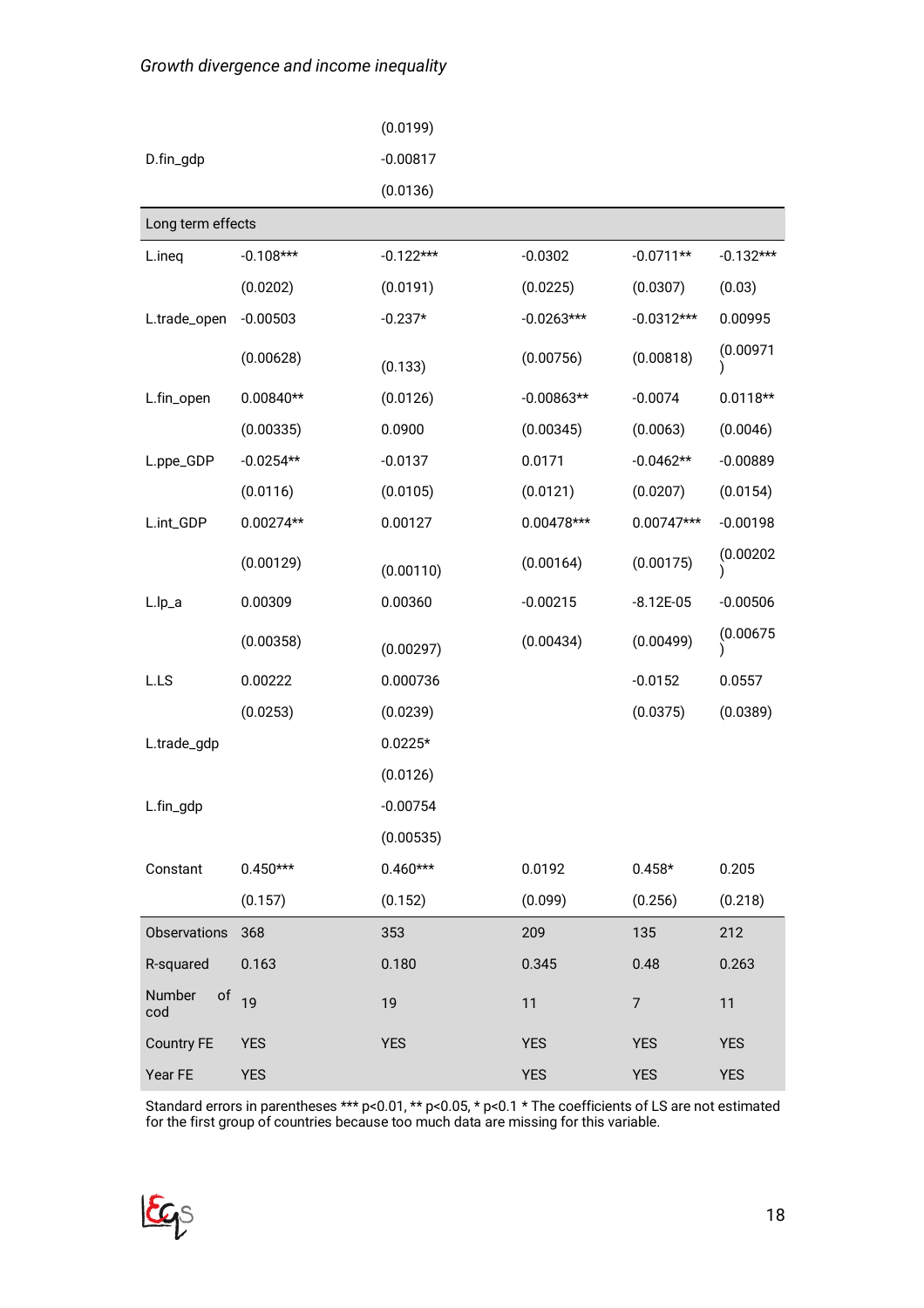Financial integration had negative impact on income disparities in the full OECD sample with diverging effects among the countries. The overall divergence effect holds both in the short and long run and is likely related to the earnings of workers and entrepreneurs acting in the sector of financial services. However it seems that in the long term the financial integration reduced inequality in low-income countries but the magnitude of the coefficient is very small. In the short run, this outcome is stronger in low-income countries, where the corresponding industry is less developed, although in the long-term the gain tends to spread out to the other sectors, contributing to the equalization of incomes.

By contrast, in the high income OECD, members' financial openness contributed to worsen income distribution in the long run, when being on the frontier of financial innovation grants a permanent advantage to the financial industry. Notably, the speed of convergence of the inequality to the corresponding long run relationship (i.e. the coefficient of ineq $\epsilon_1$ ) is larger in high income countries, the longer-term trend towards inequality resulting from financial openness, that is the only statistically significant in the ECM component of the model, is dominating in this group of countries.

Among the control variables, public expenditure net of interest on public debt seems to contribute to reduce inequality significantly only in the long run, and particularly in middle income OECD members. On the contrary, the rent provided by the interest on public debt worsened income distribution, particularly in low and middle income countries.

The role played by tertiary education is mixed. The value added per skilled worker had a negligible effect on inequality in the OECD as a whole and in the long run. However, in the short run *lp a* worsened income distribution in low and middle income countries, while improving it in the richest OECD members. A tentative explanation is that skilled workers and hi-tech enterprises, who earn more than average, are relatively few in less advanced countries, and are abundant in the richest

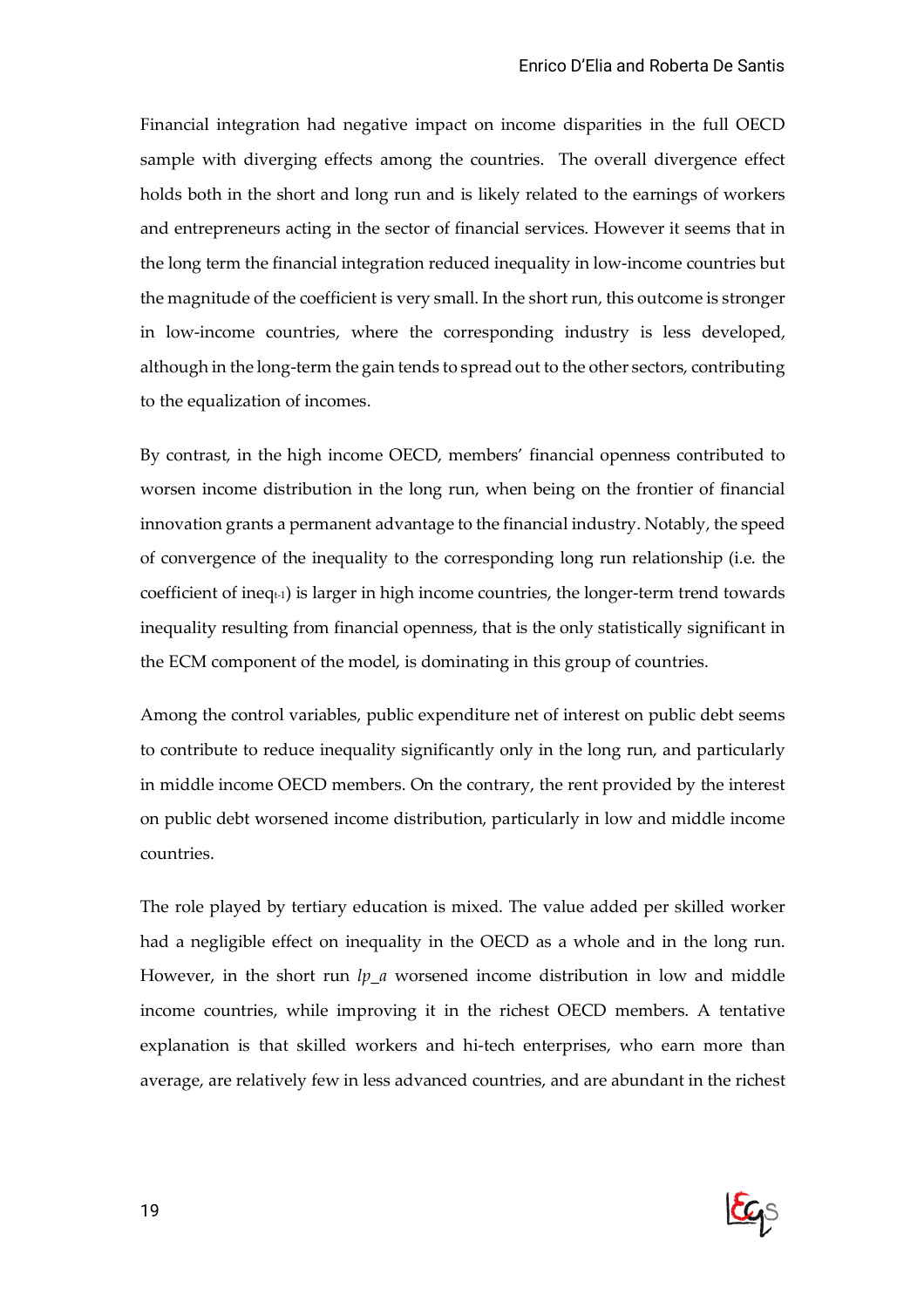countries. Thus, increasing their share of value added had adverse effects on income inequality in the first two group of countries, but not in the third.

The effect of the labour share on income inequality is apparently negligible for the OECD as a whole, also because its variability along the time is limited and the differences across the countries are quite stable. Moreover, *LS* is not available for most low income countries. It turns out that the country and time dummies in the model likely capture most of the effect of LS on inequality. Nevertheless, increasing the labour share had positive effects on inequality in the middle income countries, as expected, and positive in the high income OECD members, that is less explicable

Table 3 provides a summary of main estimates results.

|                           | short/long | Low income | Middle income | High income |
|---------------------------|------------|------------|---------------|-------------|
| Trade openness            | growth     | $+/+$      | $+/+$         | $+/+$       |
|                           | inequality | $-1-$      | -/-           | $+/+$       |
|                           | growth     | $-7$       | $+/+$         | $-1-$       |
| <b>Financial openness</b> | inequality | +/-        | +/-           | +/+         |

Table 3. Summary of main estimate results\*

\*signs in red are not statistically significant. The first sign refers to the short run impact and the second one to the long term effect.

# 6.Robustness check: the role of institutional quality, trade agreements and global financial crisis

In this section we provide some robustness checks, introducing into the original specification (see Table 1 and 2) three additional regressors: i) an institutional variable on government effectiveness which refers to the capacity of a government to effectively formulate and implement sound policies, taken from the World Governance Indicators of the World Bank<sup>10</sup>; ii) a euro dummy as a proxy of trade

<sup>10</sup> The WGI comprises six governance indicators. Voice and Accountability, and Political Stability and Absence of Violence/ Terrorism relate to the process by which governments are selected, monitored and replaced. Government Effectiveness and Regulatory Quality refer to the capacity of a government to effectively formulate and implement sound policies. Rule of

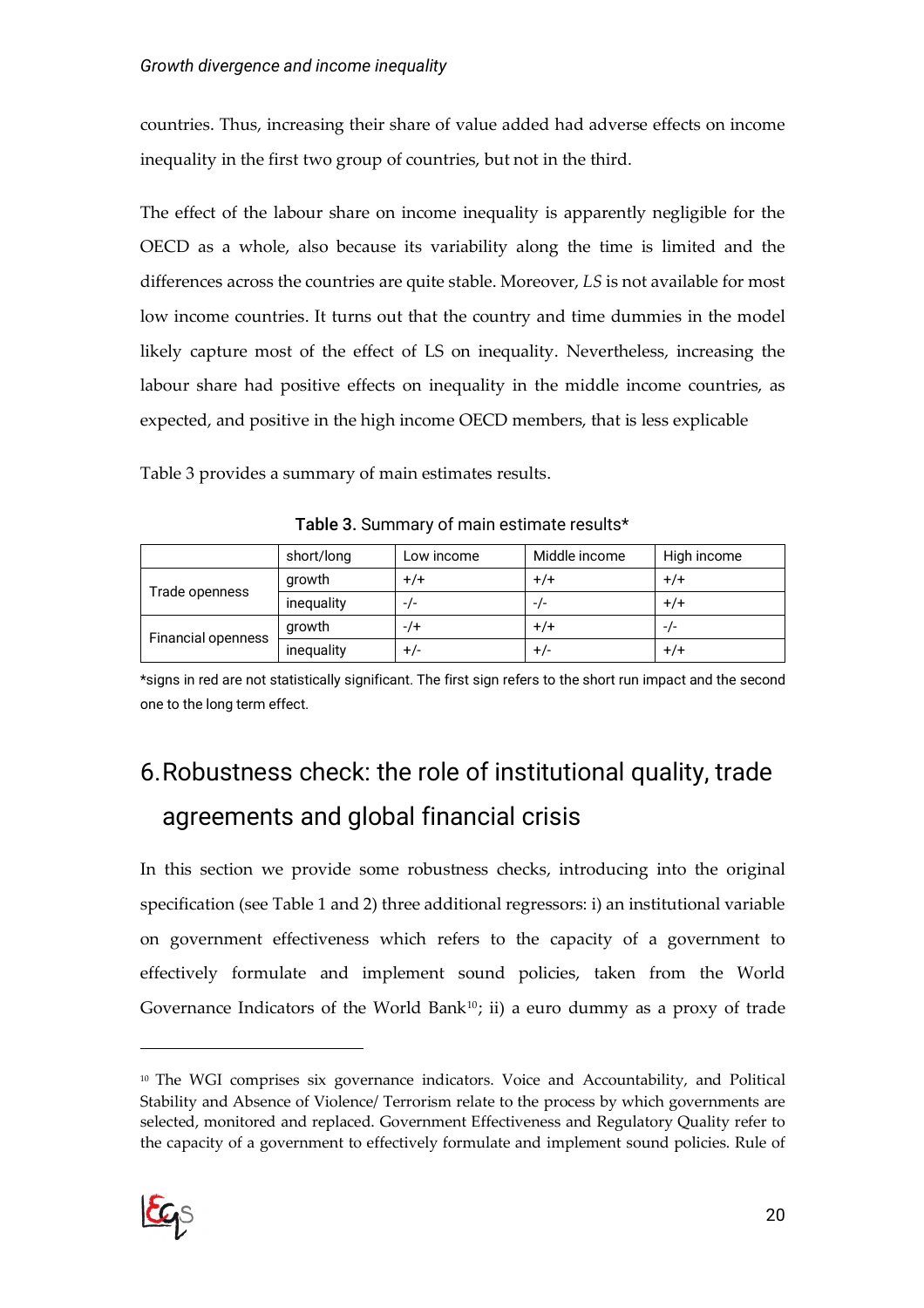integration among a group of countries within the OECD. We selected the EMU as the form of tightest trade agreement since the OECD members already constitute a very well integrated market; and iii) a dummy proxying the global financial crisis that occurred in 2008, extrapolated by the year dummies used as controls.

Concerning the institutional quality indicator, in interpreting the analysis we need to take into account all the caveats associated with the use of signals coming from qualitative survey indicators. We also tested the explanatory capacity of the expenditure in R&D as percentage of GDP, but this regressor was not statistically significant, probably because investment in R&D has very long run returns that are hard to capture by the few lags that can be practically introduced in our sample. We also included in our regressions interaction terms between trade openness and governments effectiveness and trade openness and the euro regressors.

The effect of trade agreements on income and growth is controversial. On the one hand, lowering trade barriers is likely to foster international trade by reducing transaction costs, which in turn can enhance economic growth rates of all participants. Likewise, it can be argued that economies that are more open to the rest of the world have more chances to take advantage of technologies developed elsewhere. On the other hand, it has been argued that some forms of protectionism can be beneficial for economic development in the long run to strengthen certain industries or sectors or a strategic trade policy in key sectors.<sup>11</sup>

<sup>&</sup>lt;sup>11</sup> The empirical literature on this issue is inconclusive especially for what concerns the advanced economies and the period after the Great Recession, as argued among the others by Georgiadis and Gräb (2016).



Law and Control of Corruption concern the respect of citizens and the State for the institutions that govern economic and social interactions among them. They are based on over 30 individual data sources produced by a variety of survey institutes, think tanks, nongovernmental organizations, international organizations, and private sector firms. Estimates of governance ranges from approximately -2.5 (weak) to 2.5 (strong) performance. For a full methodological explanation see Kaufmann, Kraay and Mastruzzi (2010).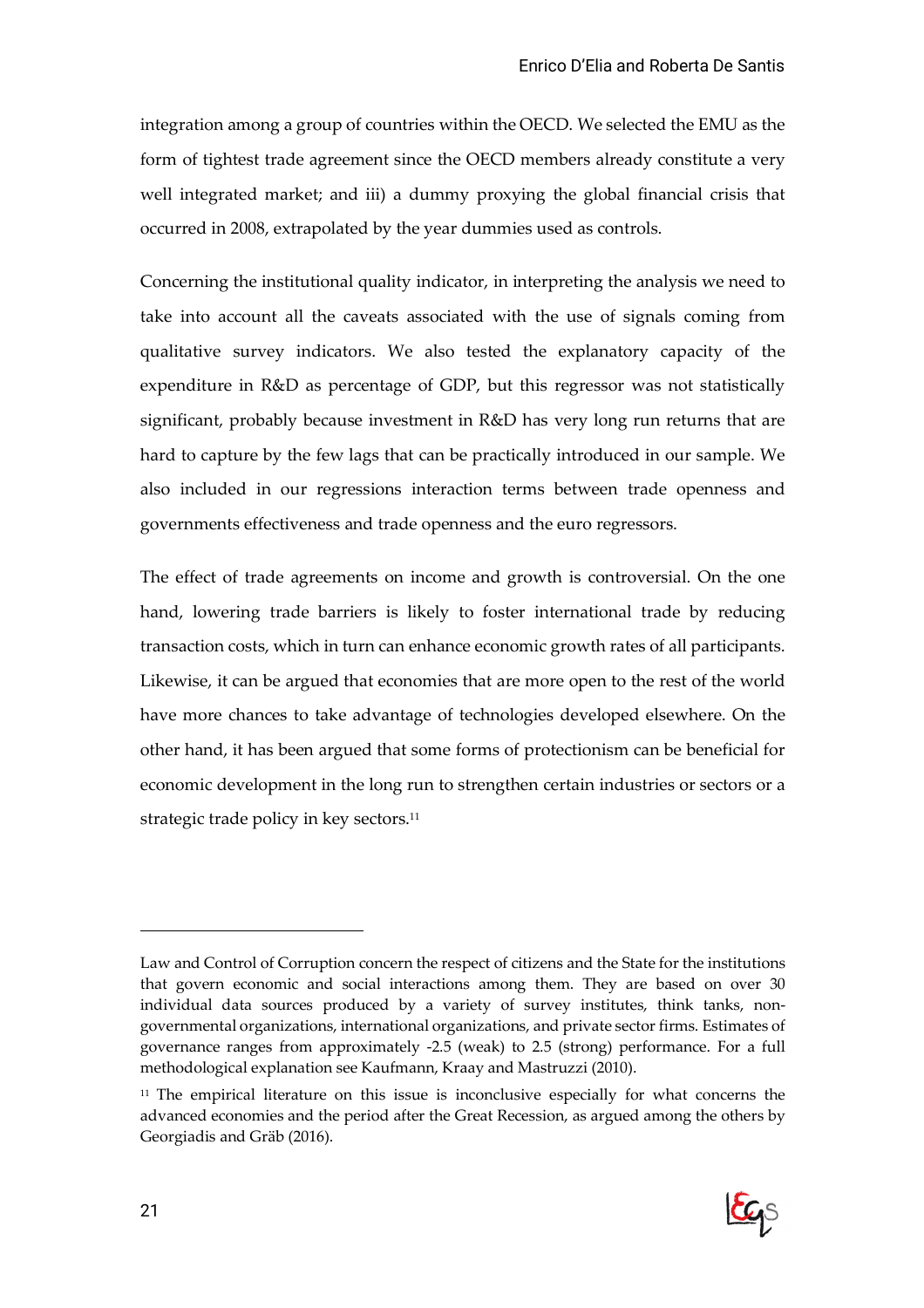#### *Growth divergence and income inequality*

With the inclusion of these terms the estimated parameters indicate how the coefficient of the original regressor change as the interacted variable increases (or is 1 in the case of the euro dummy). Notably, the baseline model estimates proved to be robust to the inclusion of euro agreement, institutional quality and interactions (see tables A3 and A4 in the Appendix) proving the robustness of the baseline model.

The estimates show that the only group benefiting from the introduction of the single currency was that of high income countries while the middle income group suffered a negative effect. The interaction of the euro dummy with trade openness affected negatively in the short run and long run middle income countries reinforcing the previous result (Table 4).

The concentration of negative impacts deriving from trade integration in middle income countries might be related to the prevalence on average for the group of trade diversion over trade creation effects possibly because only five countries of 12 are EMU members (see De Nardis et al 2008 a and b). The government effectiveness had a positive impact on growth only in the long run and in the middle income countries.

As for the interaction of the latter with trade openness, the coefficient indicates that it reduced the advantages of trade for the OECD area as whole, particularly in the long run and for high income countries. One possible explanation relies on the fact that the effective implementation of provisions on environmental protection and product quality might have reduced trade profits margin and consequently returns on income per capita.

EMU membership proved to reduce inequality in middle income countries and to increase it in high income countries (Table 5). If interacted with trade openness, however, it decreased inequality in short and long run in middle and high income countries.

Government effectiveness in low income countries decreased inequality in short and long run. While in the long run the quality of institutions have worsened the inequality

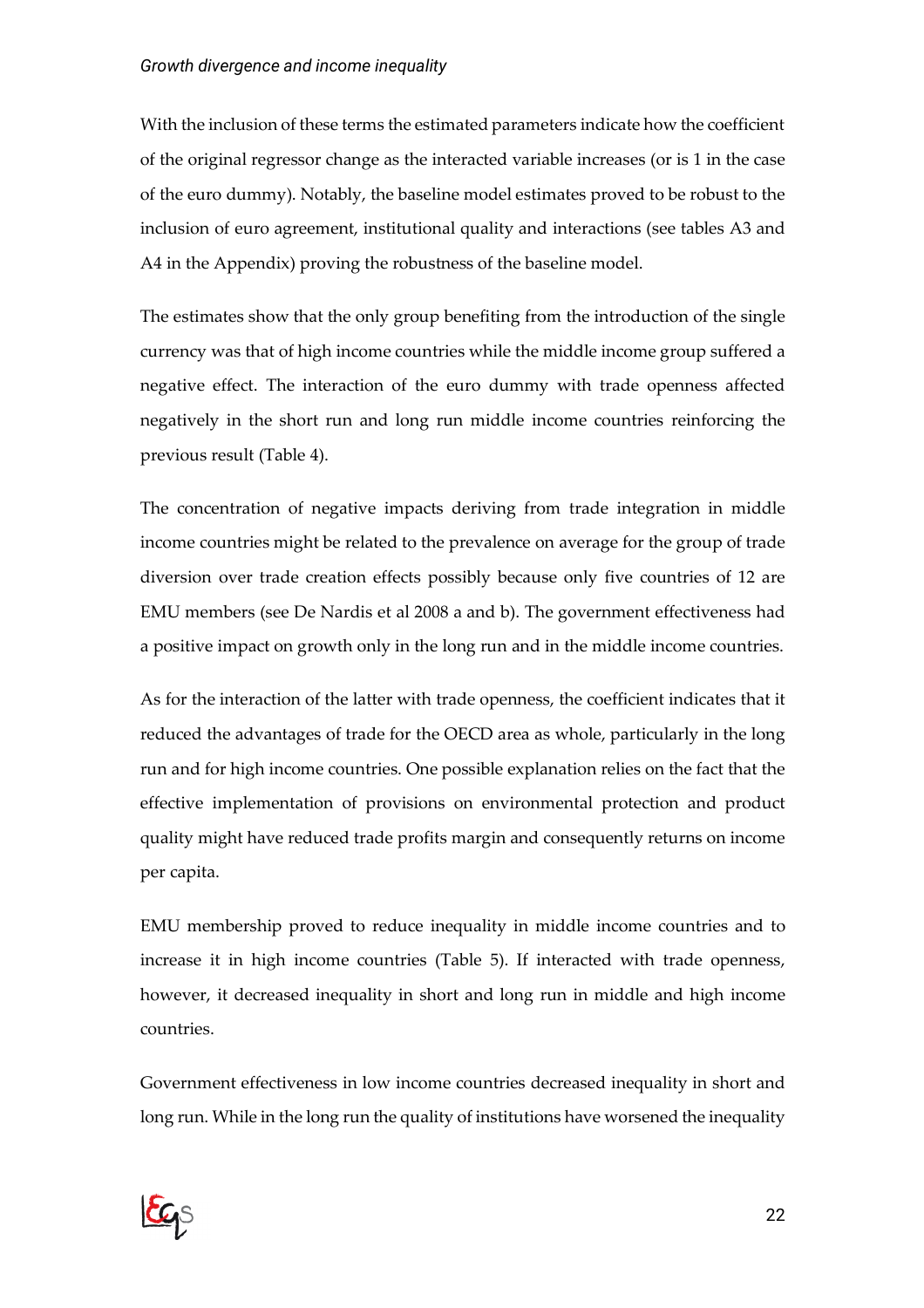in high income countries. The interaction with trade openness on inequality confirmed these results.

|                                      | <b>OECD</b>  | low income*             | middle income high income |              |
|--------------------------------------|--------------|-------------------------|---------------------------|--------------|
| Short run effects                    |              |                         |                           |              |
| D.trade_open                         | $0.0976***$  | $0.258***$              | $0.0557**$                | $0.0941***$  |
|                                      | (0.0147)     | (0.0813)                | (0.0240)                  | (0.0300)     |
| D.government effectiveness           | $-0.00868$   | 0.0244                  | 0.00356                   | $-0.00496$   |
|                                      | (0.00889)    | (0.0273)                | (0.0142)                  | (0.0209)     |
| euro                                 | $-0.00499$   | 0.0156                  | $-0.00362$                | $-0.00668$   |
|                                      | (0.00405)    | (0.0141)                | (0.0145)                  | (0.00616)    |
| D.trade*euro                         | $-0.00829$   | $-0.0417$               | $-0.00824$                | $0.0252*$    |
|                                      | (0.00876)    | (0.0404)                | (0.0224)                  | (0.0131)     |
| D.trade*gov                          | $-0.0445***$ | $-0.0320$               | $-0.0182$                 | $-0.0309$    |
|                                      | (0.0123)     | (0.0690)                | (0.0213)                  | (0.0365)     |
| Long run effects                     |              |                         |                           |              |
| L.trade_open                         | $0.0788***$  | $0.263***$              | $0.0722***$               | $0.0654**$   |
|                                      | (0.0109)     | (0.0553)                | (0.0204)                  | (0.0255)     |
| L. government effectiveness -0.00961 |              | $0.106***$              | $-0.00694$                | 0.00228      |
|                                      | (0.00785)    | (0.0258)                | (0.0145)                  | (0.0216)     |
| L.trade*euro                         | 0.00242      | $-0.0160$               | 0.0165                    | 0.0194       |
|                                      | (0.00656)    | (0.0497)                | (0.0250)                  | (0.0121)     |
| L.trade*gov                          | $-0.0536***$ | $-0.111$                | $-0.0267$                 | $-0.0828**$  |
|                                      | (0.0117)     | (0.101)                 | (0.0251)                  | (0.0379)     |
| Crisis_2008                          | $-0.0233***$ | 0.00809                 | $-0.0355***$              | $-0.0240***$ |
|                                      | (0.00580)    | (0.0303)                | (0.0101)                  | (0.00730)    |
| Observations                         | 470          | 61                      | 202                       | 207          |
| R-squared                            | 0.730        | 0.971                   | 0.721                     | 0.803        |
| Number of cod                        | 26           | $\overline{\mathbf{4}}$ | 11                        | 11           |
| <b>Country FE</b>                    | <b>YES</b>   | <b>YES</b>              | <b>YES</b>                | <b>YES</b>   |
| Year FE                              | <b>YES</b>   | <b>YES</b>              | <b>YES</b>                | <b>YES</b>   |

Table 4. Institutional quality, trade agreements and global financial crisis and growth (1995-2016)

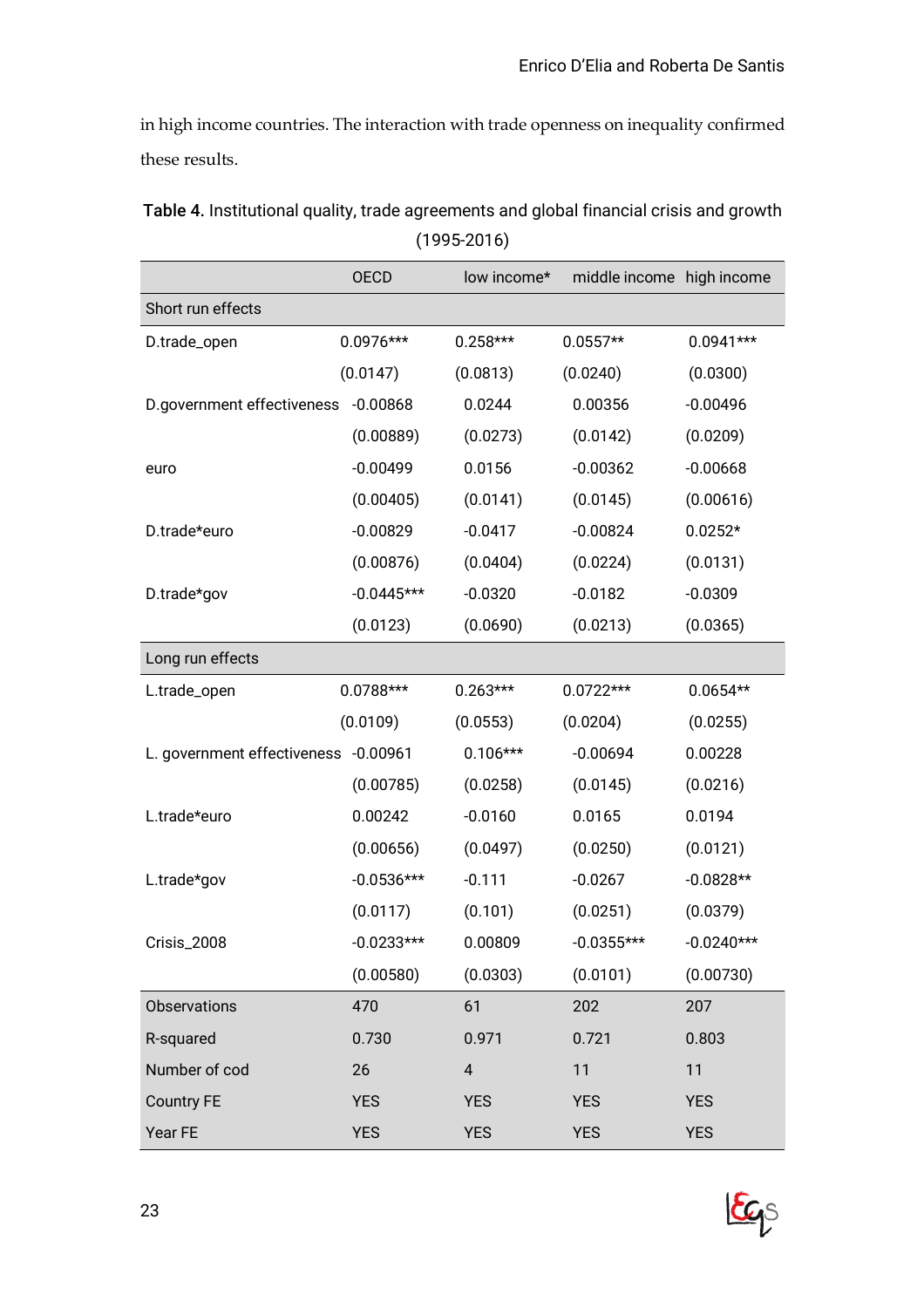|                             | <b>OECD</b> | low income*    | middle income high income |             |
|-----------------------------|-------------|----------------|---------------------------|-------------|
| Short run effects           |             |                |                           |             |
| D.trade_open                | $-0.0170*$  | $-0.0157$      | $-0.0268**$               | $-0.0288$   |
|                             | (0.0100)    | (0.0174)       | (0.0122)                  | (0.0197)    |
| D.government effectiveness  | 0.00519     | $-0.0160**$    | 0.00204                   | $-0.000670$ |
|                             | (0.00634)   | (0.00631)      | (0.00681)                 | (0.0137)    |
| euro                        | 0.00299     | 0.000269       | $-0.0120*$                | $0.0108**$  |
|                             | (0.00282)   | (0.00401)      | (0.00715)                 | (0.00445)   |
| D.trade*euro                | 0.00290     | 0.0126         | $-0.0242**$               | $-0.00261$  |
|                             | (0.00513)   | (0.00827)      | (0.0101)                  | (0.00849)   |
| D.trade*gov                 | $0.0215**$  | $-0.0206$      | $0.0189*$                 | $0.0475*$   |
|                             | (0.0100)    | (0.0155)       | (0.0108)                  | (0.0261)    |
| Long run effects            |             |                |                           |             |
| L.trade_open                | $-0.00617$  | $-0.0446**$    | $-0.0165*$                | $-0.0271$   |
|                             | (0.00679)   | (0.0210)       | (0.00987)                 | (0.0194)    |
| L. government effectiveness | $0.0116*$   | $-0.0124**$    | 0.0110                    | $0.0286**$  |
|                             | (0.00601)   | (0.00567)      | (0.00787)                 | (0.0144)    |
| L.trade_euro                | $-0.00488$  | 0.0161         | $-0.0314***$              | $-0.0161**$ |
|                             | (0.00389)   | (0.0112)       | (0.0114)                  | (0.00778)   |
| L.trade*gov                 | $0.0310***$ | $-0.0479*$     | $0.0194*$                 | $0.0581*$   |
|                             | (0.00777)   | (0.0246)       | (0.0115)                  | (0.0296)    |
| Crisis 2008                 | Dropped     | $-0.0111*$     | $0.0194**$                | $-0.00113$  |
|                             |             | (0.00812)      | (0.00673)                 | (0.00567)   |
| <b>Observations</b>         | 335         | 58             | 121                       | 195         |
| R-squared                   | 0.226       | 0.947          | 0.660                     | 0.362       |
| Number of cod               | 19          | $\overline{4}$ | $\overline{7}$            | 11          |
| <b>Country FE</b>           | <b>YES</b>  | <b>YES</b>     | <b>YES</b>                | <b>YES</b>  |
| Year FE                     | <b>YES</b>  | <b>YES</b>     | <b>YES</b>                | <b>YES</b>  |

Table 5. Institutional quality, trade agreements and global financial crisis and income inequality (1995-2016)

Standard errors in parentheses \*\*\* p<0.01, \*\* p<0.05, \* p<0.1

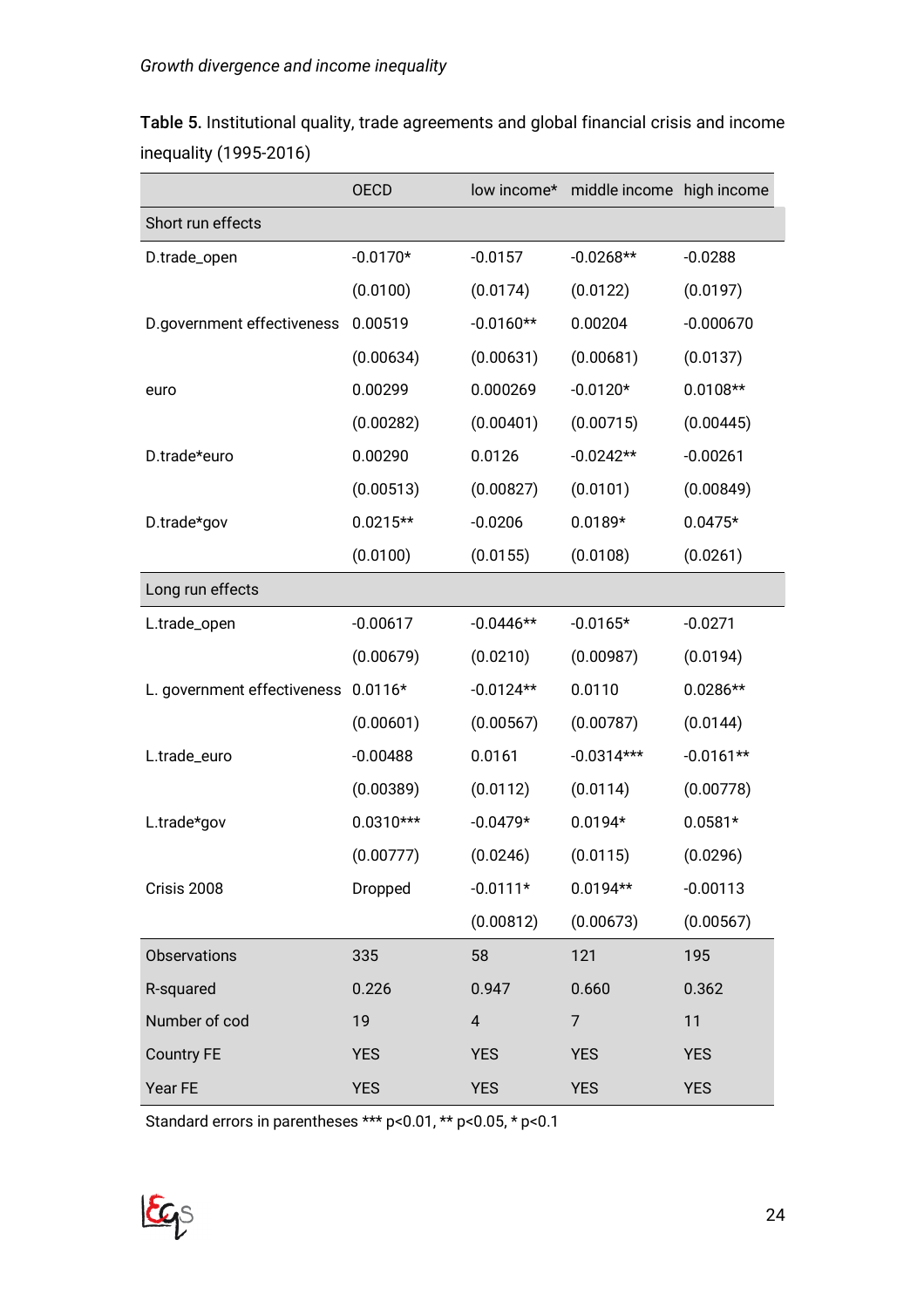One possible explanation is that in high income countries governments implemented policies that favoured efficiency over equity while the opposite occurred in low income countries. In any case, our model is admittedly too simplified to draw robust conclusions and this issue needs a further and deeper investigation. Eventually the global financial crisis affected negatively the income per capita in all the three groups of countries and inequality only in low income countries.

## 7.Concluding remarks

The evidence presented in this paper indicates that in OECD countries trade and financial openness exerted heterogeneous impacts on per capita GDP and income inequality, especially once considering separately country groups disentangled for "low", "medium" and "high" income levels and differentiating the analysis for the short and long term.

Interestingly enough, our results indicate that trade openness in the past two decades has had a positive impact on growth in the OECD as a whole both in short and long terms. Moreover, it improved mostly per capita GDP of low income members, consistently with the catching up theory. It also decreased inequality in low and middle income OECD countries in the short and long term, although to a different extent. Thus the evidence provided by this paper suggests that trade is a driver of sustainable and equitable growth and thus implementing protectionist measures might be detrimental for growth and increase inequality.

The estimates results concerning financial integration are not unique. The latter has had a positive and significant impact on middle income countries' growth but only in the short run. Thus, as opposed to trade, financial integration cannot be considered a permanent driver of growth. Moreover, it had an heterogeneous impact on income inequality among OECD country groups. It worsened income distribution in low income economies in the short term and in high income countries in the long run. These results suggest that given the very high heterogeneity of financial integration

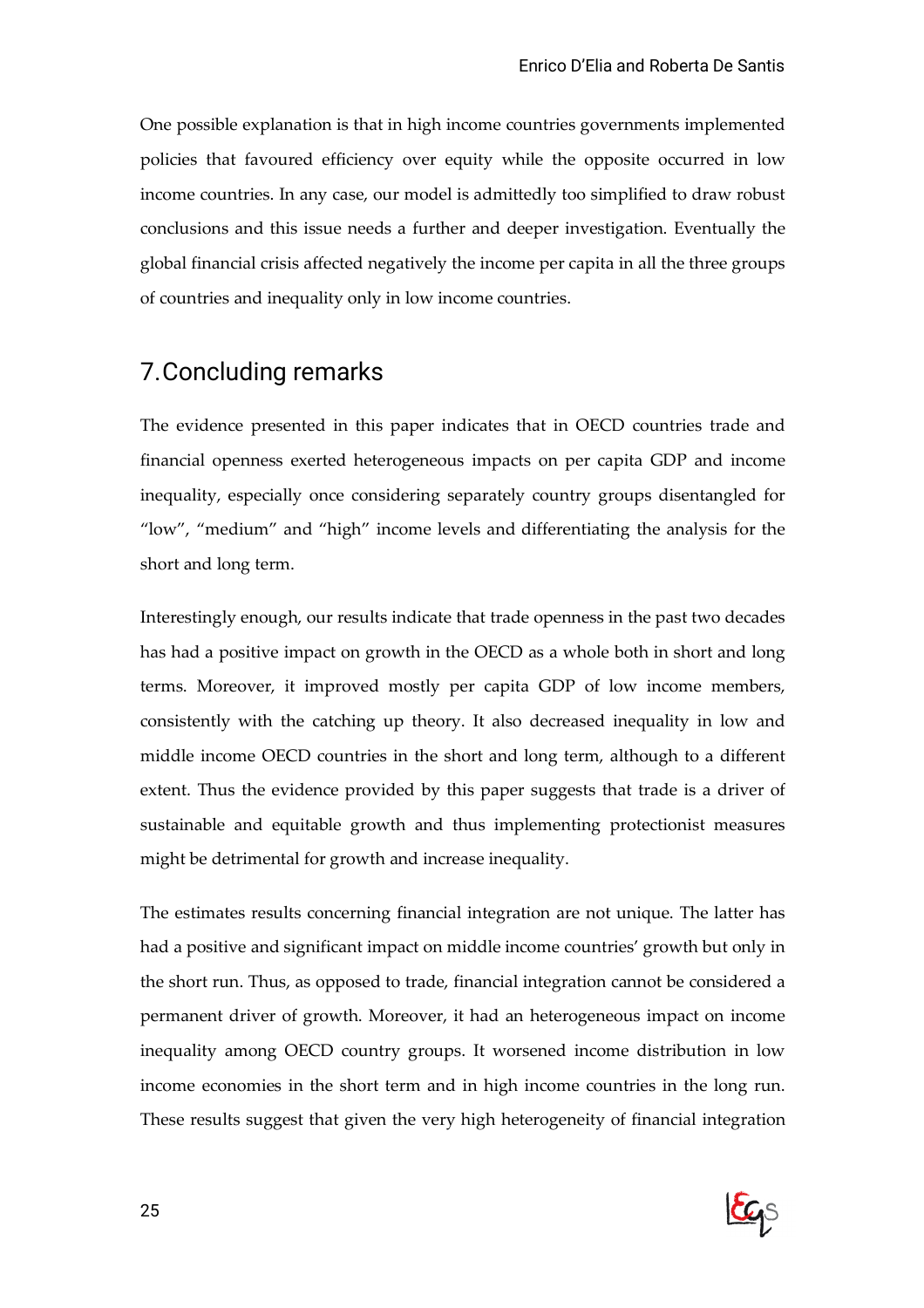#### *Growth divergence and income inequality*

effects even in the relatively homogeneous OECD group of countries, implementing "one size fits all" financial policies might be even counterproductive. A more coherent set of domestic and international policies might be more appropriate to make the financial channel reducing inequality and fostering sustainable growth.

Looking at the fiscal control variables, interestingly enough, public spending is negatively related to growth but reduced inequality in the long run, especially in middle and high income countries. Nevertheless, the payment of interests on public debt hampers growth in the short run and worsens inequality, although with different intensity among the three income groups of countries. These results suggest that fiscal consolidation might have contributed to increase growth and reduce income inequality specifically through the reduction of the amount of interest paid on the public debt.

Government effectiveness is positively related to growth in low income group. However, if we consider the interaction between the government effectiveness and trade openness it seems that in the long run and in the high income group of countries higher government effectiveness had a negative impact on income per capita. One possible explanation is that the effective implementation of provisions on environmental protection and product quality, that characterised the past two decades in the OECD, might have reduced overall trade profits margins and consequently income per capita.

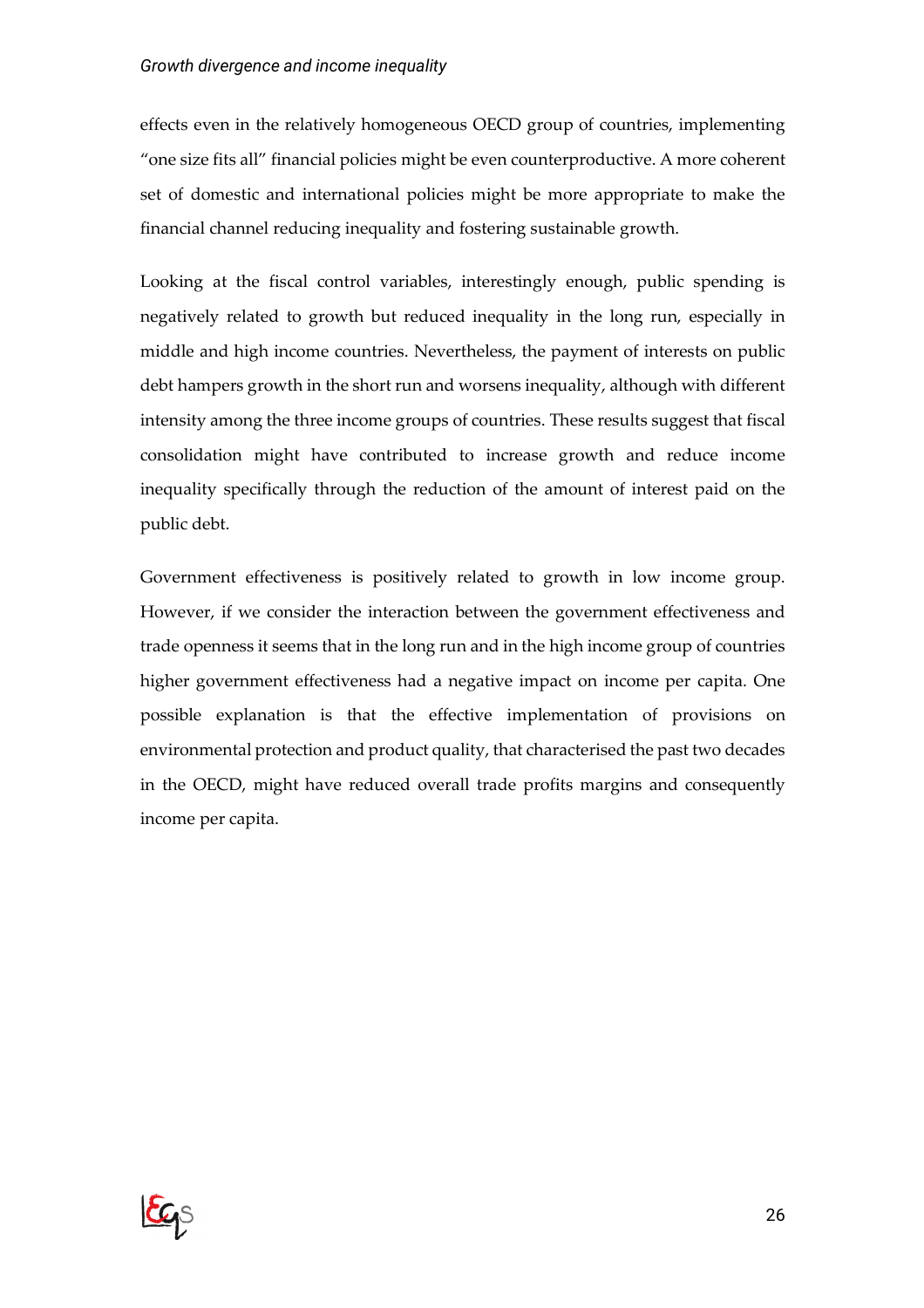### References

- Autor, D., Dom D., Hanson G. and J. Song (2014), "Trade Adjustment: Worker-Level Evidence," Quarterly Journal of Economics 129(4): 1799 –1860
- Beck, T., Demirguc-Kunt, A., and Levine, R. (2007). Finance, Inequality, and Poor. *Journal of Economic Growth*, 12(1), 27-49
- Bourguignon F. and C. Morrisson. 2002. "Inequality Among World Citizens: 1820– 1992." American Economic Review 92(4):727–44.
- Bumann, Silke, and Robert Lensink. (2016): "Capital account liberalization and income inequality." *Journal of International Money and Finance* 61 143-162.
- Busse, M. and Koeniger, J. (2012), Trade and Economic Growth: A Re-Examination of the Empirical Evidence No 123, HWWI Research Papers
- Cattaneo, O., Gereffi, G., & Staritz, C. (Eds.). (2010). Global value chains in a postcrisis world: a development perspective. World Bank Publications.
- Chinn, M.D., and H. Ito. (2008): "A new measure of financial openness." *Journal of comparative policy analysis* 10.3 309-322.
- Dabla-Norris, M. E., Kochhar, M. K., Suphaphiphat, M. N., Ricka, M. F., Tsounta, E. (2015). *Causes and consequences of income inequality: A global perspective*. IMF Staff Discussion Note, N. 13.
- de Nardis S., De Santis R. and C. Vicarelli (2008) a, "The single currency's effects on Eurozone sectoral trade: winners and losers?", Economics, vol.2, n.17
- de Nardis S., De Santis R. and C. Vicarelli (2008) b, "The Euro's Effects on Trade in a Dynamic Setting", European Journal of Comparative Economics, vol5, n.1.
- Davis, D. (1996): "Trade Liberalization and Income Distribution", NBER Working Paper, No.5693, National Bureau of Economic Research, Cambridge (Mass.)
- Dowrick, S. and J. Golley (2004), 'Trade openness and growth: who benefits?,' Oxford Review of Economic Policy, 20 (1), 38-56.
- Ebenstein A., Harrison A., McMillan M. and S. Phillips, (2014). "Estimating the Impact of Trade and Offshoring on American Workers using the Current Population

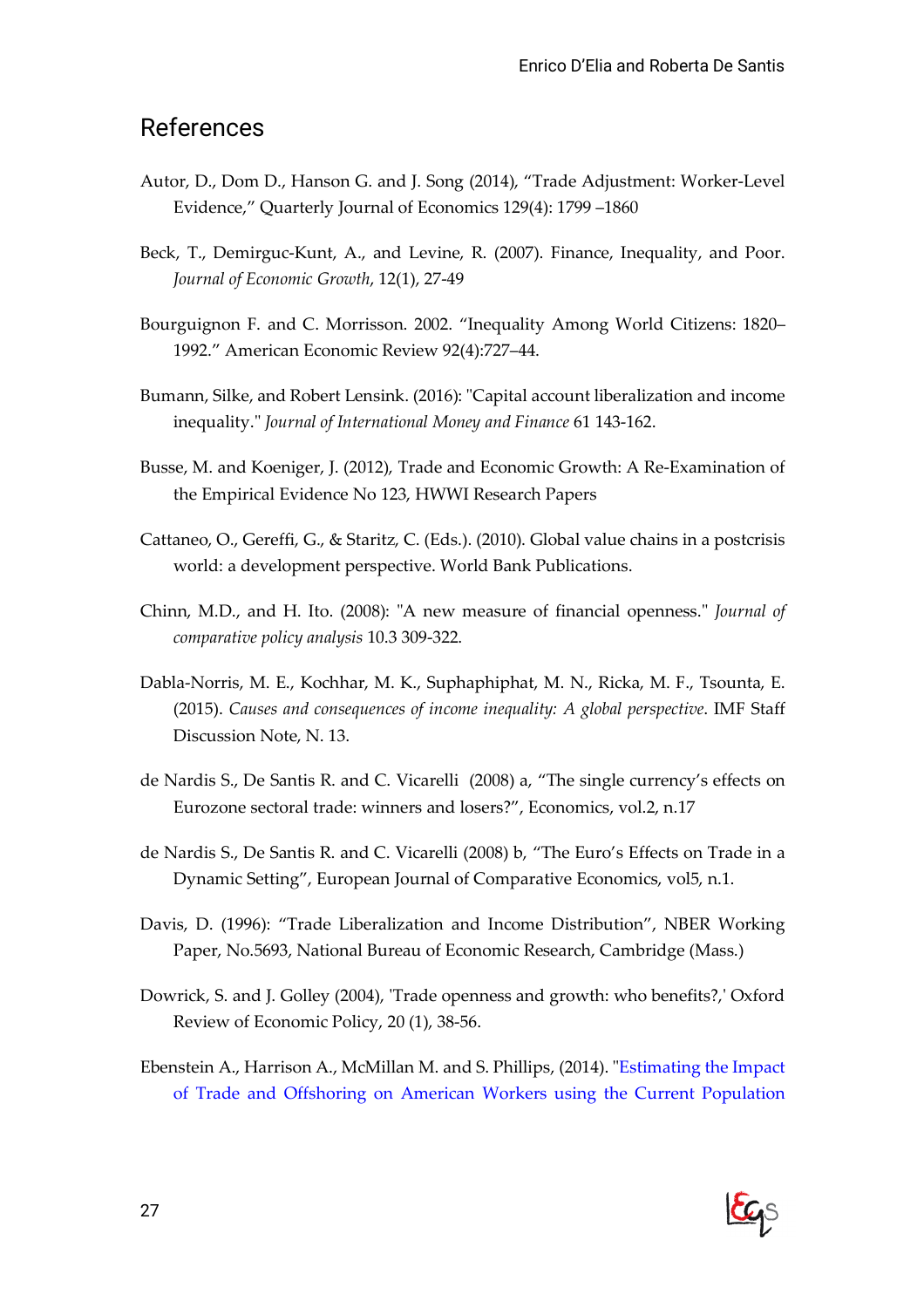Surveys," The Review of Economics and Statistics, MIT Press, vol. 96(3), pages 581-595, October

- Edwards, S. (1998), Openness, Productivity and Growth: What Do We Really Know?,Economic Journal 108(447): 383-98.
- Eichengreen, B., D. Park and K. Shin. 2013. "Growth Slowdowns Redux: New Evidence on the Middle-Income Trap," NBER Paper Series, WP 18673.
- Elsby, M., Hobijn, B. and S., Aysegül, (2013). "On the Importance of the Participation Margin for Market Fluctuations," Working Paper Series 2013-05, Federal Reserve Bank of San Francisco
- Feenstra, R. and G. H. Hanson, 2003. "Global Production Sharing and Rising Inequality: A Survey of Trade and Wages," in Choi, E.K. and J. Harrigan, eds. Handbook of International Trade. Blackwell: Malden
- Frankel, J. and D. Romer (1999), Does Trade Cause Growth?, American Economic Review 89(3): 379-399.
- Furceri, D., and Loungani, P.(2015). Capital Account Liberalization and Inequality. IMF working paper
- Georgiadis, G., and Gräb, J. (2016). Growth, real exchange rates and trade protectionism since the financial crisis. Review of International Economics, 24(5), 1050-1080.
- Green D., 2016, "A Historical View of the Politics of Inequality," in World Social Science Report 2016, UNESCO and the ISSC, Paris
- Greenwood, J., and Jovanovic, B. (1990). Financial Development, Growth, and the Distribution of Income. *Journal of Political Economy*, 98(5), 1076-1107
- Helpman, E., Itskhoki, O., Muendler, M-A., and S. J. Redding, 2012. "Trade and Inequality: From Theory to Estimation," NBER Working Paper, No. 17991
- Jeanneney, S. G., and Kpodar, K. (2011). Financial Development and Poverty Reduction: Can There Be a Benefit Without a Cost? *The Journal of Development Studies*, 47(1), 143-163
- Kaufmann, D., A. Kraay and M. Mastruzzi (2010), 'The Worldwide Governance Indicators: A Summary of Methodology, Data and Analytical Issues', World Bank

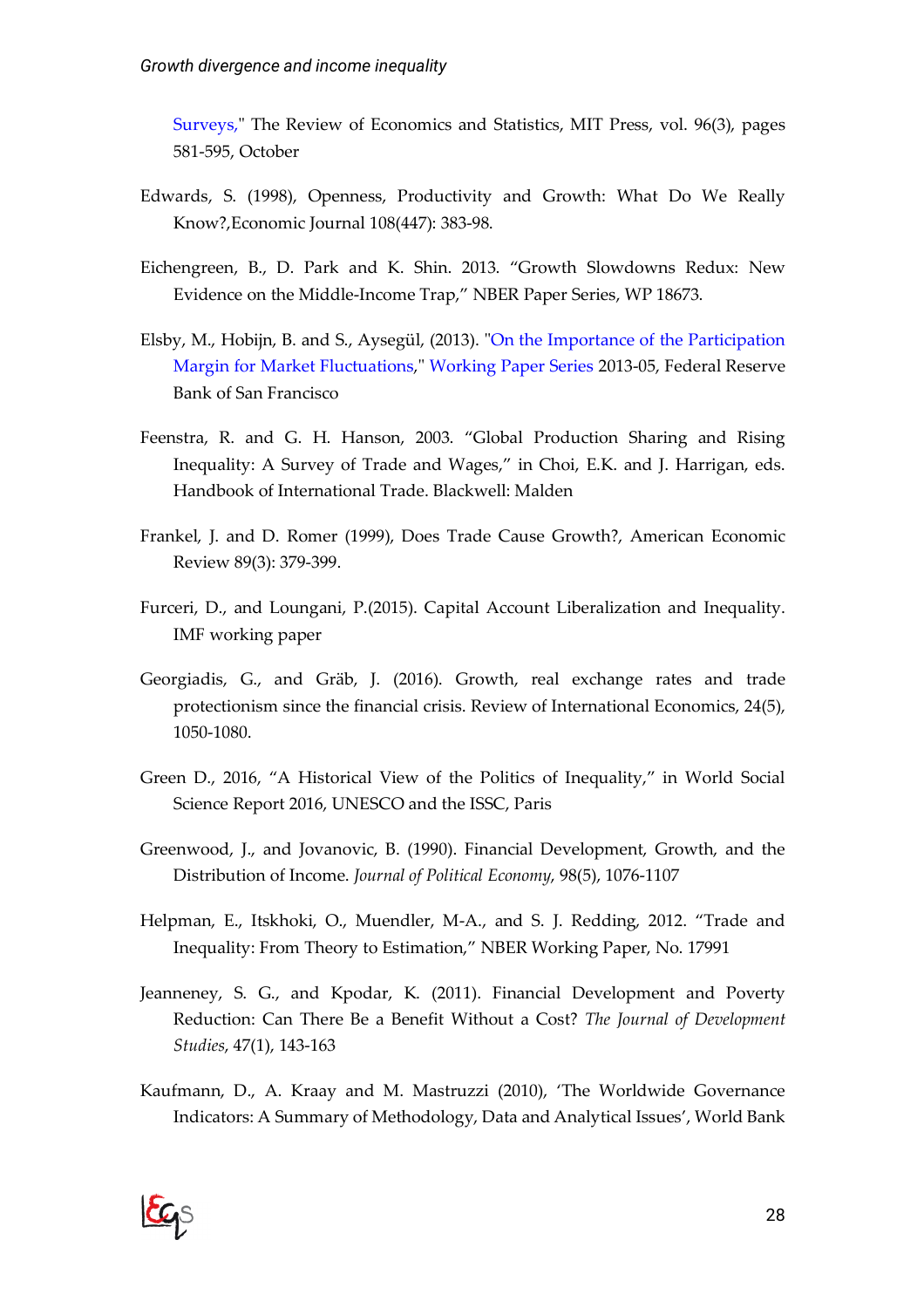Policy Research Working Paper 5430 (Washington, DC: World Bank Policy Research)

- Kunieda. T., Okada. K., and Shibata. A. (2011). Finance and Inequality: How Does Globalization Change Their Relationship? MPRA Paper No.35358
- Lakner, C., and B. Milanovic, 2016, "Global Income Distribution: From the Fall of the Berin Wall to the Great Recession," World Bank Economic Review 30(2): 203 – 232
- Lee, E. and Vivarelli, M. (2006): "The Social Impact of Globalization in Developing Countries", International Labour Review, Vol. 145 (3), pp. 167-184.
- Lim, G. C., and Paul D. McNelis. (2016): "Income growth and inequality: The threshold effects of trade and financial openness." *Economic Modelling,* 58 403-412.
- Naceur S. and R. Zhang, (2016). "Financial Development, Inequality and Poverty; Some International Evidence," IMF Working Papers 16/32,
- OECD, (2011), Divided we Stand: Why Inequality Keeps Rising. Paris: OECD.
- Pesaran, M. Hashem & Smith, Ron, 1995. "Estimating long-run relationships from dynamic heterogeneous panels," Journal of Econometrics, Elsevier, vol. 68(1), pages 79-113.
- Quah, D. T. (1996). Twin peaks: growth and convergence in models of distribution dynamics. *The economic journal*, 1045-1055.
- Rajan, R.G. and L. Zingales. (2003). The Great Reversals: The Politics of Financial Development in the 20th Century. Journal of Financial Economics 69, 1: 5-50.
- Roser, M. and C. Cuaresma, Jesus (2016) Why is Income Inequality Increasing in the Developed World? Review of Income and Wealth, 62 (1). pp. 1-27
- Sala-i-Martin, X.; G. Doppelhofer and R. I. Miller (2004), Determinants of Long-term Growth: A Bayesian Averaging of Classical Estimates (BACE) Approach, American Economic Review 94(4): 813-835
- Solt, Frederick. 2016. "The Standardized World Income Inequality Database." *Social Science Quarterly* 97(5):1267-1281.
- Stock, J. H. (1987). Asymptotic properties of least squares estimators of cointegrating vectors. *Econometrica: Journal of the Econometric Society*, 1035-1056.

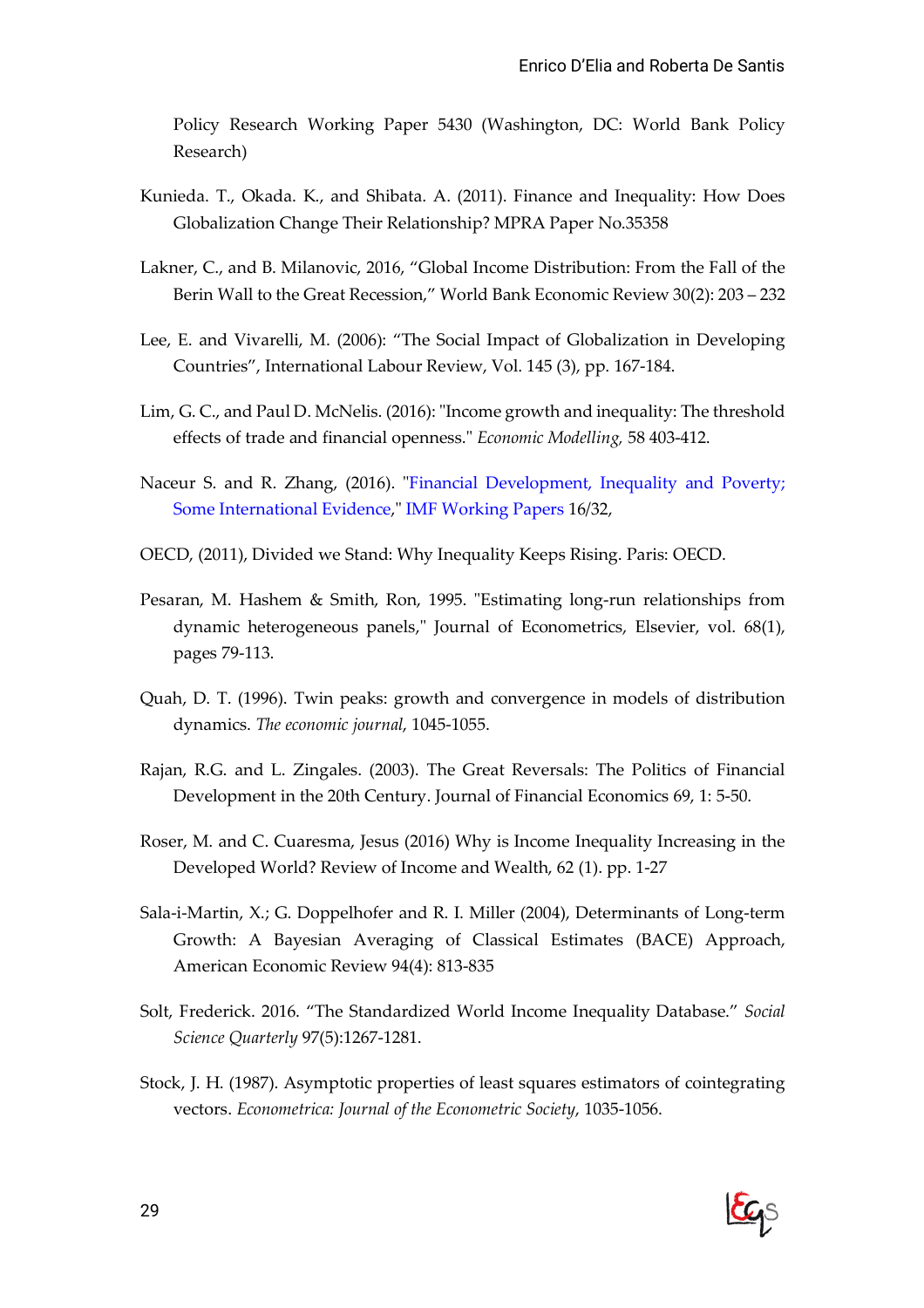- Westerlund, J. (2007). Testing for error correction in panel data. *Oxford Bulletin of Economics and statistics*, *69*(6), 709-748.
- Wood, A. (1994): "North-South trade, employment, and inequality: Changing fortunes in a skill-driven world", Clarendon Press, Oxford.

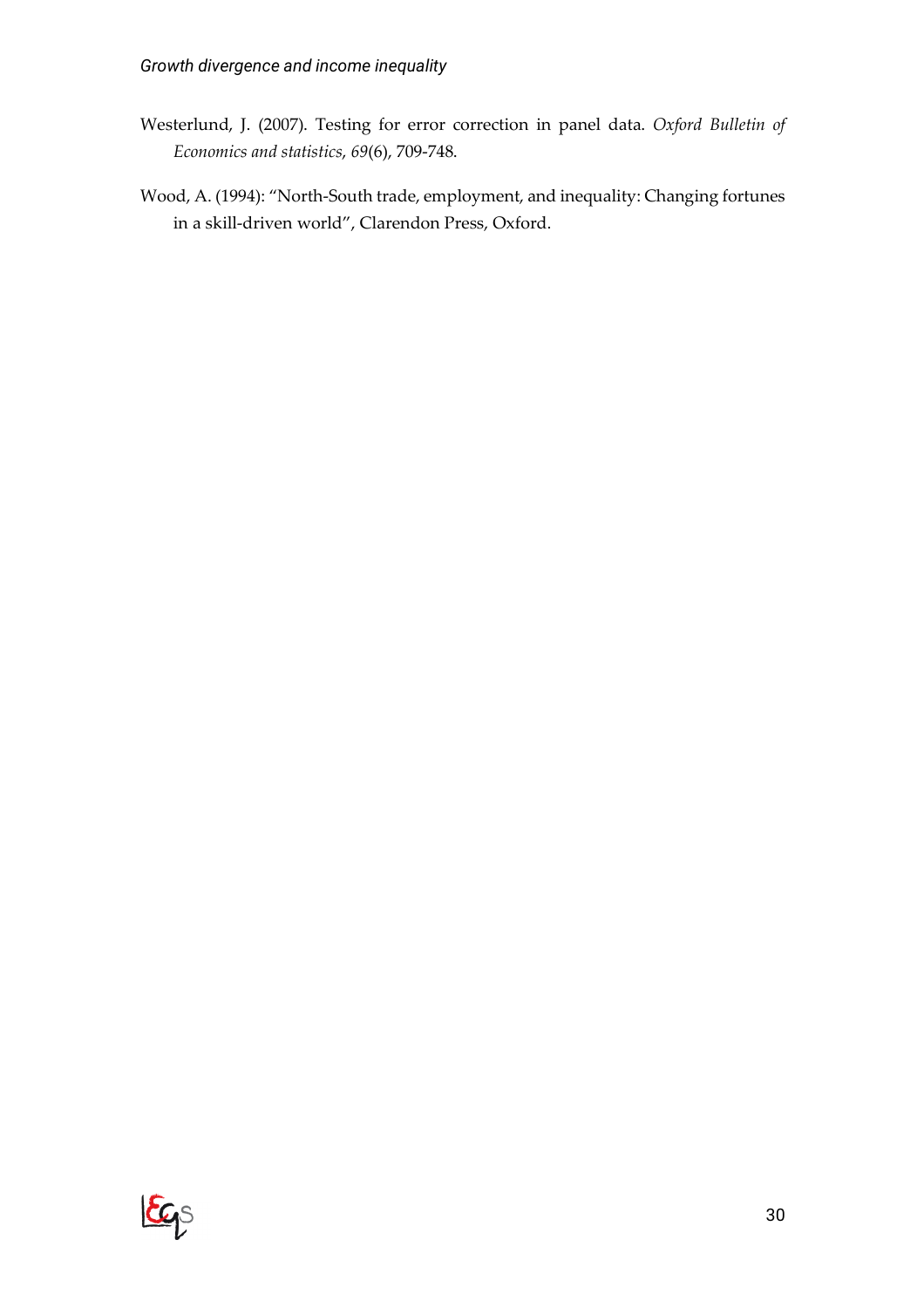## Appendix

| Trade openness                                       | (Exports +Imports)/GDPt-1                                                                                                                                                                                                                                                                                                                                                                                                                                                                                                                                                                                                                                          | Source: OECD                                                                    |
|------------------------------------------------------|--------------------------------------------------------------------------------------------------------------------------------------------------------------------------------------------------------------------------------------------------------------------------------------------------------------------------------------------------------------------------------------------------------------------------------------------------------------------------------------------------------------------------------------------------------------------------------------------------------------------------------------------------------------------|---------------------------------------------------------------------------------|
| GDP per capita                                       | Levels, constant                                                                                                                                                                                                                                                                                                                                                                                                                                                                                                                                                                                                                                                   | Source: OECD and IMF                                                            |
| Population                                           | Levels                                                                                                                                                                                                                                                                                                                                                                                                                                                                                                                                                                                                                                                             | Source: World Bank                                                              |
| Terms of trade                                       | (export value/export volume)/(import<br>value /import volume)                                                                                                                                                                                                                                                                                                                                                                                                                                                                                                                                                                                                      | Source: OECD                                                                    |
| Financial<br>openness                                | Net foreign assets+ liabilities<br>(NFA+NFL)/GDPt-1.                                                                                                                                                                                                                                                                                                                                                                                                                                                                                                                                                                                                               | Source: EWNII Milesi<br>Ferretti (2017)                                         |
| R&D expenditure                                      | % of GDP                                                                                                                                                                                                                                                                                                                                                                                                                                                                                                                                                                                                                                                           | Source: OECD                                                                    |
| Government<br>effectiveness                          | Government effectiveness captures<br>perceptions of the quality of public<br>services, the quality of the civil service<br>and the degree of its independence from<br>political pressures, the quality of policy<br>formulation and implementation, and the<br>credibility of the government's<br>commitment to such policies. The index is<br>based on over 30 individual data sources<br>produced by a variety of survey institutes,<br>think tanks, non-governmental<br>organizations, international organizations,<br>and private sector firms. Estimate of<br>governance ranges from approximately -<br>2.5 (weak) to 2.5 (strong) governance<br>performance. | Source: World Bank WGI<br>Kaufmann, Kraay and<br>Mastruzzi (2010).              |
| Public<br>expenditure                                | % of GDP                                                                                                                                                                                                                                                                                                                                                                                                                                                                                                                                                                                                                                                           | Source: OECD                                                                    |
| Interests on<br>public debt                          | % of GDP                                                                                                                                                                                                                                                                                                                                                                                                                                                                                                                                                                                                                                                           | Source: OECD                                                                    |
| Gini index                                           | The Gini index computed on disposable<br>income (income after taxes and benefits)                                                                                                                                                                                                                                                                                                                                                                                                                                                                                                                                                                                  | Source: Standardized<br><b>World Income Inequality</b><br>Database, Solt (2016) |
| Value added per<br>worker with<br>tertiary education | % of VA                                                                                                                                                                                                                                                                                                                                                                                                                                                                                                                                                                                                                                                            | ILO and OECD databases                                                          |
| Labour share                                         | (Compensation of employees corrected<br>for self-employed)/(Nominal value added<br>at factors' cost)                                                                                                                                                                                                                                                                                                                                                                                                                                                                                                                                                               | Source: OECD                                                                    |

#### Table A1. Data description

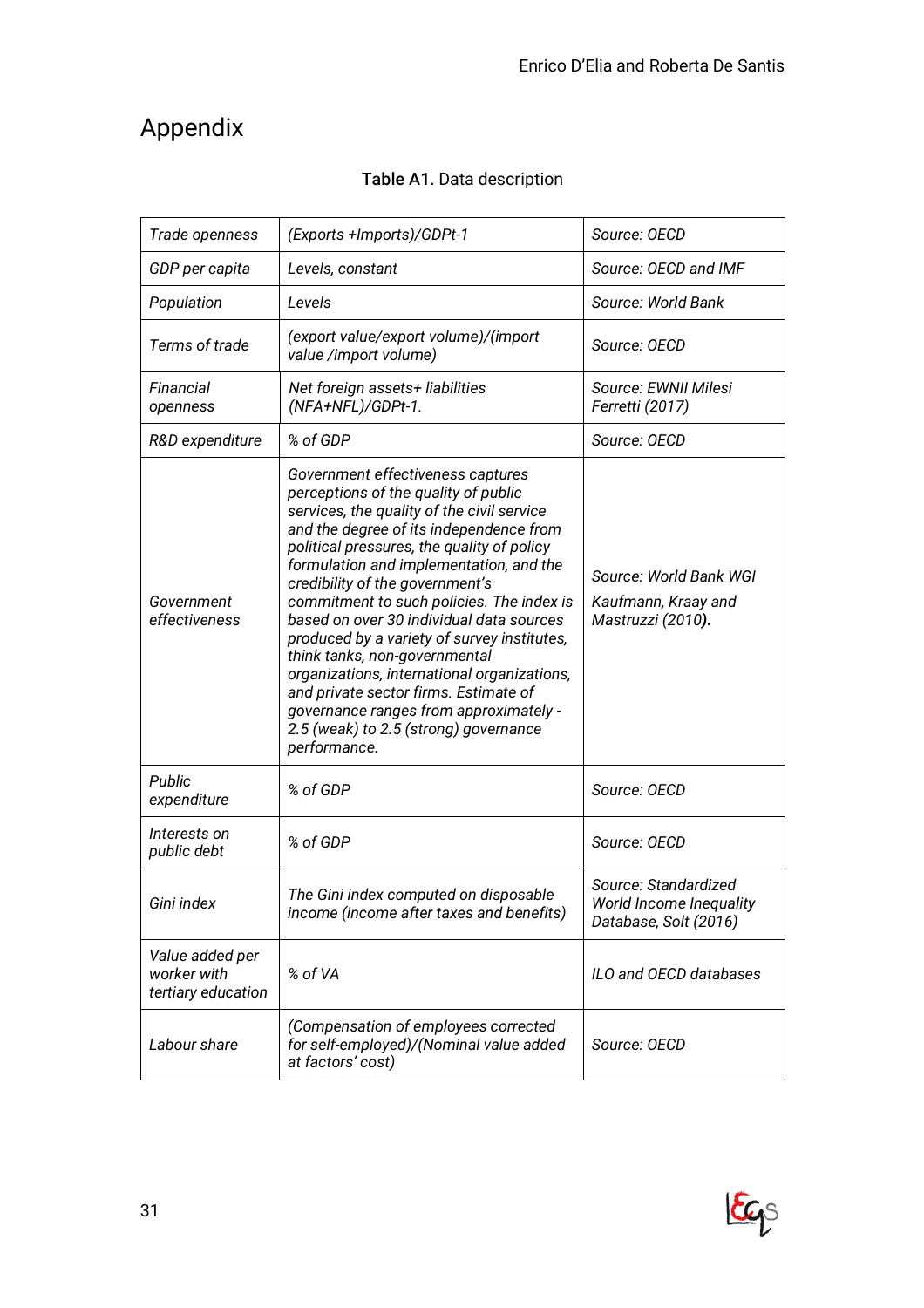| <b>VARIABLES</b> | N   | mean        | standard dev | min          | max       |
|------------------|-----|-------------|--------------|--------------|-----------|
| debt_GDP         | 845 | 57.63       | 38.29        | 3.664        | 242.1     |
| eu               | 888 | 0.377       | 0.485        | 0            | 1         |
| euro             | 888 | 0.235       | 0.424        | 0            | 1         |
| fin_open         | 808 | 10.15       | 37.80        | 0.410        | 333.8     |
| GDP_k            | 886 | 11.34       | 24.83        | 0.0900       | 187.8     |
| GDP_pck          | 886 | 33,086      | 14,893       | 8,066        | 99,515    |
| gfi              | 800 | 3.120e+12   | $3.632e+13$  | 678,105      | 4.872e+14 |
| gini_disp        | 789 | 31.63       | 6.709        | 20.30        | 52.30     |
| gini_mkt         | 789 | 47.41       | 5.358        | 29           | 62        |
| goveff           | 735 | 1.328       | 0.573        | $-0.265$     | 2.354     |
| infla            | 884 | 6.501       | 70.24        | $-1.676$     | 2,076     |
| int_GDP          | 838 | 2.079       | 2.238        | $-2.965$     | 16.38     |
| k_pc             | 453 | 14.47       | 13.55        | 0.427        | 62.86     |
| lp.              | 738 | 0.773       | 0.364        | 0.105        | 2.087     |
| lp_a             | 690 | 0.0285      | 0.0147       | 0.00230      | 0.0954    |
| nfa              | 764 | $-85,078$   | 739,199      | $-7.597e+06$ | 3.420e+06 |
| pe_GDP           | 853 | 41.59       | 9.025        | 14.24        | 65.69     |
| ppe_GDP          | 838 | 39.55       | 8.821        | 13.79        | 63.73     |
| r_d              | 792 | $9.104e+11$ | $2.004e+13$  | $-5.929e+07$ | 5.510e+14 |
| rulaw            | 735 | 1.283       | 0.610        | $-0.727$     | 2.100     |
| teratt           | 668 | 26.92       | 10.28        | 7.011        | 56.27     |
| terms_trade      | 841 | 0.989       | 0.122        | 0.499        | 1.614     |
| trade_open       | 847 | 0.922       | 0.567        | 0.146        | 4.134     |

Table A2. Descriptive statistics (1995-2016)

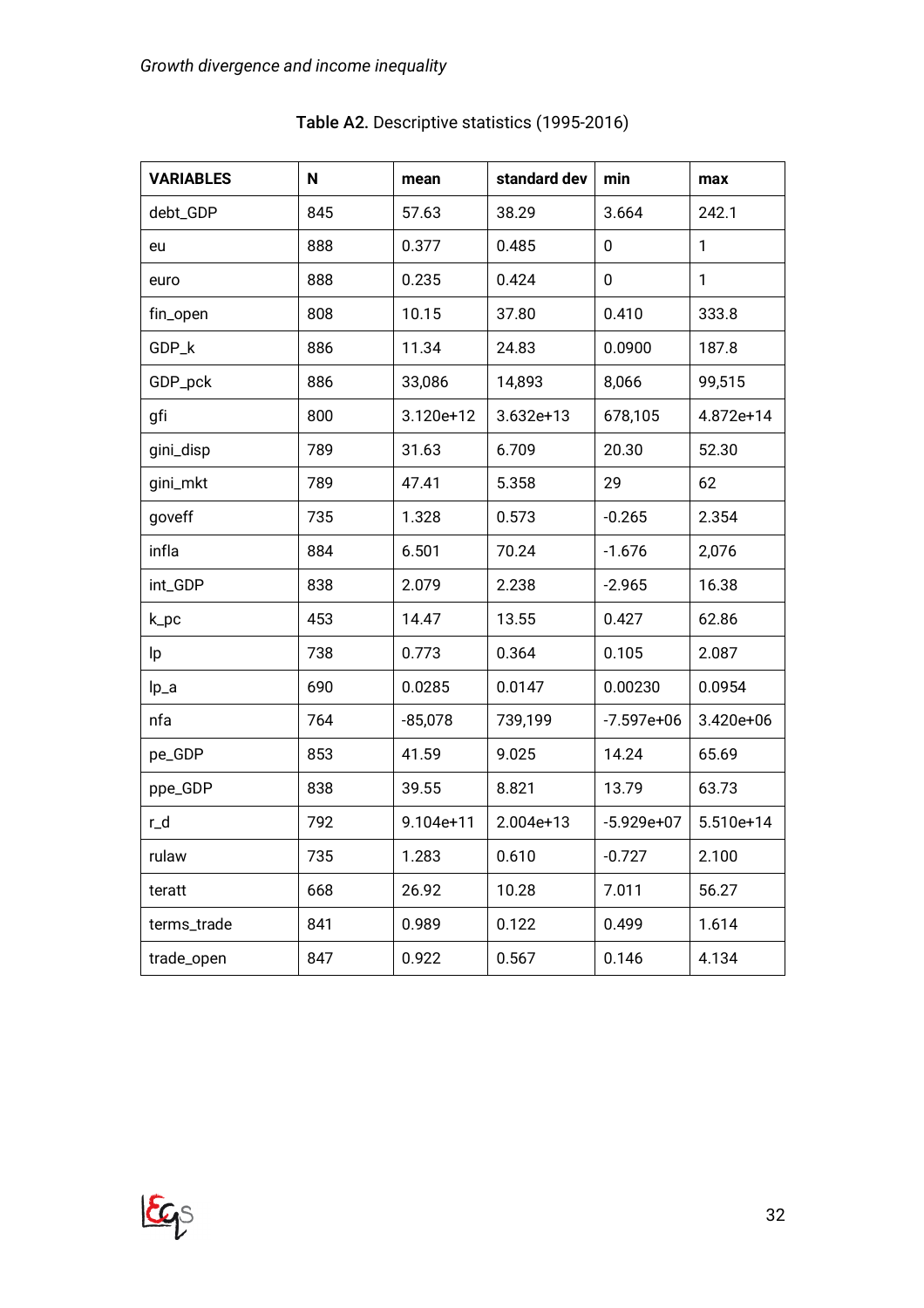|               | OECD         | low income* | middle income | high income |
|---------------|--------------|-------------|---------------|-------------|
| D.trade_open  | $0.0976***$  | $0.258***$  | $0.0557**$    | $0.0941***$ |
|               | (0.0147)     | (0.0813)    | (0.0240)      | (0.0300)    |
| D.fin_open    | $0.0142*$    | $-0.0324$   | 0.0139        | $-0.00432$  |
|               | (0.00802)    | (0.0505)    | (0.0103)      | (0.0139)    |
| D.terms_trade | $-0.0418$    | $-0.419*$   | $-0.0858$     | $-0.0309$   |
|               | (0.0302)     | (0.218)     | (0.0531)      | (0.0396)    |
| D.ppe_GDP     | $-0.153***$  | $-0.164*$   | $-0.143***$   | $-0.158***$ |
|               | (0.0201)     | (0.0807)    | (0.0378)      | (0.0227)    |
| D.int_GDP     | $-0.00655**$ | $-0.0234$   | $-0.00315$    | $-0.00393$  |
|               | (0.00282)    | (0.0164)    | (0.00438)     | (0.00456)   |
| D.lp_a        | $0.0251**$   | $-0.0620$   | 0.0207        | $0.0374**$  |
|               | (0.0111)     | (0.0422)    | (0.0207)      | (0.0159)    |
| D.gov         | $-0.00868$   | 0.0244      | 0.00356       | $-0.00496$  |
|               | (0.00889)    | (0.0273)    | (0.0142)      | (0.0209)    |
| deu           | $-0.00499$   | 0.0156      | $-0.00362$    | $-0.00668$  |
|               | (0.00405)    | (0.0141)    | (0.0145)      | (0.00616)   |
| D.trade_eu    | $-0.00829$   | $-0.0417$   | $-0.00824$    | $0.0252*$   |
|               | (0.00876)    | (0.0404)    | (0.0224)      | (0.0131)    |
| D.trade_gov   | $-0.0445***$ | $-0.0320$   | $-0.0182$     | $-0.0309$   |
|               | (0.0123)     | (0.0690)    | (0.0213)      | (0.0365)    |
| L.GDP_pck     | $-0.112***$  | $-0.262***$ | $-0.0898***$  | $-0.145***$ |
|               | (0.0162)     | (0.0642)    | (0.0303)      | (0.0326)    |
| L.trade_open  | 0.0788***    | $0.263***$  | $0.0722***$   | $0.0654**$  |
|               | (0.0109)     | (0.0553)    | (0.0204)      | (0.0255)    |
| L.fin_open    | 0.00624      | 0.0172      | 8.89e-05      | 0.00242     |
|               | (0.00479)    | (0.0459)    | (0.00659)     | (0.00780)   |
| L.terms_trade | 0.0398***    | $-0.377$    | 0.0441        | 0.0194      |

Table A3. Institutional quality, trade integration and income convergence between countries (1995-2016)

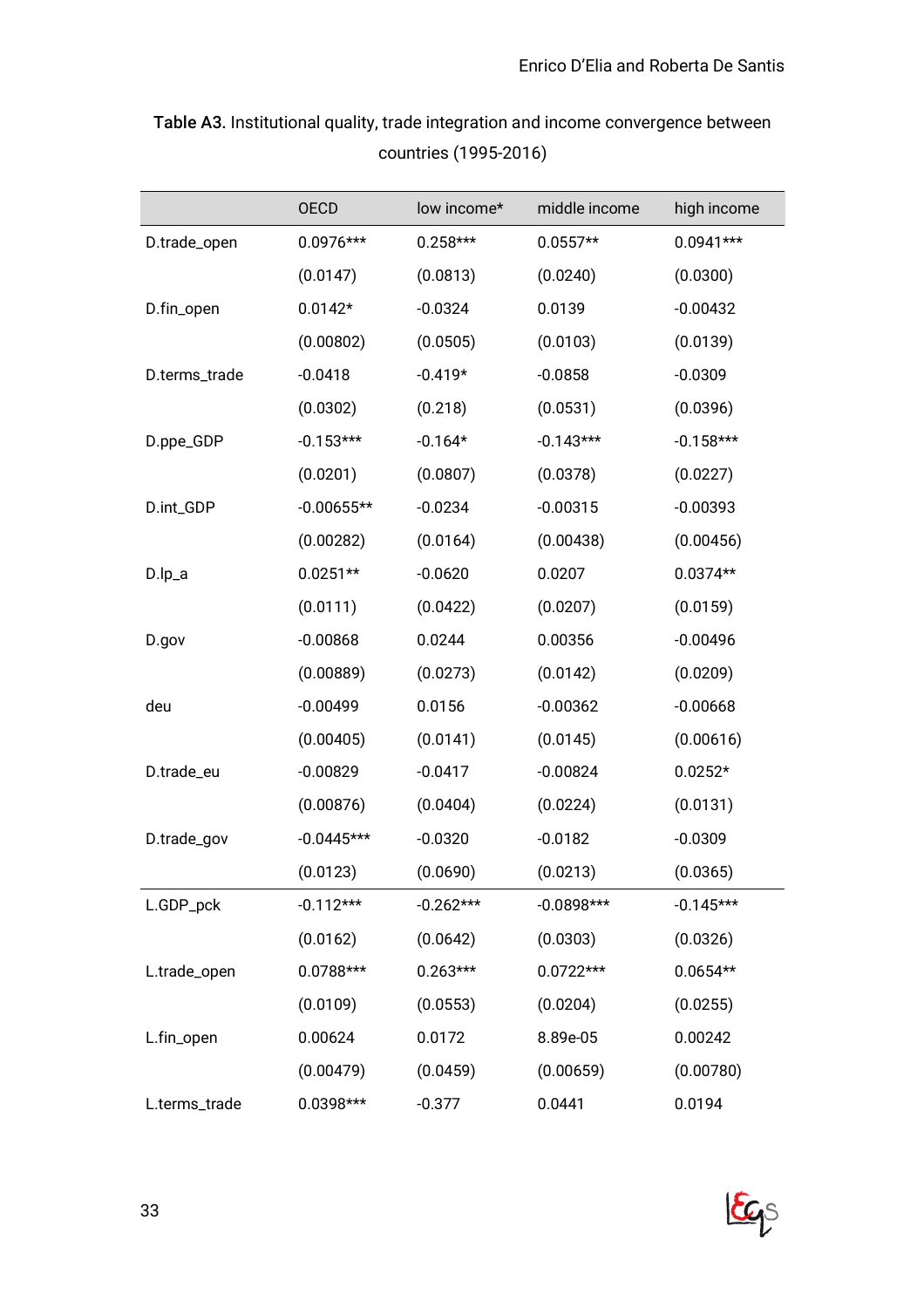*Growth divergence and income inequality*

|                     | (0.0132)     | (0.271)    | (0.0296)     | (0.0154)     |
|---------------------|--------------|------------|--------------|--------------|
| L.ppe_GDP           | $-0.109***$  | $-0.0429$  | $-0.135***$  | $-0.125***$  |
|                     | (0.0162)     | (0.0999)   | (0.0285)     | (0.0208)     |
| L.int_GDP           | 0.00272      | $-0.0271$  | 0.00116      | 0.00982***   |
|                     | (0.00191)    | (0.0215)   | (0.00349)    | (0.00288)    |
| L.lp_a              | $0.0217***$  | $-0.0376$  | 0.0164       | $0.0281***$  |
|                     | (0.00598)    | (0.0402)   | (0.0105)     | (0.00989)    |
| L.gov               | $-0.00961$   | $0.106***$ | $-0.00694$   | 0.00228      |
|                     | (0.00785)    | (0.0258)   | (0.0145)     | (0.0216)     |
| L.trade_eu          | 0.00242      | $-0.0160$  | 0.0165       | 0.0194       |
|                     | (0.00656)    | (0.0497)   | (0.0250)     | (0.0121)     |
| L.trade_gov         | $-0.0536***$ | $-0.111$   | $-0.0267$    | $-0.0828**$  |
|                     | (0.0117)     | (0.101)    | (0.0251)     | (0.0379)     |
| Crisis_2008         | $-0.0233***$ | 0.00809    | $-0.0355***$ | $-0.0240***$ |
|                     | (0.00580)    | (0.0303)   | (0.0101)     | (0.00730)    |
| Constant            | $1.695***$   | 2.609***   | $1.564***$   | $2.125***$   |
|                     | (0.193)      | (0.858)    | (0.349)      | (0.390)      |
| <b>Observations</b> | 470          | 61         | 202          | 207          |
| R-squared           | 0.730        | 0.971      | 0.721        | 0.803        |

Standard errors in parentheses \*\*\* p<0.01, \*\* p<0.05, \* p<0.1, the estimates controls for country and year FE



34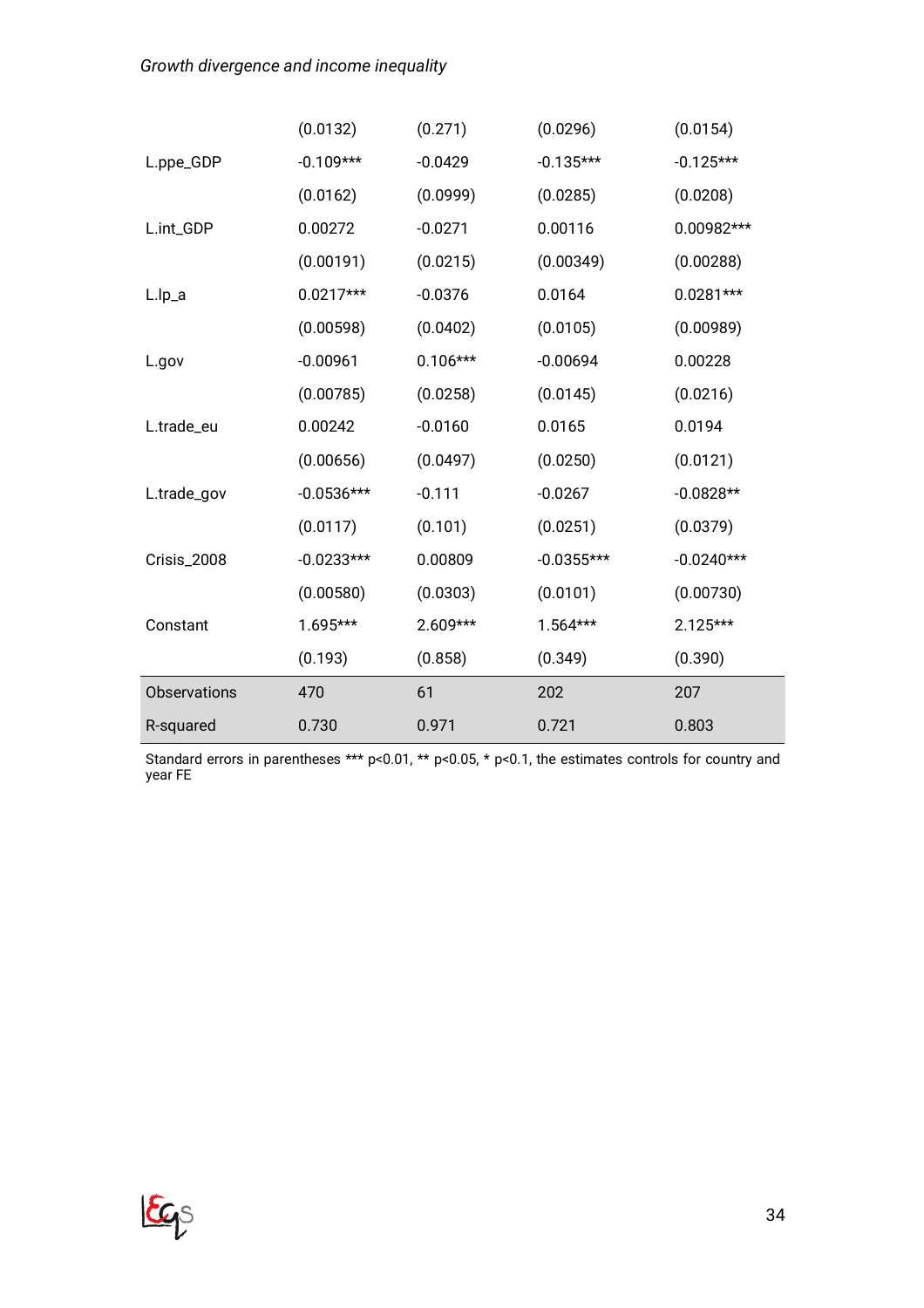|                       | <b>OECD</b> | low income* | middle income | high income |
|-----------------------|-------------|-------------|---------------|-------------|
| D.trade_open -0.0170* |             | $-0.0157$   | $-0.0268**$   | $-0.0288$   |
|                       | (0.0100)    | (0.0174)    | (0.0122)      | (0.0197)    |
| D.fin_open            | 0.0102      | 0.00805     | 0.00493       | 0.0109      |
|                       | (0.00675)   | (0.0114)    | (0.00861)     | (0.00977)   |
| D.ppe_GDP             | $-0.0220*$  | $-0.0329**$ | $-0.0217$     | $-0.0101$   |
|                       | (0.0133)    | (0.0157)    | (0.0221)      | (0.0169)    |
| D.int_GDP             | 0.00225     | $-0.000148$ | 0.00277       | 0.00254     |
|                       | (0.00162)   | (0.00314)   | (0.00180)     | (0.00270)   |
| $D.lp_a$              | $-0.00246$  | $0.0149*$   | $0.0403***$   | $-0.0256**$ |
|                       | (0.00705)   | (0.00777)   | (0.0108)      | (0.0102)    |
| D.LS                  | 0.0287      |             | $-0.159**$    | $0.201***$  |
|                       | (0.0507)    |             | (0.0640)      | (0.0752)    |
| D.gov                 | 0.00519     | $-0.0160**$ | 0.00204       | $-0.000670$ |
|                       | (0.00634)   | (0.00631)   | (0.00681)     | (0.0137)    |
| deu                   | 0.00299     | 0.000269    | $-0.0120*$    | $0.0108**$  |
|                       | (0.00282)   | (0.00401)   | (0.00715)     | (0.00445)   |
| D.trade_eu            | 0.00290     | 0.0126      | $-0.0242**$   | $-0.00261$  |
|                       | (0.00513)   | (0.00827)   | (0.0101)      | (0.00849)   |
| D.trade_gov           | $0.0215**$  | $-0.0206$   | $0.0189*$     | $0.0475*$   |
|                       | (0.0100)    | (0.0155)    | (0.0108)      | (0.0261)    |
| L.ineq                | $-0.116***$ | $-0.250**$  | $-0.0719**$   | $-0.179***$ |
|                       | (0.0219)    | (0.112)     | (0.0319)      | (0.0343)    |
| L.trade_open          | $-0.00617$  | $-0.0446**$ | $-0.0165*$    | $-0.0271$   |
|                       | (0.00679)   | (0.0210)    | (0.00987)     | (0.0194)    |
| L.fin_open            | 0.00265     | 0.0127      | $-0.0122*$    | $0.00971*$  |
|                       | (0.00411)   | (0.0148)    | (0.00707)     | (0.00538)   |
| L.ppe_GDP             | $-0.00954$  | $-0.0302*$  | $-0.0403**$   | 0.0104      |

Table A4. Institutional quality, trade integration and income convergence within countries (1995-2016)

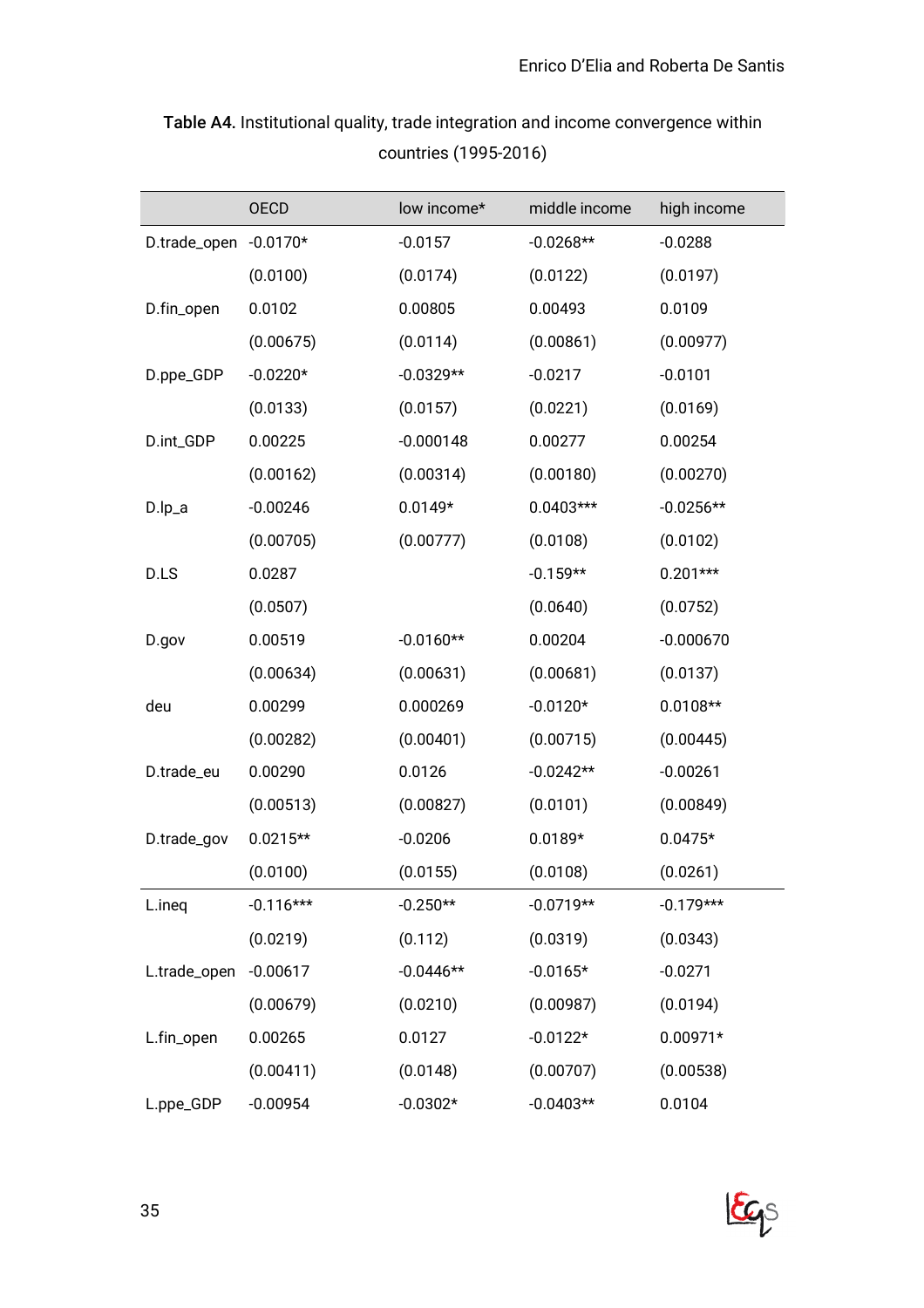|                     | (0.0120)    | (0.0150)    | (0.0202)     | (0.0163)    |
|---------------------|-------------|-------------|--------------|-------------|
| L.int_GDP           | 0.00131     | $-0.000950$ | 0.00465***   | $-0.00229$  |
|                     | (0.00122)   | (0.00414)   | (0.00153)    | (0.00195)   |
| $L.lp_a$            | 0.00592     | $0.0149**$  | 0.00481      | $-0.0153**$ |
|                     | (0.00387)   | (0.00540)   | (0.00497)    | (0.00707)   |
| L.LS                | $-0.0371$   |             | $-0.0854**$  | 0.0504      |
|                     | (0.0267)    |             | (0.0350)     | (0.0425)    |
| L.gov               | $0.0116*$   | $-0.0124**$ | 0.0110       | $0.0286**$  |
|                     | (0.00601)   | (0.00567)   | (0.00787)    | (0.0144)    |
| L.trade_eu          | $-0.00488$  | 0.0161      | $-0.0314***$ | $-0.0161**$ |
|                     | (0.00389)   | (0.0112)    | (0.0114)     | (0.00778)   |
| L.trade_gov         | $0.0310***$ | $-0.0479*$  | $0.0194*$    | $0.0581*$   |
|                     | (0.00777)   | (0.0246)    | (0.0115)     | (0.0296)    |
| 2008.year           |             | $-0.0111*$  | $0.0194**$   | $-0.00113$  |
|                     | (0.00567)   | (0.00812)   | (0.00673)    | (0.00567)   |
| Constant            | $0.598***$  | $1.039**$   | $0.774***$   | 0.261       |
|                     | (0.165)     | (0.383)     | (0.243)      | (0.230)     |
| <b>Observations</b> | 335         | 58          | 121          | 195         |
| R-squared           | 0.226       | 0.947       | 0.660        | 0.362       |

Standard errors in parentheses \*\*\* p<0.01, \*\* p<0.05, \* p<0.1, the estimates controls for country and year FE

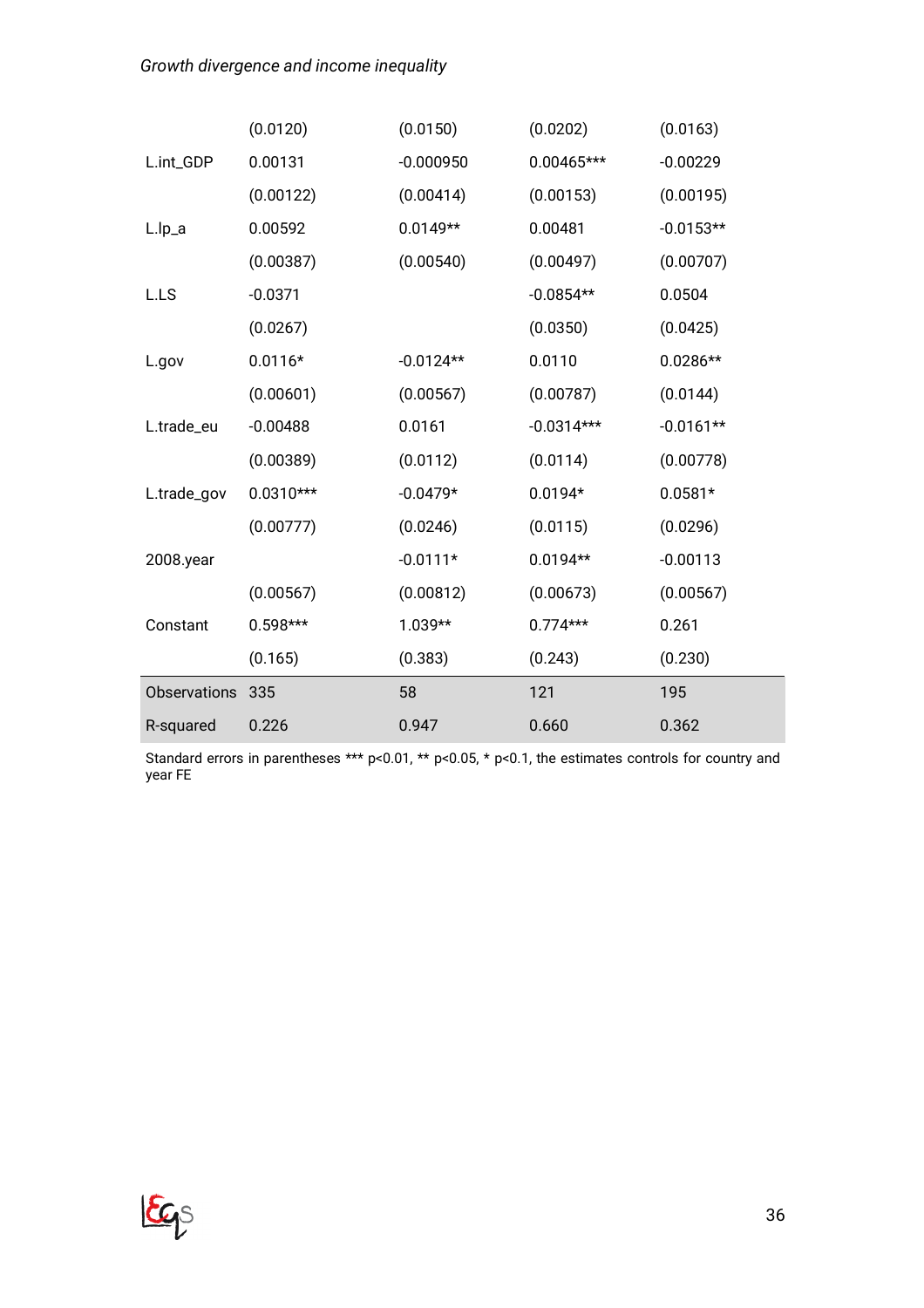## Recent LEQS papers

- **Monnet**, Eric, **Pagliari**, Stefano, & **Vallée**, Shahin. 'Beyond financial repression and regulatory capture: the recomposition of European financial ecosystems after the crisis' LEQS Paper No. 147, September 2019
- **Craik**, P. B. 'The Weaponization of Postmodernism: Russia's New War with Europe' LEQS Paper No. 146, July 2019
- **Hodson**, Dermot. 'The New Intergovernmentalism and the Euro Crisis: A Painful Case?' LEQS Paper No. 145, June 2019
- **Codogno**, Lorenzo & **van den Noord**, Paul. 'The rationale for a safe asset and fiscal capacity for the Eurozone' LEQS Paper No. 144, May 2019
- **Simoni**, Marco. 'Institutional Roots of Economic Decline: Lessons from Italy' LEQS Paper No. 143, April 2019
- **De Santis**, Roberta. 'On Productivity Measurement and Interpretation: Some Insights on Italy in the European Context' LEQS Paper No. 142, March 2019
- **Avlijaš**, Sonja. 'The dynamism of the new economy: Non-standard employment and access to social security in EU-28' LEQS Paper No. 141, February 2019
- **Besimi**, Fatmir & **Monastiriotis**, Vassilis. 'The Role of EU Integration in Accelerating Structural Reforms in the Western Balkans: Evidence, Theory and Policy' LEQS Paper No. 140, January 2019
- **Saka,** Orkun & **Bircan,** Çağatay. 'Lending Cycles and Real Outcomes: Costs of Political Misalignment' LEQS Paper No. 139, December 2018
- **Wolkenstein,** Fabio. 'Transnational Partisanship and Networked Constituent Power in the EU' LEQS Paper No. 138, October 2018
- **Macchiarelli,** Corrado 'What is the EU-UK relation all about? Tracking the path from monetary integration to "ever closeness"' LEQS Paper No. 137, September 2018
- **Meyer,** Niclas 'EU break-up? Mapping plausible pathways into alternative futures' LEQS Paper No. 136, August 2018
- **Di Cataldo,** Marco & **Monastiriotis,** Vassilis 'An assessment of EU Cohesion Policy in the UK regions: direct effects and the dividend of targeting' LEQS Paper No. 135, June 2018
- **Innes,** Abby 'First-best-world economic theory and the second-best-world of public sector outsourcing: the reinvention of the Soviet Kombinat by other means' LEQS Paper No. 134, May 2018
- **Bojar,** Abel 'With a Little Help from My Friends: Ministerial Alignment and Public Spending Composition in Parliamentary Democracies' LEQS Paper No. 133, April 2018
- **Voss,** Dustin "The Political Economy of European Populism: Labour Market Dualisation and Protest Voting in Germany and Spain" LEQS Paper No. 132, March 2018